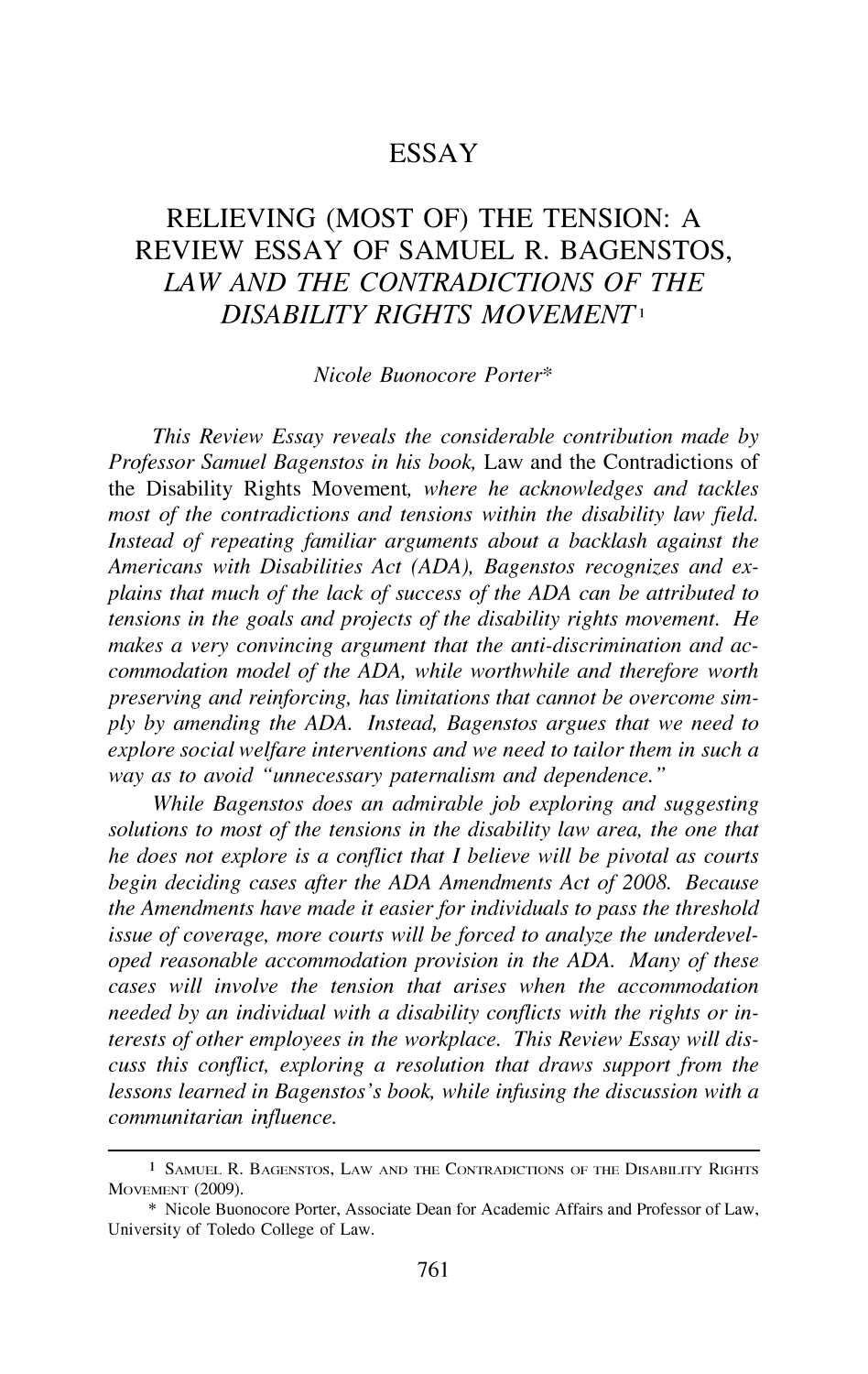| L.   | CONTRADICTIONS OF THE DISABILITY RIGHTS MOVEMENT |                                                       |     |  |  |
|------|--------------------------------------------------|-------------------------------------------------------|-----|--|--|
|      | AND HOW THEY AFFECT DISABILITY LAW               |                                                       |     |  |  |
|      | А.                                               | Chapter 1: Introduction                               | 764 |  |  |
|      | $\mathcal{B}_{\cdot}$                            | Chapter 2: The Projects of the American Disability    |     |  |  |
|      |                                                  |                                                       | 766 |  |  |
|      | C.                                               | Chapter 3: Defining Disability                        | 770 |  |  |
|      | D.                                               | Chapter 4: The Role of Accommodation in Disability    |     |  |  |
|      |                                                  | Discrimination Law                                    | 777 |  |  |
| П.   | SPECIFIC APPLICATIONS OF THE CONFLICTS OF THE    |                                                       |     |  |  |
|      | DISABILITY RIGHTS MOVEMENT                       |                                                       |     |  |  |
|      | A.                                               | Chapter 5: Disability and Safety Risks                | 780 |  |  |
|      | В.                                               | Chapter 6: Disability, Life, Death, and Choice        | 783 |  |  |
| III. | EXPLORING AND POSSIBLY SOLVING THE CHALLENGES OF |                                                       |     |  |  |
|      | THE DISABILITY RIGHTS MOVEMENT                   |                                                       |     |  |  |
|      |                                                  | A. Chapter 7: The Limits of the Anti-Discrimination   |     |  |  |
|      |                                                  |                                                       | 787 |  |  |
|      | $B_{-}$                                          | Chapter 8: Future Directions in Disability Law.e      | 791 |  |  |
| IV.  | THE UN-RELIEVED TENSION: THE CONFLICT BETWEEN    |                                                       |     |  |  |
|      | INDIVIDUALS WITH DISABILITIES AND THEIR NON-     |                                                       |     |  |  |
|      |                                                  |                                                       |     |  |  |
|      |                                                  | A. The Effect of the Amendments on the Reasonable     |     |  |  |
|      |                                                  | Accommodation Provision                               | 795 |  |  |
|      | В.                                               | The Conflict: Individuals with Disabilities vs. Their |     |  |  |
|      |                                                  | Non-disabled Co-workers                               | 796 |  |  |
|      | C.                                               | Resolving the Conflict: Bringing Independence and     |     |  |  |
|      |                                                  | Community Together                                    | 800 |  |  |
|      |                                                  |                                                       |     |  |  |

#### **INTRODUCTION**

As Professor Samuel Bagenstos states in his book, *Law and the Contradictions of the Disability Rights Movement,* "[i]n many respects, the disability rights movement has been a remarkably successful social movement ... so much so that the United States is the envy of disability rights activists around the world."2 Yet, despite these successes, many scholars, including Bagenstos, agree that the Americans with Disabilities Act<sup>3</sup> (ADA) has not lived up to its full potential. Rather than the common argument that amending the ADA will solve all of its problems, Bagenstos argues that attacking the "deep-rooted structural obstacles to disability equality" will require "confronting the tensions within disabil-

<sup>2</sup> BAGENSTOS, *supra* note 1, at 11.

<sup>3 42</sup> u.s.c. §§ 12101-12213 (2006).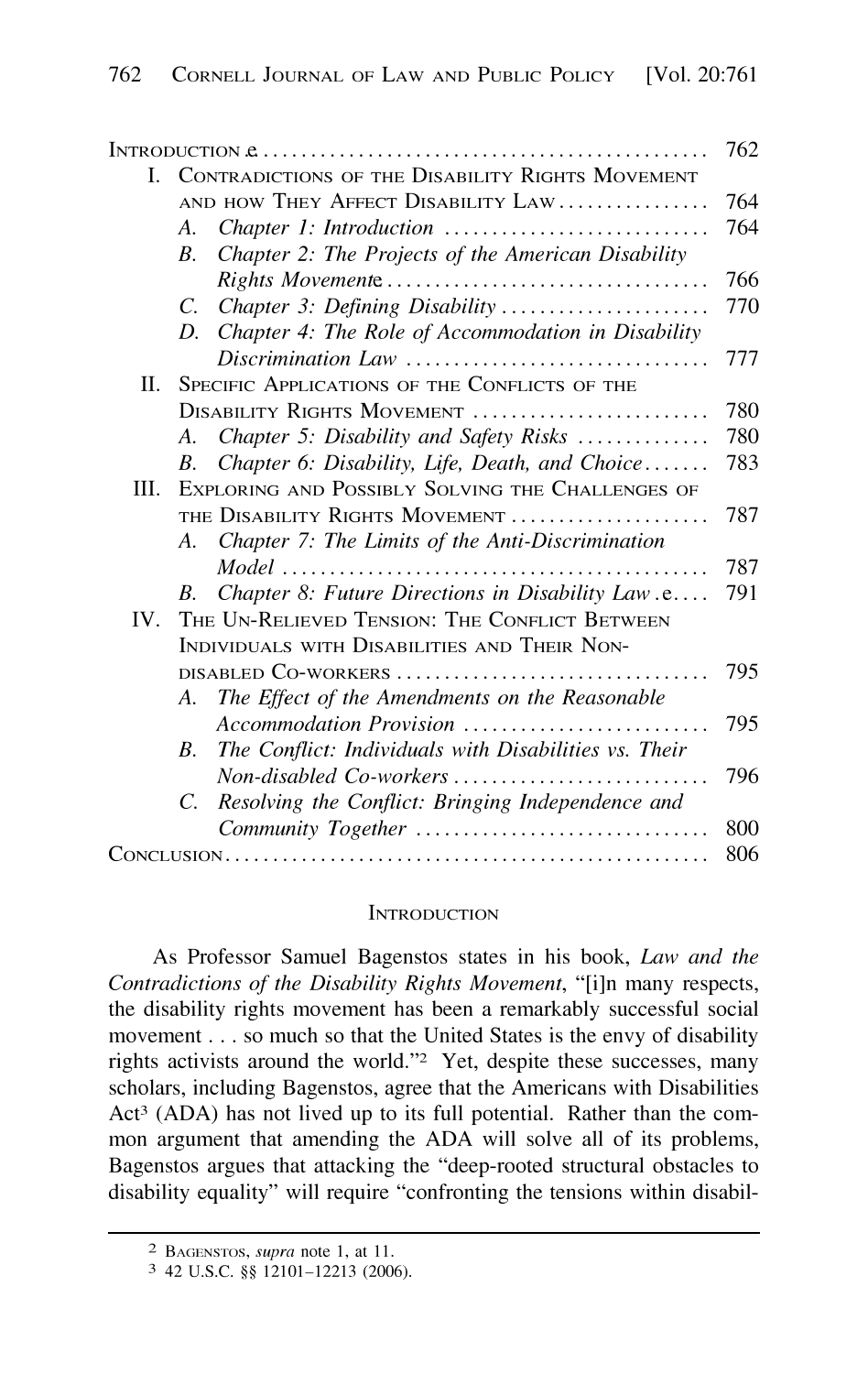ity rights thinking and coming to terms with the limits inherent in the anti-discrimination and accommodation paradigm."4 That is exactly what he accomplishes in this book.

In this timely and very good book, Bagenstos explores all of the tensions and contradictions of the disability rights movement and the primary legislation that the movement helped produce—the ADA. Many scholars have touched on these tensions, but this is the first effort I have seen that thoroughly confronts all of the contradictions and tensions in an attempt to explain where the disability rights movement has been, where it is now, and where it can and should go in the future. This book has honest responses to some of the tough conflicts in the area of disability law and theory. Whether the reader is a lawyer, a law professor, a legislator, a disability rights advocate, or a person with a disability, this book speaks to many interests and does so in accessible prose.

Despite his commendable job exploring and tackling the many contradictions, however, the one conflict that Bagenstos does *not* discuss is the one that I believe will become pivotal once courts begin deciding new employment discrimination cases under the ADA Amendments Act.*5* Because more plaintiffs will be able to pass the threshold coverage issue of being defined as an individual with a disability, $6$  more courts will be forced to analyze the underdeveloped reasonable accommodation provision in the ADA. While I think there will be many issues that will arise under the reasonable accommodation provision, $<sup>7</sup>$  the most difficult</sup> (and in fact the only one the Supreme Court has found fit to decide) $8$  is the conflict that occurs when the accommodation needed by an individual with a disability conflicts with the rights or interests of other employees in the workplace. Accordingly, this Review Essay will discuss this tension and will use some of the lessons learned from Bagenstos's book

6 *See* Feldblum et al., *supra* note 5, at 216 (noting that the Supreme Court's jurisprudence-which has been largely overruled by the Amendments-caused courts to focus on the threshold issue of whether an individual is disabled rather than whether the employer has discriminated against the plaintiff).

7 *See* Long, *Introducing, supra* note 5, at 228-29 (noting that there are a "host of reasonable accommodation issues" that will have to be decided by the courts).

8 *See, e.g.,* U.S. Airways, Inc. v. Barnett, 535 U.S. 391 (2002); Huber v. Wal-Mart Stores, Inc., 486 F.3d 480 (8th Cir. 2007), *reh'g en bane denied,* 493 F.3d 1002 (8th Cir. 2007), *cert. granted,* 128 S. Ct. 742 (2007), *cert. dismissed,* 128 S. Ct. 1116 (2008).

<sup>4</sup> BAGENSTOS, *supra* note 1, at 11.

<sup>5</sup> ADA Amendments Act of 2008, Pub L. No. 110-35, 122 Stat. 3553 (codified as amended in scattered sections of 29 and 42 U.S.C.). For a discussion of the Amendments, see, for example, Reagan S. Bissonnette, *Reasonably Accommodating Nonmitigating Plaintiffs After the ADA Amendments Act of 2008,* 50 B.C. L. REv. 859 (2009); Chai R. Feldblum, Kevin Barry & Emily A. Benfer, *The ADA Amendments Act of 2008,* 13 TEx. J. C.L. & C.R. 187 (2008); Alex B. Long, *Introducing the New and Improved Americans with Disabilities Act: Assessing the ADA Amendments Act of 2008,* 103 Nw. U. L. REv. COLLOQUY 217 (2008) [hereinafter Long, *Introducing];* Susan L. Smith, *ADA Amendments Broaden Scope of the Law,*  11 No. 3 J. HEALTH CARE COMPLIANCE 63 (2009).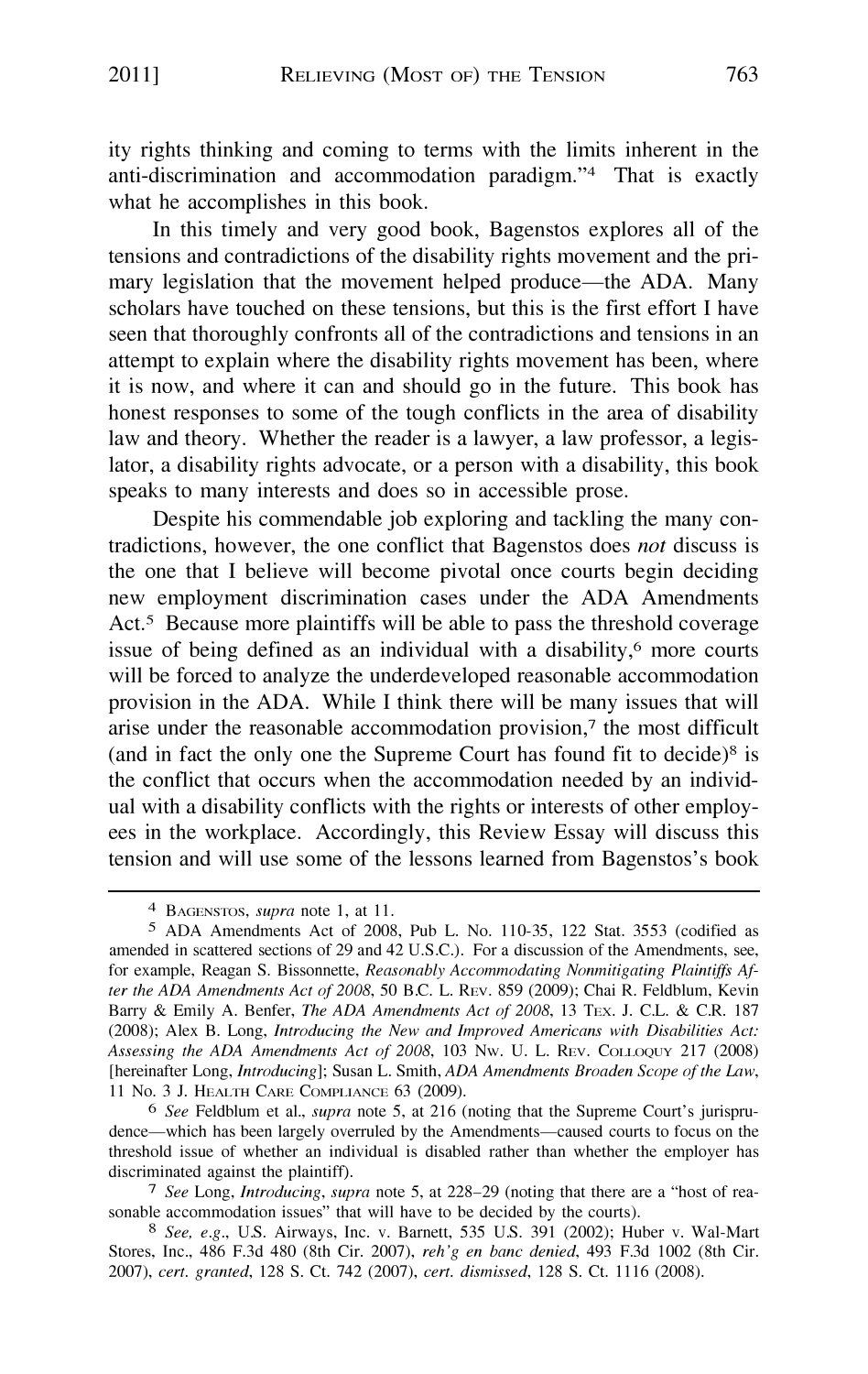<span id="page-3-0"></span>to help illuminate and guide the resolution of this issue. Specifically, I will argue that the independence goal of the disability rights movement supports my effort to accommodate individuals with disabilities even when the accommodation places burdens on co-workers. I will also draw parallels between the communitarian's emphasis on working together to reach common goals and Bagenstos's universal approach to disability reform. I will explain how this parallel supports my proposal to relieve the tension between individuals with disabilities and their non-disabled co-workers by accommodating the employee with the disability even when that accommodation places some burdens on co-workers.

In Part I of this Review Essay, I will discuss Chapters 1-4 of Bagenstos's book, which lay the groundwork for describing the history of the disability rights movement and explaining the many conflicts of the movement that Bagenstos believes contributed to the Supreme Court's constrained decisions in the disability law area. Part II will discuss how the contradictions of the disability rights movement have unique implications in the safety area (Chapter 5) and the life and death decisions surrounding the disability community (Chapter 6). Part III will explain Bagenstos's thesis that the limits of the anti-discrimination model is responsible for the unreached potential of the ADA and will present his solutions for helping the disability rights movement move forward towards reaching its goals. In all of my discussion of Bagenstos's book, I offer my thoughts and opinions where applicable. In Part IV, I explore my thesis—the tension that is left unrelieved in this book the conflict between individuals with disabilities in the workplace and their non-disabled co-workers. Part IV is followed by a conclusion.

#### l. CONTRADICTIONS OF THE DISABILITY RIGHTS MOVEMENT AND HOW THEY AFFECT DISABILITY LAW

#### *A. Chapter 1: Introduction*

In the introduction of his book, Bagenstos highlights the hopeful promise and lackluster progress of the ADA.9 Although many believed that passage of the ADA was a "major victory" that allowed individuals with disabilities to be "equal citizens," things have not worked out as advocates had [hoped.](https://hoped.10)10 ADA plaintiffs lose an astounding number of cases and employment rates are "stagnant at best."<sup>11</sup> While many have attributed this bleak picture to a "backlash"12 against the ADA, and have

<sup>9 42</sup> U.S.C. §§ 12101-12213 (2006). 10 BAGENSTOS, *supra* note 1, at 1.

**<sup>11</sup>***Id.* at 1.

<sup>12</sup> For a discussion of the backlash argument, see Matthew Diller, *Judicial Backlash, the*  ADA, and the Civil Rights Model of Disability, in BACKLASH AGAINST THE ADA: REINTER-PRETING DISABILITY RIGHTS 62 (Linda Hamilton Krieger ed., 2003).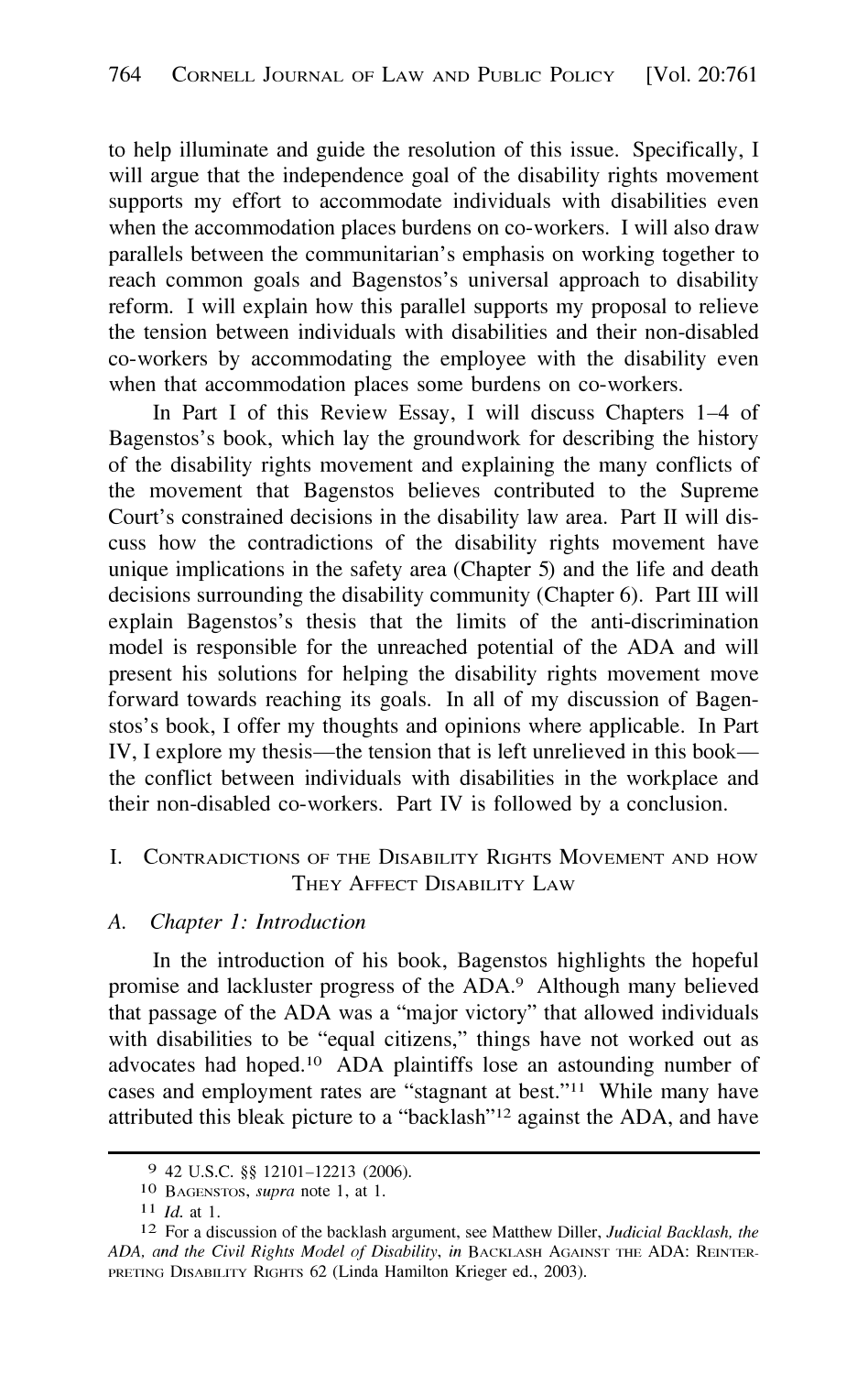sought to "fix" the ADA through the ADA Amendments Act of 2008, Bagenstos believes that the amendments are no "magic solution" and that the problems with the ADA "reflect contradictions and tensions within the ideas of the disability rights movement itself."<sup>13</sup> Bagenstos claims that one goal of his book is to draw out the complexities of the disability rights movement to show that a "richer picture" requires abandonment of the traditional backlash [argument.](https://argument.14)**<sup>14</sup>**

Bagenstos describes the three major themes in his book as "the pluralism of the disability rights movement; the contestable nature of what is a 'disability' ... and the narrowness of the reasonable accommodation requirement."**<sup>15</sup>**

In discussing the pluralism of the disability rights movement, Bagenstos highlights the different types of disabilities and the varying agendas of those who experience those [disabilities.](https://disabilities.16)<sup>16</sup> Because of these differences, individuals with disabilities disagree on many issues, including, for example, what opposing paternalism might look like or whether integration of individuals with disabilities is a proper goal.<sup>17</sup> Although the ADA passed by an overwhelming majority, with broad support from both parties, it became clear that supporters had different agendas—liberal supporters focused on the civil rights aspect and conservatives focused on the ADA as a tool to allow individuals with disabilities to become [independent.](https://independent.18)<sup>18</sup> Bagenstos believes that some (but not all) of the Court's restrictive cases are the result of a choice among a set of principles, "each of which has a solid disability rights pedigree."<sup>19</sup> He also highlights the conflicting perceptions of the reasonable accommodation mandate in the ADA.<sup>20</sup> While some see the reasonable accommodation provision as necessary for addressing the structural barriers that keep individuals with disabilities out of the workforce, others are concerned that reasonable accommodations look too much like charity or social welfare, sending the message that individuals with disabilities should be [pitied.](https://pitied.21)**<sup>21</sup>** Accordingly, Bagenstos summarizes a very important dilemma-the need for independence from interventions that send a message of pity conflicts with the need for those same interventions to dismantle structures that operate to discriminate against individuals with [disabilities.](https://disabilities.22)**<sup>22</sup>**

|  | 13 BAGENSTOS, <i>supra</i> note 1, at 2. |  |  |  |  |  |
|--|------------------------------------------|--|--|--|--|--|
|--|------------------------------------------|--|--|--|--|--|

- **<sup>14</sup>***Id.*
- **<sup>15</sup>***Id.* at 3.
- **<sup>16</sup>***Id.* at **3--4.**
- **17** *Id.*
- **<sup>18</sup>***Id.* at **5. 19** *Id.* at **5.**
- **<sup>20</sup>***Id.*
- **<sup>21</sup>***Id.*
- **<sup>22</sup>***Id.* at 6.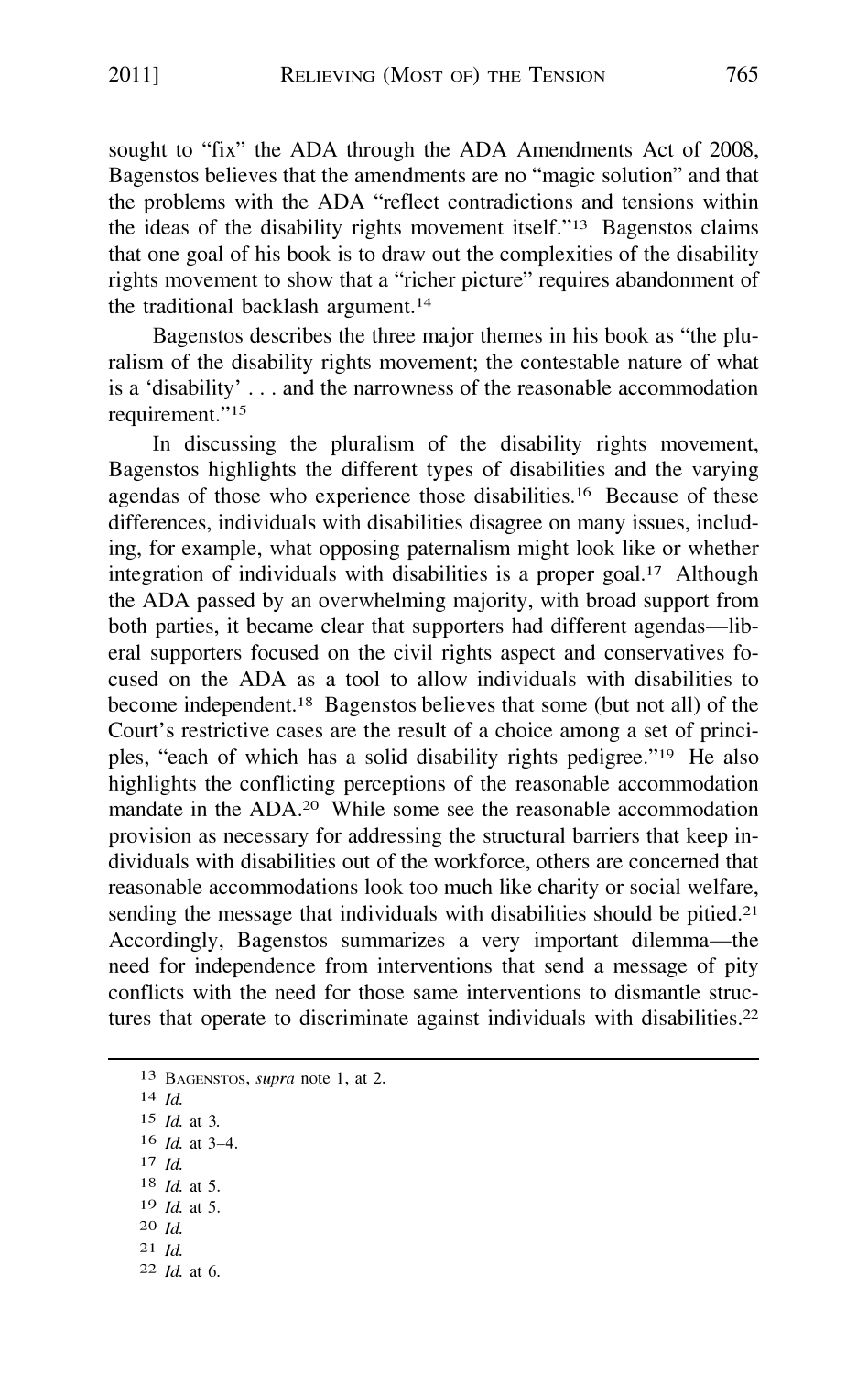<span id="page-5-0"></span>It is this last conflict that guides much of what Bagenstos suggests by way of potential reform in Chapter 8 of the book.<sup>23</sup>

The next major theme Bagenstos discusses is the "contestable nature of disability."24 As explained by Bagenstos, "disability" is not an inherent trait but rather a condition that results from the interaction between the physical or mental impairment and the societal decisions that make physical and social structures inaccessible to people with this con[dition.25](https://dition.25) This was not always how disability was defined. The old view treated disability as an inherent personal characteristic that should be [fixed.26](https://fixed.26) This view stigmatized individuals with disabilities and treated them as something less than [normal.27](https://normal.27) This definition viewed existing social arrangements as neutral, yet disability advocates do not believe they are neutral at all.28 Instead, the medical condition and the environment cause a disability.29

Lastly, Bagenstos discusses the "narrowness of the accommodation requirement."30 While disability rights advocates deemed the accommodation requirement very significant because of its ability to demand that employers alter the way they structure jobs, others have argued that the accommodation mandate imposes significant costs on employers, costs that most "rational" employers would seek to [avoid.31](https://avoid.31) Bagenstos disagrees with this criticism, both because accommodations can be rational and because other anti-discrimination laws limit some employer behavior that might be deemed [rational.32](https://rational.32) More importantly, however, Bagenstos argues that the accommodation mandate in the ADA has not been read very broadly, and that "courts have consistently assimilated [the accommodation] requirement very closely to traditional anti-discrimination rules."33

## *B. Chapter 2: The Projects of the American Disability Rights Movement*

In Chapter 2, Bagenstos explores the intriguing and varied history of the disability rights movement.34 Because of the fractured nature of

23 *See infra* Part III.B.

- 24 BAGENSTOS, *supra* note 1, at 6.
- 25 *Id.*

26 *Id.* 

- 27 *Id.*
- 28 *Id.* at 7.
- 29 *Id.*
- 30 *Id.* at 8. 31 *Id.* at 9.
- 32 *Id.*
- 33 *Id.* at 10.
- 34 *Id.* at 12.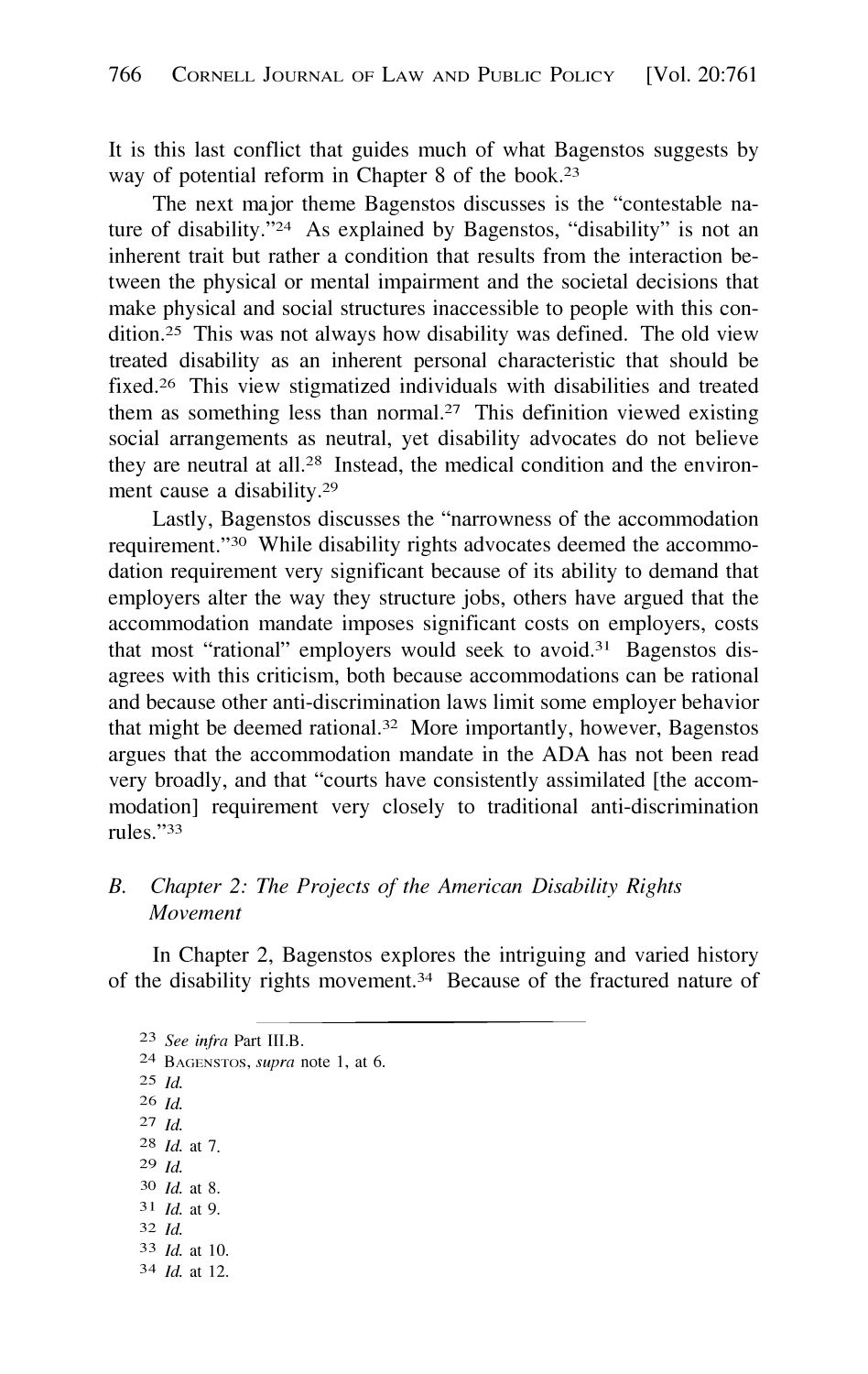the movement, one cannot speak of the "goals" of the disability rights movement; instead, there were many different [projects.](https://projects.35)<sup>35</sup>

New Deal Projects treated disability as a condition that exempted the person from the obligation of having to work and entitled them to government [relief.](https://relief.36)36 But disability rights groups thought this charity was stigmatizing and they wanted to work—rather than receive [charity.](https://charity.37)<sup>37</sup> In the early 1970s, the independent living movement began, along with the belief that individuals with disabilities should control the services they [receive.](https://receive.38)38 If it can be said that there is one defining principle of the disability rights movement, it is that each individual is different and unique and that individuals with disabilities are in the best position to decide what services they need.<sup>39</sup>

Amidst this varied history, the one consensus of the movement is that "disability" should be defined according to a "social" model, rather than a "medical" [model.](https://model.40)40 The social model views disability as a condition that results from the interaction between a person's impairment and the physical and social structures that are [inaccessible.](https://inaccessible.41)41 Viewed this way, the proper remedy is civil rights legislation to eliminate the attitudes and practices that exclude [people.](https://people.42)42 This approach differed from the medical model, which focused on medical treatment, charity, and public [assistance.](https://assistance.43)43 The critique of the medical model is that it sees disability as a personal tragedy—a terrible chance event that occurs at random to unfortunate [people.](https://people.44)44 This view is also problematic, according to Bagenstos, because it stigmatizes people with disabilities, by defining them as less than [normal.](https://normal.45)45 Most disability rights activists disagreed with the medical model and embraced the view that difference is constructed by social [relations.](https://relations.46)<sup>46</sup> Accordingly, advocates see environmental

35 *Id.*  36 *Id.* at 13. 37 *Id.*  38 *Id.* at 13-14. 39 *Id.* at 14-15. 40 *Id.* at 18. 41 *Id.*  42 *Id.*  43 *Id.* 

44 *See also* Marcia H. Rioux & Fraser Valentine, *Does Theory Matter? Exploring the Nexus Between Disability, Human Rights, and Public Policy, in* CRITICAL DISABILITY THEORY, ESSAYS IN PHILOSOPHY, POLITICS, POLICY AND LAW 47, 51 (Dianne Pothier & Richard Devlin eds., 2006) ("The pathology is that there is something wrong with the society that needs to be fixed, rather than that there is something wrong with the individual that needs fixing.").

45 BAGENSTOS, *supra* note l, at 18.

46 *See also* RuTH COLKER, THE LAw OF DISABILITY DISCRIMINATION 6 (7th ed. 2009) (defining disability as an "imputation of difference from others; more particularly, imputation of an *undesirable* difference"). She states: "To the fact that a handicapped person differs from the norm physically or mentally, people often add a value judgment that such a difference is a big and very negative one." *Id.*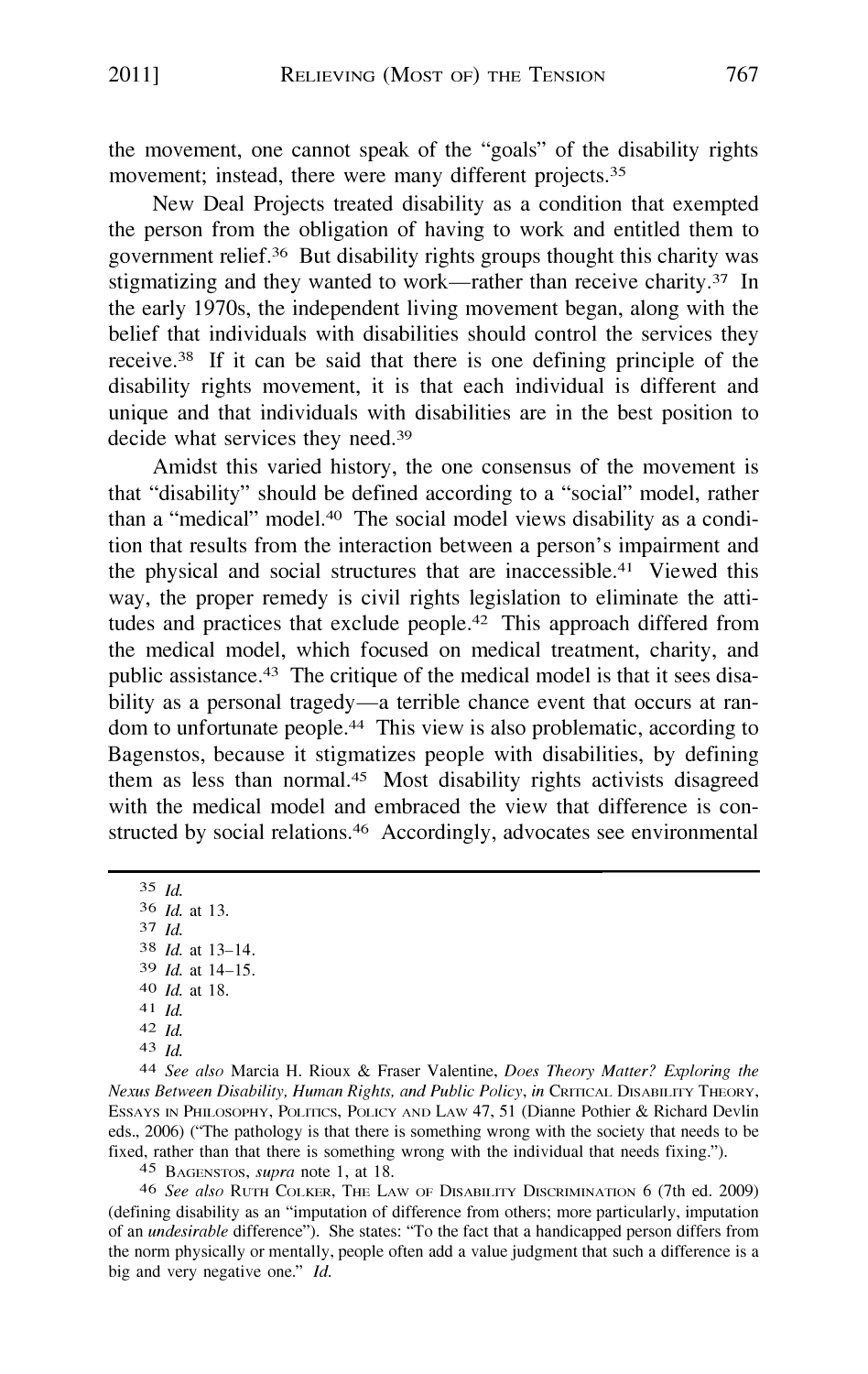barriers as a form of discrimination, representing a view that uses the able-bodied as the norm and ignores all variations from that norm.47 The social model has dominated the disability rights movement, with most activists insisting that "society as a whole has a responsibility to eliminate the social and physical structures that deny people with disabilities access to opportunities."48

I have always been troubled by a strict interpretation of the social model of disability and a complete denouncement of the medical model of disability. With some disabilities, it is hard to see it as anything but a personal tragedy or a terrible chance event. Anytime someone is diagnosed with cancer or multiple sclerosis, or has a skiing accident that leaves her paralyzed, the person is likely to see it as a "personal tragedy" and a terrible chance event, and will want to seek medical treatment, to make her body function as "normally" as is possible. I certainly agree that many barriers for individuals with disabilities are caused by inaccessible social structures and that ending discrimination against individuals with disabilities must include changing those inaccessible social structures. But a strict interpretation of the social model of disability assumes that there are no physical limitations of the impairment-that the only reason an impairment is disabling is because of inaccessible social structures. Yet, when someone cannot get out of bed to go the bathroom without assistance, it is not inaccessible social structures that cause that limitation; it is the paralysis or weakness of the legs (depending on the impairment). I do not disagree that it is important for the disability rights movement to focus on the discrimination of actors who fail to make physical and social structures accessible, but I think advocates should be more honest about the causes of disability. One is not *only* disabled by the interaction with physical structures and discriminatory attitudes; one is also disabled by one's own physical limitations, whether they are from pain, numbness, tremor, etc.

Even though disability rights advocates agree on the social model of disability, there is still much disagreement. One of the continuing debates is between the universal model and the minority group [model.](https://model.49)<sup>49</sup> The minority group model sees disability as being defined fairly narrowly and seeks remedies directed at that narrowly defined [group.](https://group.50)50 The universal model sees the disability label as arbitrary and useless and would instead pursue universal policies that recognize that the entire population is at risk for disability and [disease.](https://disease.51)51 The remedies would not

<sup>47</sup> BAGENSTOS, *supra* note 1, at 19.

<sup>48</sup> *Id.* at 20.

<sup>49</sup> *Id.* 

so *Id.* at 21.

s1 *Id.*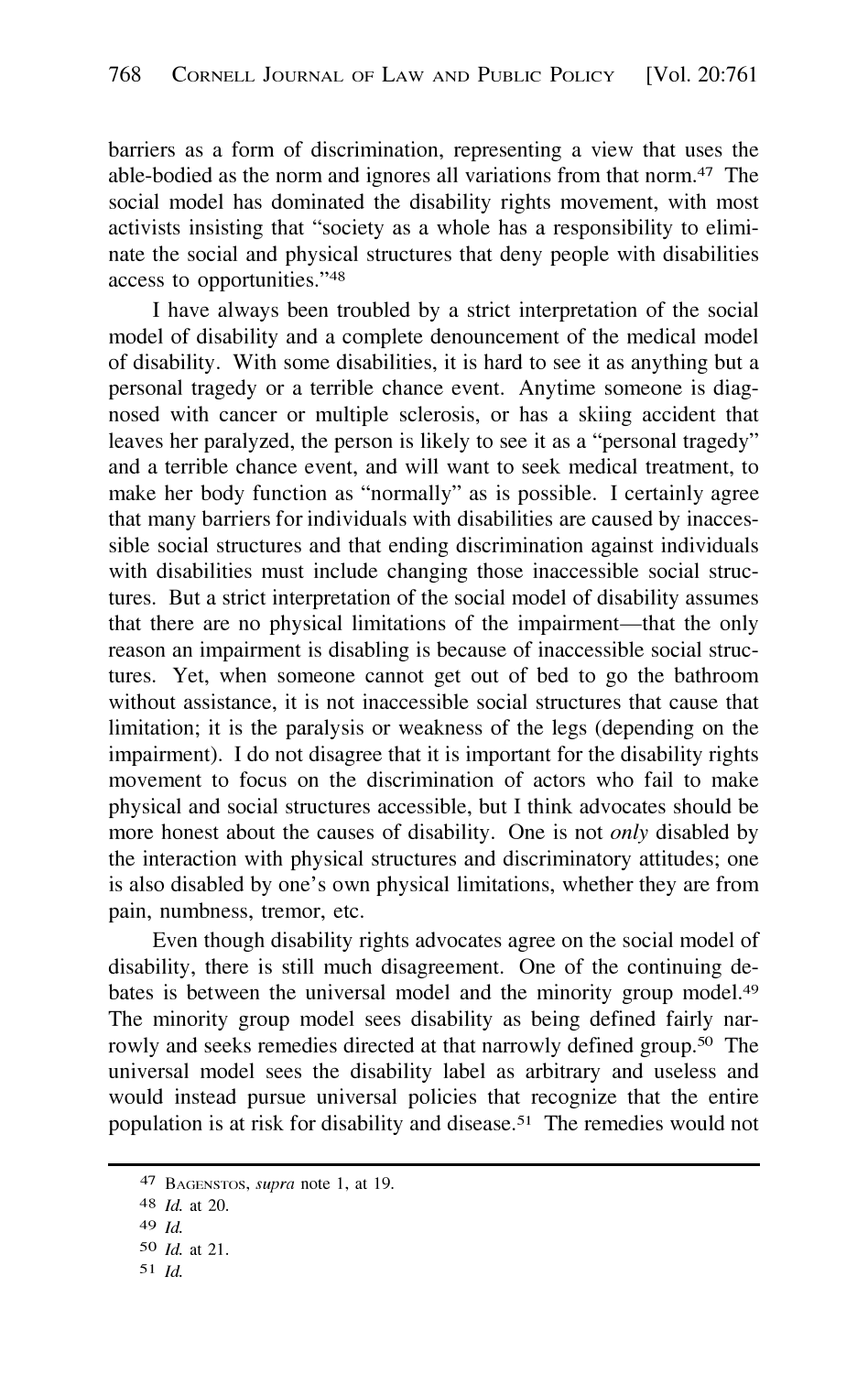be disability-specific but instead would require all places to be designed and built according to a universal template, designedto embrace the largest variety of potential users.52

According to Bagenstos, the biggest tension in the disability rights movement is concerning independence.<sup>53</sup> Activists argue that "people with disabilities do not want charity, pity, or government handouts; instead, they simply want the opportunity to live in the community and work for a living."54 Although everyone can agree on independence as an ideal, the law (primarily the ADA) does pose significant requirements that can look like charity. *55* This "wariness about welfare" was promoted by both the political left and [right.](https://right.56)<sup>56</sup> While some viewed disability benefits as an objectionable form of welfare that gives something for nothing, others criticized disability benefits because they are seen as a sign of pity, creating stigma against those receiving the [benefits.](https://benefits.57)57 Accordingly, many activists focused on a "fundamental reorientation of disability policy toward a civil-rights-focused approach."58 Redefining the nature of independence was therefore necessary to reach this civil rights [focus.](https://focus.59)59

Nevertheless, there remains a tension between benefits that are given to excuse individuals with disabilities from the obligation of working with benefits that allow individuals with disabilities to "test their skills in the world and experience the dignity of risk."<sup>60</sup> Focusing on independence allows activists to obtain support from mainstream political leaders and the broader public, by moving beyond the civil rights frame, which had a good deal of opposition in the [1980s.](https://1980s.61)<sup>61</sup> Activists realized that the civil rights paradigm made it difficult to justify reasonable accommodations, which are believed to be more burdensome than the obligation not to [discriminate.](https://discriminate.62)62 Accordingly, activists used the frame of independence along with a de-emphasis on charity to achieve the endorsement of fiscal [conservatives.](https://conservatives.63)<sup>63</sup>

Bagenstos explains how the independence focus was a very important step in actually creating the disability community. Prior to this time, the disability movement was very fragmented based on types of disabilities, and this fragmentation diluted the strength of the movement. But

52 *Id. Id.* at 22. *Id.* at 22-23. *Id.* at 23. 56 *Id. Id.* at 24. 8 *Id.* at 25. 59 *Id. Id.* at 26. *See id.* at 27-28. *See id.* at 28. *Id.* at 29.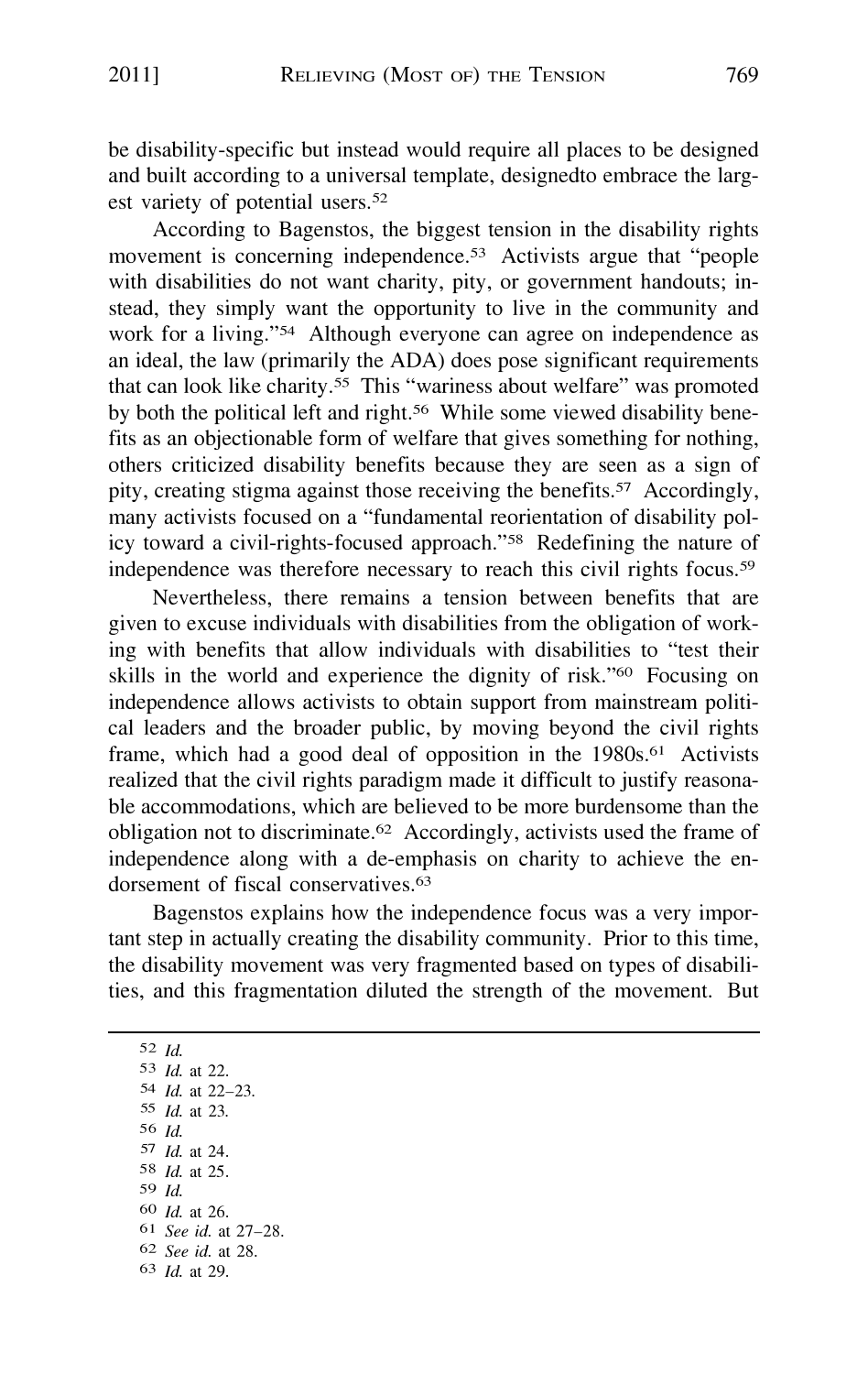<span id="page-9-0"></span>the independence focus resonated with a great number of individuals with very different [disabilities.](https://disabilities.64)<sup>64</sup> All individuals with disabilities seek to make decisions about their own lives, along with the corresponding risks. As Bagenstos notes, "[a]ll sought what they understood as self-reliance rather than dependence on the state or charity."<sup>65</sup>

Despite the success of the independence frame, there are still tensions, primarily because individuals with disabilities still rely on assistance from third parties-courts, employers, federal agencies, etc.-in the form of reasonable accommodations and sometimes publicly-funded personal assistance [services.](https://services.66)66 Accordingly, "[t]o achieve the political goal of securing passage of programs that promote 'independence,' disability rights activists may therefore ironically feed the view that charity and welfare are the appropriate responses to disability."67 In fact, it is my sense that the public's perception of individuals with disabilities is not consistent with the independence goal; instead, courts and the public seem to believe that individuals with disabilities are trying to have it both ways—being treated like everyone else and receiving special treatment at the same time. I do not agree with this perception but I think the disability rights movement has to deal with it if we are to have any hope of achieving widespread support for disability rights initiatives.

## C. *Chapter 3: Defining Disability*

In Chapter 3, Bagenstos challenges the attacks that have been made on the Supreme Court's interpretations of "disability" under the ADA.68 While he shares many of the criticisms of the Supreme Court's jurisprudence, Bagenstos believes that the fault lies not just in the Supreme Court's decision-making but in the shortcomings of some of the principles upon which the ADA was [passed.](https://passed.69)<sup>69</sup>

As Bagenstos aptly explains, disability law is different from other civil rights law because it is based on the idea of a protected class.<sup>70</sup> Title VII, by contrast, protects individuals of all races, genders, ethnicities, and [religions.](https://religions.71)71 Because disability is specifically defined in the statute, "an enormous portion of ADA litigation has focused on the threshold

71 42 U.S.C. § 2000e-2 (2006).

<sup>64</sup> *Id.* at 30.

<sup>65</sup> *Id.* at 31.

<sup>66</sup> *Id.* at 32. For instance, Michael Selmi argues that the ADA was mainly concerned with "transferring social welfare responsibilities from the federal government to private employers." Michael Selmi, *Was the Disparate Impact Theory a Mistake?,* 53 UCLA L. REv. 701, 771 (2006).

<sup>67</sup> BAGENSTOS, *supra* note 1, at 33.

<sup>68</sup> *Id.* at 34-54.

<sup>69</sup> *Id.* at 34-54.

<sup>70</sup> *Id.* at 34.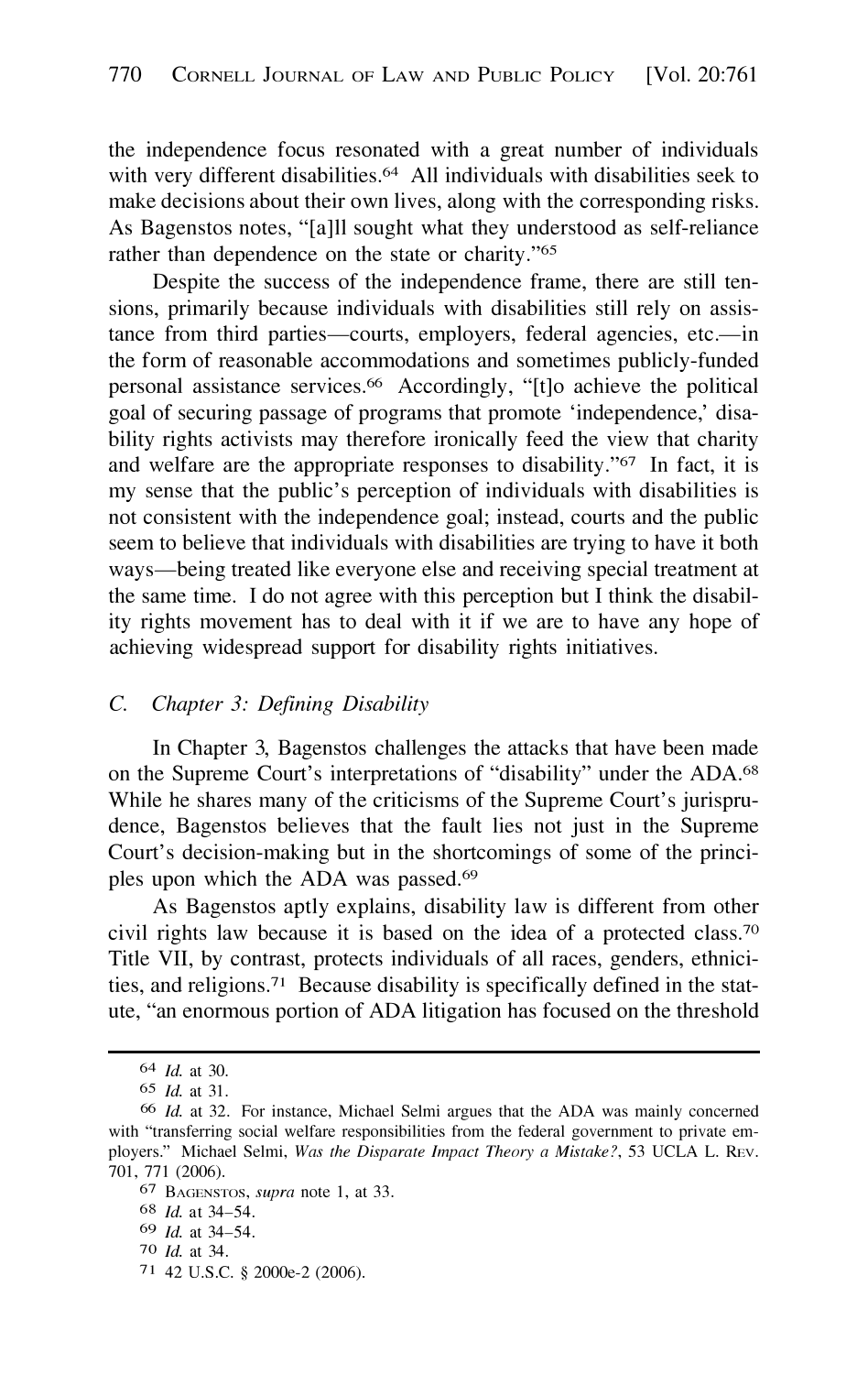question of whether the plaintiff is a member of the protected class rather than on whether the defendant engaged in improper discrimination."<sup>72</sup> Bagenstos takes the reader through the five Supreme Court cases that decided this threshold issue of what constitutes a disability. While the Court in *Bragdon v. Abbott73* seemed to embrace a broad interpretation of the disability definition, that broad reading was quickly replaced by a more restrictive interpretation in the next four *cases74-Sutton v. United Air Lines, Inc. , <sup>7</sup>5 Murphy v. United Parcel Service,<sup>7</sup>6 Albertson's, Inc. v. Kirkingburg,77* and *Toyota Motor Manufacturing v. [Williams.](https://Williams.78)7<sup>8</sup>*Using *Toyota* as the guidepost, Bagenstos explains that the Supreme Court believed it was the Court's job to use a restrictive definition of disability to limit the number of people who would come under the ADA's protection. <sup>79</sup>

Bagenstos criticizes the Court's holding in the *Sutton* trilogy,80 which held that whether someone has a disability should be determined by viewing the individual in the mitigated state, taking into account the ameliorative effects of medication and other assistive devices. 81 This holding has caused lower courts to conclude that many conditions that Congress believed would be covered are not [disabilities.](https://disabilities.82) 82 Bagenstos notes that criticism was even sharper for the Court's interpretation of the "regarded as" prong (or perceived disability prong, as he calls it).<sup>83</sup> In both *Sutton* and *Murphy,* the employers believed the plaintiffs' impairments disqualified them from their positions but because there was no evidence that their employers perceived the plaintiffs as being precluded from a broad class of jobs, their claims failed. 84 Critics believe that this aspect of *Sutton* and *Murphy* confirms the trend in lower courts to limit ADA protection to a small group of severely disadvantaged people—the

75 527 U.S. 471 (1999).

79 BAGENSTOS, *supra* note 1, at 35.

<sup>72</sup> BAGENSTOS, *supra* note 1, at 34; *see also* Feldblum et al., *supra* note 5, at 216 (explaining that the ADA jurisprudence prior to amendments *Toyota* focused on the coverage issue rather than the causation question of whether the employer discriminated or not).

<sup>73 524</sup> U.S. 624 (1998).

<sup>74</sup> BAGENSTOS, *supra* note 1, at 35.

<sup>76 527</sup> U.S. 516 (1999).

<sup>77 527</sup> U.S. 555 (1999).

<sup>78 534</sup> U.S. 184 (2002).

<sup>81</sup> Sutton v. United Air Lines, Inc., 527 U.S. 471, 482-83 (1999). For additional criticism of the Court's decision on the mitigating measures issue, see Feldblum et al., *supra* note 5, at 192-93.

<sup>82</sup> *See, e.g.,* Feldblum et al., *supra* note 5, at 202 (listing impairments that the courts have found to not be disabilities but which Congress intended to be defined as such: cancer, epilepsy, diabetes, hearing loss, multiple sclerosis, HIV infection, intellectual disabilities, and others).

<sup>83</sup> BAGENSTOS, *supra* note 1, at 37.

<sup>84</sup> *Id.*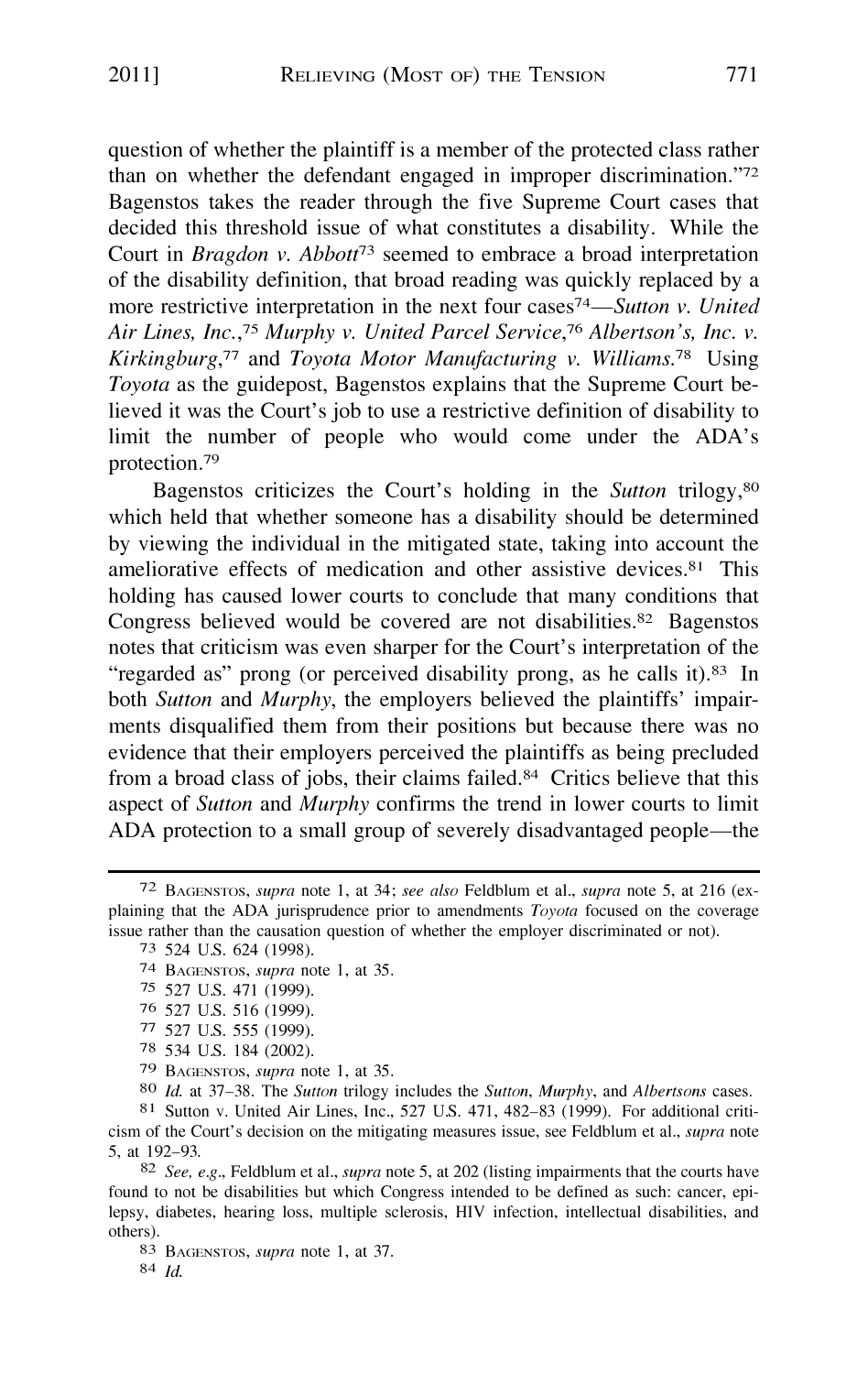"truly disabled."85 Many argue that limiting protection in this way goes against the core principles of the ADA and treats the statute like a disability benefits program that redistributes benefits to a disadvantaged class, rather than like a civil rights law. 86

However, Bagenstos argues that the Supreme Court decisions are consistent with some of the principles behind the disability rights move-ment in the 1970s and [1980s.](https://1980s.87)<sup>87</sup> Specifically, as will be demonstrated below, Bagenstos argues that the Supreme Court's decisions are consistent with both the independence focus and the minority group model.<sup>88</sup> I agree with Bagenstos's discussion below that the decisions can be read in a way that is consistent with some of the goals of the disability rights movement. But I am skeptical that the Supreme Court in 1999 and 2002 (when these controversial cases were decided) was influenced by the motivations of the disability rights movement in the 1970s and 1980s. Having said that, Bagenstos's explanation for the Court's decisions is certainly intriguing and a welcome departure from the traditional backlash argument.

Bagenstos first argues that the Supreme Court's decisions are consistent with the independence focus of the disability rights movement.<sup>89</sup> If the ADA is understood as saving society money by allowing individuals with disabilities to move from welfare to work, then it makes sense to provide the ADA's protections to those who are the "most" disabled those who would otherwise be unable to work and would therefore be on public assistance.9° Cases that limit coverage to the "truly disabled" can be read as drawing the line between those who could find work without the ADA and those who would be on public assistance without the ADA.91 As Bagenstos states: "An 'independence' approach would treat the ADA as a way of getting people out of benefits programs and into the workforce, not as a way of getting job accommodations for people who

<sup>85</sup> *Id.* at 37-38.

<sup>86</sup> *Id.* at 38; *see also* Feldblum et al., *supra* note 5, at 217 (arguing that one reason courts might limit the definition of disability is because they see the term "disability" as synonymous with an inability to work, which necessarily suggests that individuals with disabilities are "significantly different than 'the rest of us'" (citation omitted)).

<sup>87</sup> BAGENSTOS, *supra* note l, at 38.

<sup>88</sup> *Id.* at 38-41.

<sup>89</sup> *Id.* at 39.

<sup>90</sup> *Id.* at 39; *see also* Feldblum et al., *supra* note 5, at 217. Feldblum believes that the view of disability as being synonymous with "inability to work" might have been caused by the fact that most disability cases are claims for disability payments under Social Security, where the standard is whether the individual has a physical or mental impairment which makes him or her unable to engage in any substantial gainful activity correctly points out that the ADA is a civil rights law, not a disability payment law and that the goal of the ADA is to prohibit discrimination against individuals because of their disability, even if they can work. *See id.* 

<sup>91</sup> BAGENSTOS, *supra* note 1, at 39.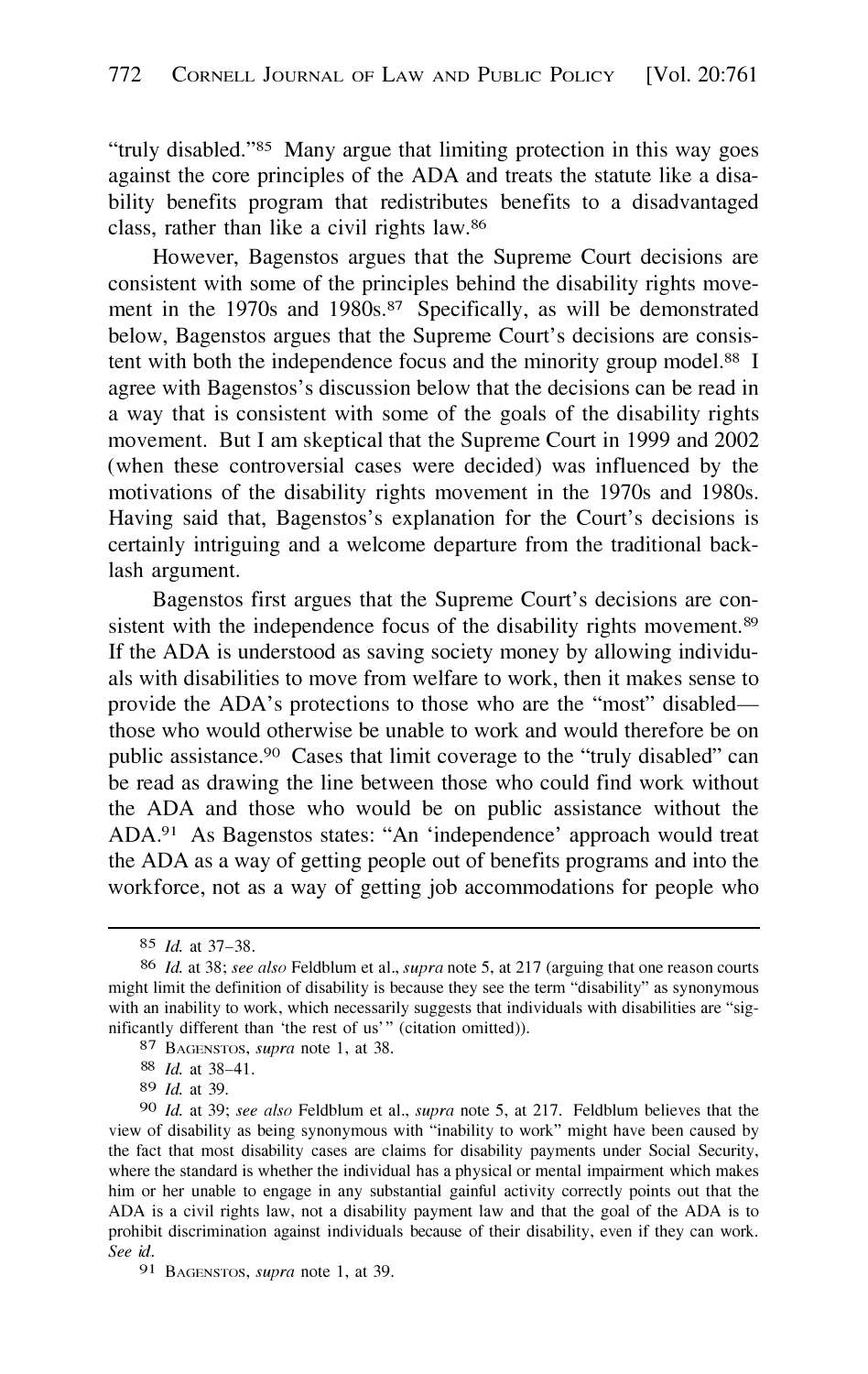could be in the workplace anyway."92 The point is, according to Bagenstos, that the Supreme Court's decisions do not necessarily demonstrate a betrayal to the promises of the ADA but instead demonstrate the problems with the emphasis on [independence.](https://independence.93)<sup>93</sup>

I agree with Bagenstos that the focus on independence explains the Court's disability rights jurisprudence. But the thrust of the ADA is clearly a civil rights law. As an analogy, it would never be an appropriate response to assert that as long as a racial minority can find work, it does not matter that he cannot continue to work for the same employer. While independence was a goal of some supporters of the ADA, the clear emphasis of the statute is a civil rights law.<sup>94</sup> And because that conclusion is inescapable, I believe that the Court's opinions *do* represent a betrayal of the civil rights goal of the ADA.

Bagenstos also argues that the Supreme Court's decisions are consistent with the minority group model, which seeks to define disability as a discrete, stigmatized minority group. For instance, HIV is highly stigmatized and the Court held it was a disability in *Bragdon v. [Abbott.](https://Abbott.95)<sup>95</sup>* Fully correctable vision and high blood pressure controlled by medication (conditions the Supreme Court found to *not* be disabilities) are not stigmatizing and are fairly common [impairments.](https://impairments.96)<sup>96</sup> Bagenstos also argues that the minority group model justifies the mitigating measures decision in *Sutton* because the ability to use mitigating measures will often make a difference in how society responds to an [impairment.](https://impairment.97)<sup>97</sup> Bagenstos recognizes that some mitigating measures do not reduce the stigma of an impairment and may, in fact, contribute to the stigmatization of the impairment [think: hearing aid] but he does not believe that anything in *Sutton* supports such an inference that these impairments should not be [covered.](https://covered.98)98 Either these conditions should be covered because the mitigating measure causes significant limitations on the individual's major life activities (such as the effects of antiepileptic drugs) or the impairments should be covered under the "regarded as" prong because significant segments of society view the conditions as [stigmatizing.](https://stigmatizing.99)<sup>99</sup> I think Bagenstos makes a good point that the Supreme Court's jurisprudence is consistent with the minority group model. Such a position finds support

<sup>92</sup> *Id.* at 40.

<sup>93</sup> *Id.* at 41.

<sup>94</sup> *See* Feldblum et al., *supra* note 5, at 217 (stating that the ADA is a civil rights law and therefore the goal of the ADA is to prohibit discrimination against a person because of the person's disability).

<sup>95 524</sup> U.S. 624, 655 (1998).

<sup>96</sup> BAGENSTOS, *supra* note 1, at 41 (referring to *Sutton* and *Murphy).* 

<sup>97</sup> *Id.* at 41-42.

<sup>98</sup> *Id.* at 42-43.

<sup>99</sup> *Id.* at 43.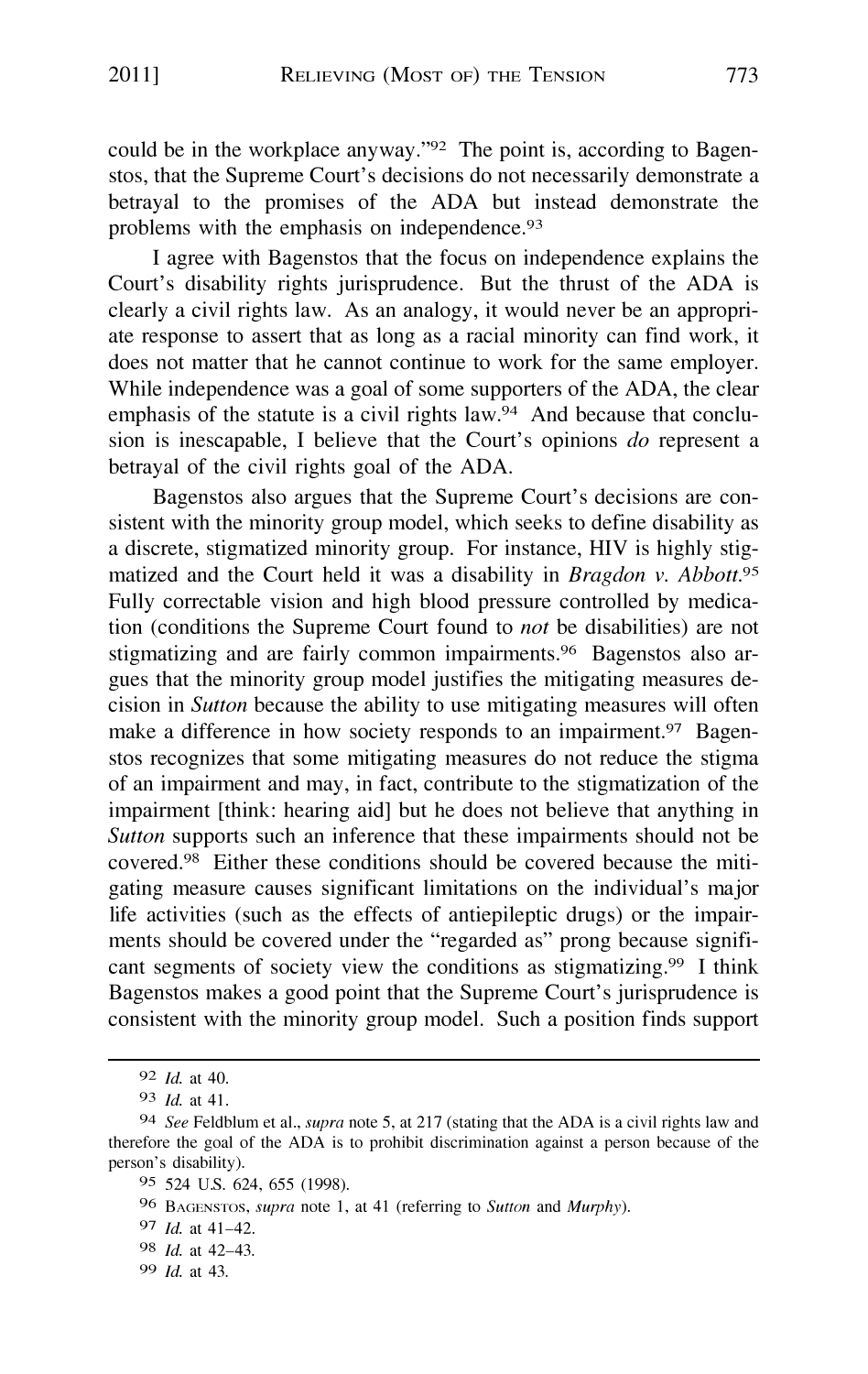in the original ADA;<sup>100</sup> however, the Amendments to the ADA make clear that this is too limited of a reading of the ADA.**<sup>101</sup>**

In sum, Bagenstos argues that even though the Supreme Court's decisions are not consistent with a universal view of disability, they are consistent with the independence focus and the minority group model.**<sup>102</sup>** Accordingly, "it is not fair to say that the Supreme Court's definition-ofdisability decisions disregarded the principles of the disability rights movement. It is more accurate to say that those decisions took sides in a dispute within the movement."**<sup>103</sup>**This does not mean that he agrees with the decisions-he does not-instead, he argues that the shortcomings of the decisions are related to the limitations of the independence focus and the minority group model.**<sup>104</sup>**

The limitations of the independence focus are obvious. Many individuals with disabilities may be able to hold down a job and therefore will be considered "independent." But yet, these individuals suffer from limitations that can limit their full range of opportunities.<sup>105</sup> As Bagenstos notes:

> "If the goal of disability rights law is to promote equal opportunity to participate in the economic and civic life of the community, the law must strike at those limitations, even if they do not compromise individual 'independence.' Mere 'independence,' without equality, is not what disability rights activists *really* seek, and a statute constrained by a focus on independence is unduly limited."**<sup>106</sup>**

Bagenstos next argues that the minority group model is also too narrow to be the basis for disability rights law. First, the minority group model makes the ADA more vulnerable to political attack and stigmatizes the beneficiaries, which leads to judges vigorously policing the line between the protected and the unprotected.**<sup>107</sup>**In fact, judges *have*  guarded the boundary vigorously, asserting the fear that if the ADA is

**<sup>100</sup>**42 U.S.C. § 12101(a)(7) (2006) (providing the finding of Congress that "individuals with disabilities are a discrete and insular minority").

**<sup>101</sup>***See id.* (showing the Amendments deleted the reference to the "discrete and insular minority").

**<sup>102</sup>**BAGENSTOS, *supra* note 1, at 44.

**<sup>103</sup>***Id.* at 45. While I agree that the decisions can be read in a way entirely consistent with Bagenstos's argument, I disagree that the Supreme Court was cognizant of the fact that it was "taking sides" in a debate-especially when the side of the debate it took is not the side of the debate reflected in the statute Congress enacted.

**<sup>104</sup>***Id.* at 45.

**<sup>105</sup>***Id.* at 46.

**<sup>106</sup>***Id.* 

**<sup>107</sup>***Id.*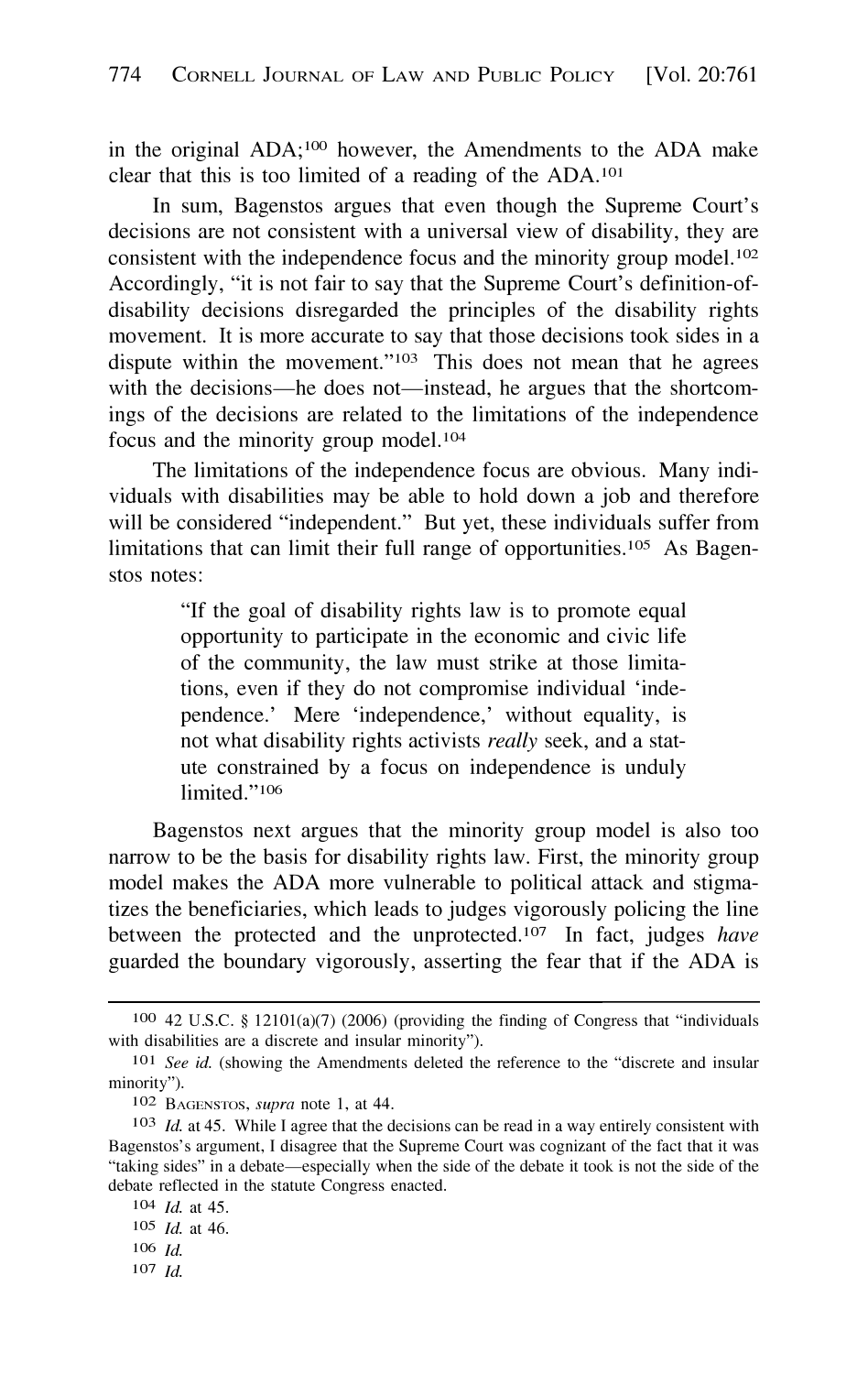extended too broadly, it will harm the people who are truly in need.**<sup>108</sup>** Bagenstos responds to this focus on the minority group model:

> Even if one thinks that disability defines a discrete, subordinated group, then it does not make sense to target disability law's protections to that group alone: the very act of targeting triggers political and judicial pressures to shrink the size of the protected class and to reduce the protections afforded to that class. A targeted disability law may ironically have exactly the opposite effect from the one the lower courts predict: it may reduce the chances that full protection will be provided to the full intended protected class.**<sup>109</sup>**

I have found that law students in my disability classes tend to agree with the Court's emphasis on the minority group model and attempts to strictly limit the size of the protected class. Their concern seems to be that if too many people are considered to have a disability, the employer will have to provide accommodations to all of those people, missing the obvious fact that many of those individuals (like the *Sutton* sisters)**<sup>110</sup>** will not need an accommodation. The concern with having to provide accommodations to too many people seems to be based on two separate concerns, depending on the student's perspective. Either students think it will be too expensive for employers or students assume that there is a finite number of accommodations that can be given and providing accommodations to some minimally disabled individuals will preclude providing accommodations to the more severely disabled. **<sup>111</sup>**

Bagenstos argues that a more difficult problem is that the minority group model misstates the nature of disability inequality. Disability inequality is not just discrimination against a stigmatized group.**<sup>112</sup>**It also consists of norms developed by those who design institutions without taking into account the needs of people who differ, physically or mentally.<sup>113</sup> Bagenstos points out how the courts' rulings demonstrate a re-

**<sup>112</sup>**BAGENSTOS, *supra* note 1, at 47.

**<sup>113</sup>***Id.* at 48. For instance, using learning disabilities as an example, Bagenstos explains how standardized testing has been developed with time constraints, not because of targeted

**<sup>108</sup>***Id.* at 47.

**<sup>109</sup>** *Id.* 

**l lO** Sutton v. United Air Lines, Inc., 527 U.S. 471, 475 (1999). The sisters in *Sutton* had fully correctable myopia. *Id.* They would not need an accommodation. *Id.* 

**<sup>111</sup>***See also* Feldblum et al., *supra* note 5, at 228 (discussing the legislative process for the ADA Amendments Act, where she (as a witness) responded to the fear of some that the amended statute will undermine the cause of people with disabilities because the law will no longer cover just the "truly disabled" by stating that people with disabilities want the amendments to pass and do not worry that the new statute will set back their cause because they understand that there is no set of "truly disabled" people; instead, we all exist along a spectrum of abilities).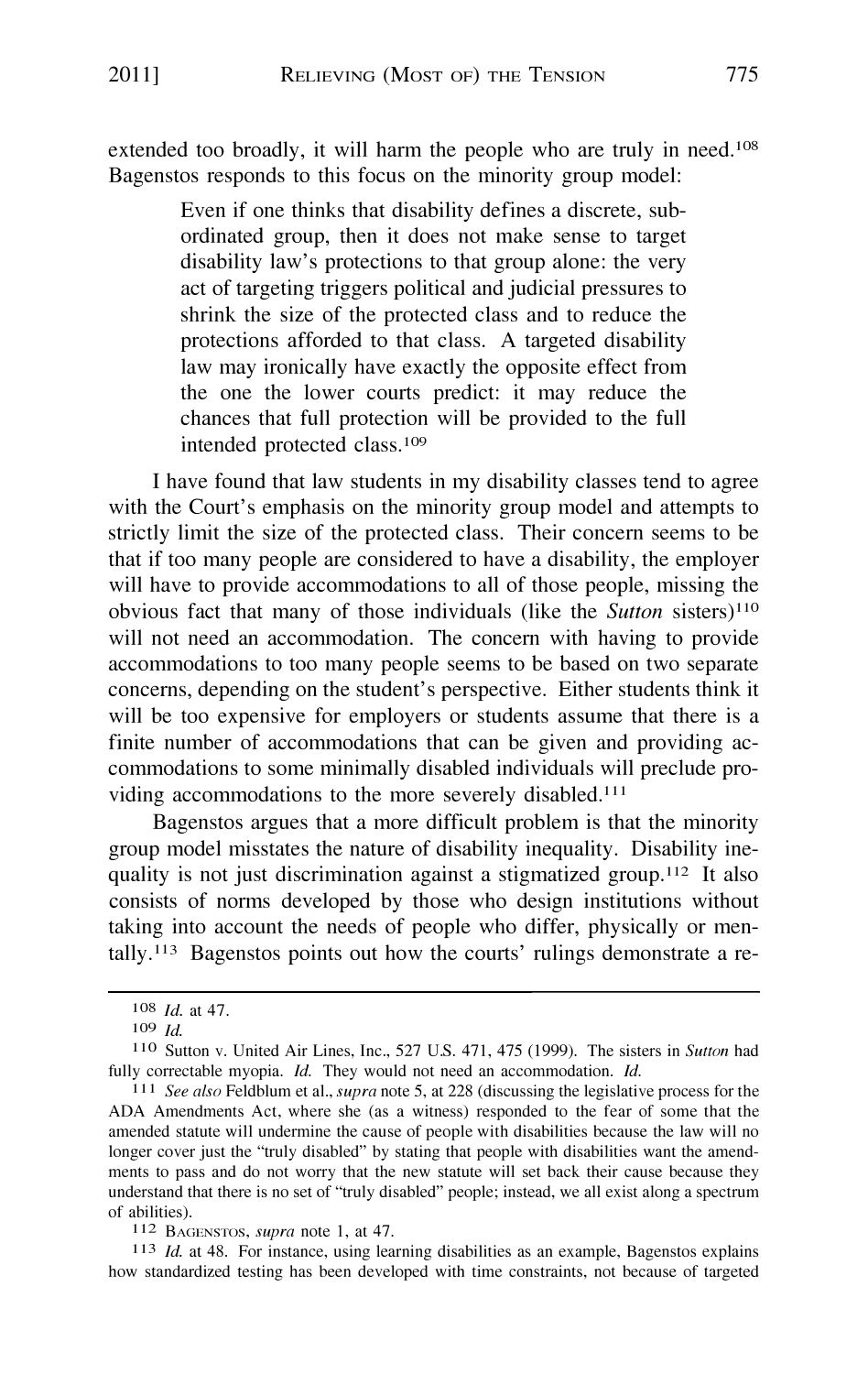luctance to allow protection to plaintiffs when their claims involve an incompatibility with workplace norms and structures.<sup>114</sup> He also correctly notes that allowing plaintiffs to fall under ADA protection would not automatically render the workplace norms invalid. It would simply require the employer to justify the exclusionary norm or practice.**<sup>115</sup>**

Bagenstos considers two possible solutions to the definition problem-the ADA Amendments Act and a broader definition of disability. While he thinks the ADA Amendments Act is a "worthy effort that is likely to make things somewhat better," he does not think it will get us past the courts' urge to strictly interpret the statute.<sup>116</sup> Even if the ADA defined coverage to include everyone with an impairment-regardless of whether it imposes a substantial limitation on a major life activitycourts would likely turn to interpreting "impairment" strictly to limit coverage.**<sup>117</sup>**I have a more positive outlook about the Amendments, at least with respect to finding individuals to be in the protected class. As will be discussed later, I think courts' limiting interpretations of the ADA will now be on the reasonable accommodation provision of the ADA.**<sup>118</sup>**

Bagenstos also explores a broader definition of disability that is used in Australia. There, the definition does not require a "substantial limitation" on a major life activity; it includes possible future impairments, and it does not require the impairment to have an immediately harmful effect on the body.<sup>119</sup> While the broader definition is thought to avoid the "anomaly" that an individual who has been rejected because of his disability is determined to not be disabled enough for protection under the statute, it has not proven extremely successful in Australia because victims remain reluctant to bring claims.<sup>120</sup> Even if this type of law was very successful, Bagenstos believes that it is highly unlikely Congress would pass such an act in the United States because the minority group model and independence focus had so much appeal to liberals and conservatives.<sup>121</sup> I agree with his conclusion that a universalist approach would indeed be a radical change in the law and one that needs extensive political work-not just a statutory change.<sup>122</sup>

**117** *Id.* 

- **119 BAGENSTOS,** *supra* note 1, at 52-53.
- **<sup>120</sup>***Id.*
- **<sup>121</sup>***Id.* at 53.
- **<sup>122</sup>***Id.* at 54.

discrimination against those with learning disabilities, but because a norm that neglected to consider the differences in those with learning disabilities. *Id.* 

**<sup>114</sup>***Id.* at 48-49.

**<sup>115</sup>***Id.* at 49.

**<sup>116</sup>***Id.* at 51.

**<sup>118</sup>***See infra* Part IV.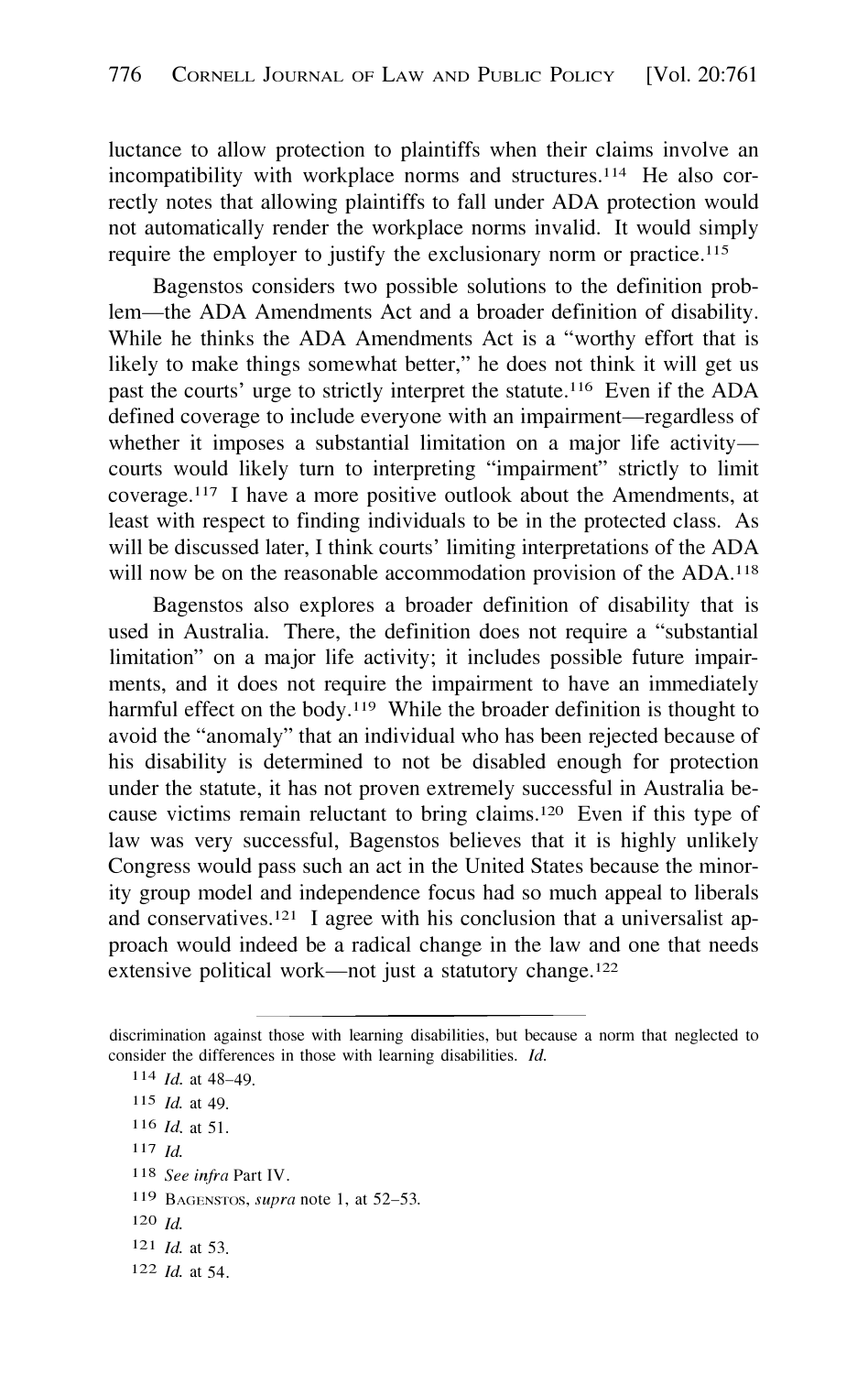#### *D. Chapter 4: The Role of Accommodation in Disability Discrimination Law*

In Chapter 4, Bagenstos discusses the role of the accommodation mandate—the "centerpiece" of disability discrimination laws. Because accommodations require taking the protected class into account, rather than ignoring the protected class status, critics of the ADA claim a "strong normative distinction between the ADA's accommodation mandate and the anti-discrimination requirements of [other] civil rights laws."123 These critics believe that the ADA is a redistributive scheme that is essentially a mandated benefits program for the disabled, rather than a civil rights law. Bagenstos, however, makes a convincing argument that under the minority-group model, "anti-discrimination and accommodation are very closely aligned normatively."124

Despite the obvious differences between anti-discrimination laws, which demand entities treat people equally, and accommodation mandates, which demand entities take differences into account, Bagenstos argues that they are more similar than different for a couple of reasons.<sup>125</sup> First, accommodation mandates often expose hidden conduct that would be seen as discriminatory if it were out in the open. For instance, many disability activists point out that employers accommodate needs of non-disabled employees all the time and only protest when a disabled worker needs an accommodation. <sup>12</sup>6 Furthermore, Bagenstos argues that both anti-discrimination and accommodation mandates "target conduct that violates the duty to avoid contributing to a subordinating system, at least where that can be accomplished at a reasonable cost."<sup>127</sup> Seen this way, accommodation mandates are just an example of the general prohibition on rational discrimination.<sup>128</sup>

Bagenstos agrees with other theorists who argue there are three reasons for prohibiting rational discrimination in the race-based context: (1) the racial differences that make discrimination rational are caused by earlier irrational discrimination; (2) from the victim's perspective, the harmful result is the same, even if the reason is rational;  $129$  and (3) an "employer who has the power to work against the underlying problem of cumulative disadvantage, even if it involves sacrifice, bears some degree of responsibility"-especially when holding the employer responsible is

<sup>1</sup>24 *Id.* at 56.

<sup>1</sup>23 *Id.* at 55.

<sup>1</sup>25 *Id.* 

<sup>1</sup>26 *Id.* In my years of private practice representing employers, I observed this phenomenon all of the time.

<sup>1</sup>27 *Id.* at 57.

<sup>1</sup>2s *Id.* 

<sup>1</sup>29 *Id.* at 62.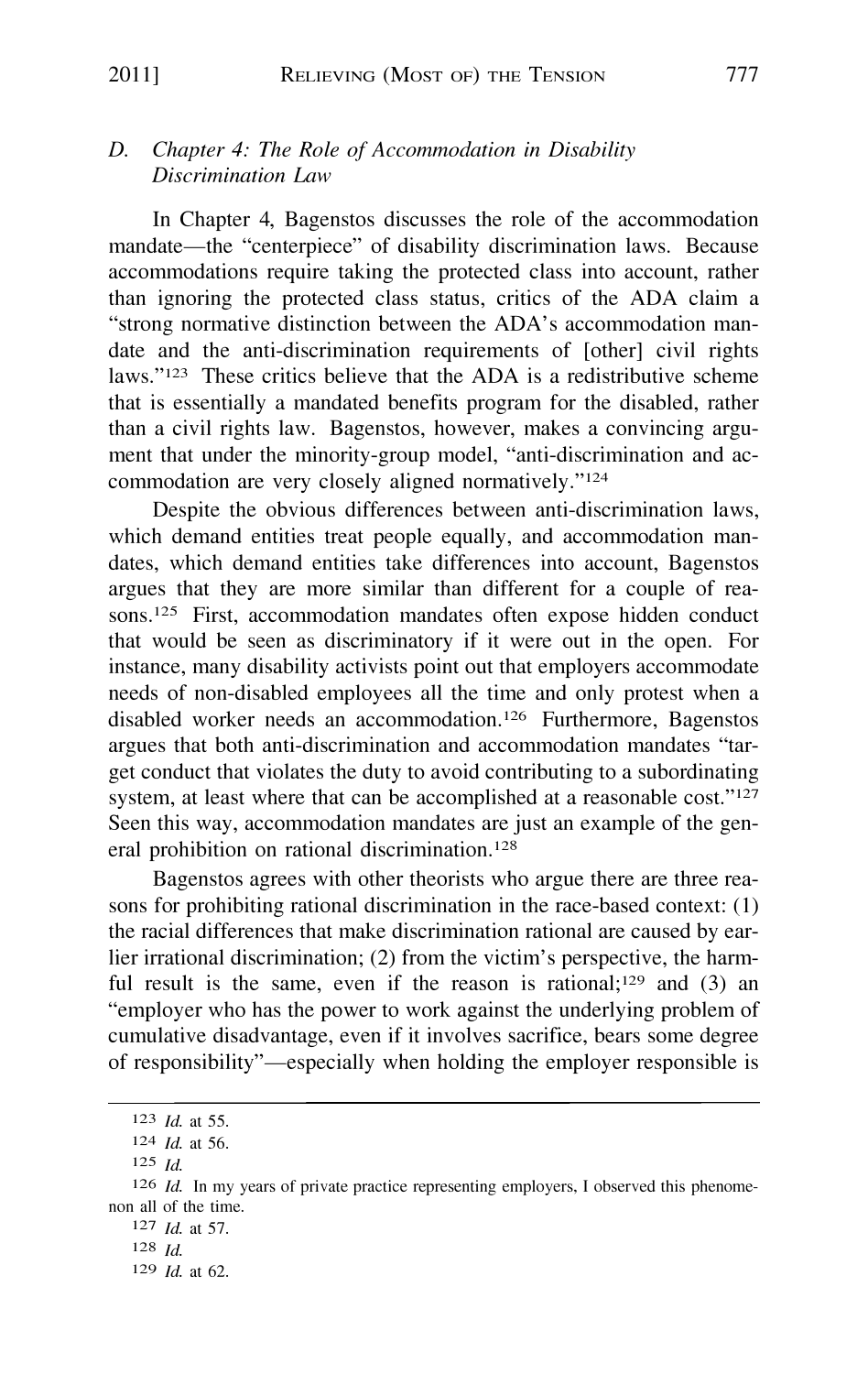not likely to cause an unreasonable burden.<sup>130</sup> Accordingly, employers have an obligation to refrain from rational discrimination because it perpetuates prior inequalities.

Viewing anti-discrimination as a way of tackling subordination, Bagenstos argues that the link between anti-discrimination and accommodation is [clear.](https://clear.13)<sup>131</sup> Accommodation in the disability context merely provides equal opportunity by dismantling the structure of subordination of individuals with disabilities.<sup>132</sup> As Bagenstos convincingly argues, accommodation requirements "simply restore a just distribution; they do not redistribute."133

Bagenstos then argues that the three justifications for imposing liability on employers for rational discrimination in other civil rights contexts (like race discrimination) $-(1)$  rational discrimination may be animus-based discrimination in disguise; (2) even non-animus-based rational discrimination may reflect selective sympathy and indifference; and (3) rational discrimination represents an employer's continued maintenance of subordination-also apply to failure to accommodate claims. <sup>134</sup>

First, many failure to accommodate claims can be seen as animusbased or at least involving selective sympathy and indifference because employers make individualized accommodations to non-disabled employees all of the time.<sup>135</sup> Further, even if the accommodation is not comparable to other accommodations requested or given, one can still see a case of selective indifference by expanding the time frame to include a time at which physical or institutional structures were designed without consideration of the needs of employees with disabilities.<sup>136</sup> Those needs were not considered, possibly, because of past discrimination that assumed that disabled employees would not be working.<sup>137</sup> Finally, even when accommodations are unique and entail significant costs, the justification for requiring them is similar to the third justification for prohibiting rational discrimination—the employer is the party in the best

137 *Id.* at 68.

<sup>130</sup> *Id.* at 63.

l 3l *Id.; see, e.g.,* Mary Crossley, *Reasonable Accommodation as Part and Parcel of the Antidiscrimination Project,* 35 RUTGERS L.J. 861, 898-920 (2004) (arguing that the reasonable accommodation provision is very similar conceptually to our other antidiscrimination theories); Christine Jolls, *Antidiscrimination and Accommodation,* 115 HARv. L. REv. 642, 652 (2001) (arguing that other aspects of traditional anti-discrimination law, most notably the disparate impact theory, are the same as accommodation requirements).

<sup>132</sup> BAGENSTOS, *supra* note 1, at 64.

<sup>133</sup> *Id.* at 65.

<sup>134</sup> *Id.* at 67.

<sup>135</sup> *Id.* 

<sup>136</sup> *Id.* at 67-68.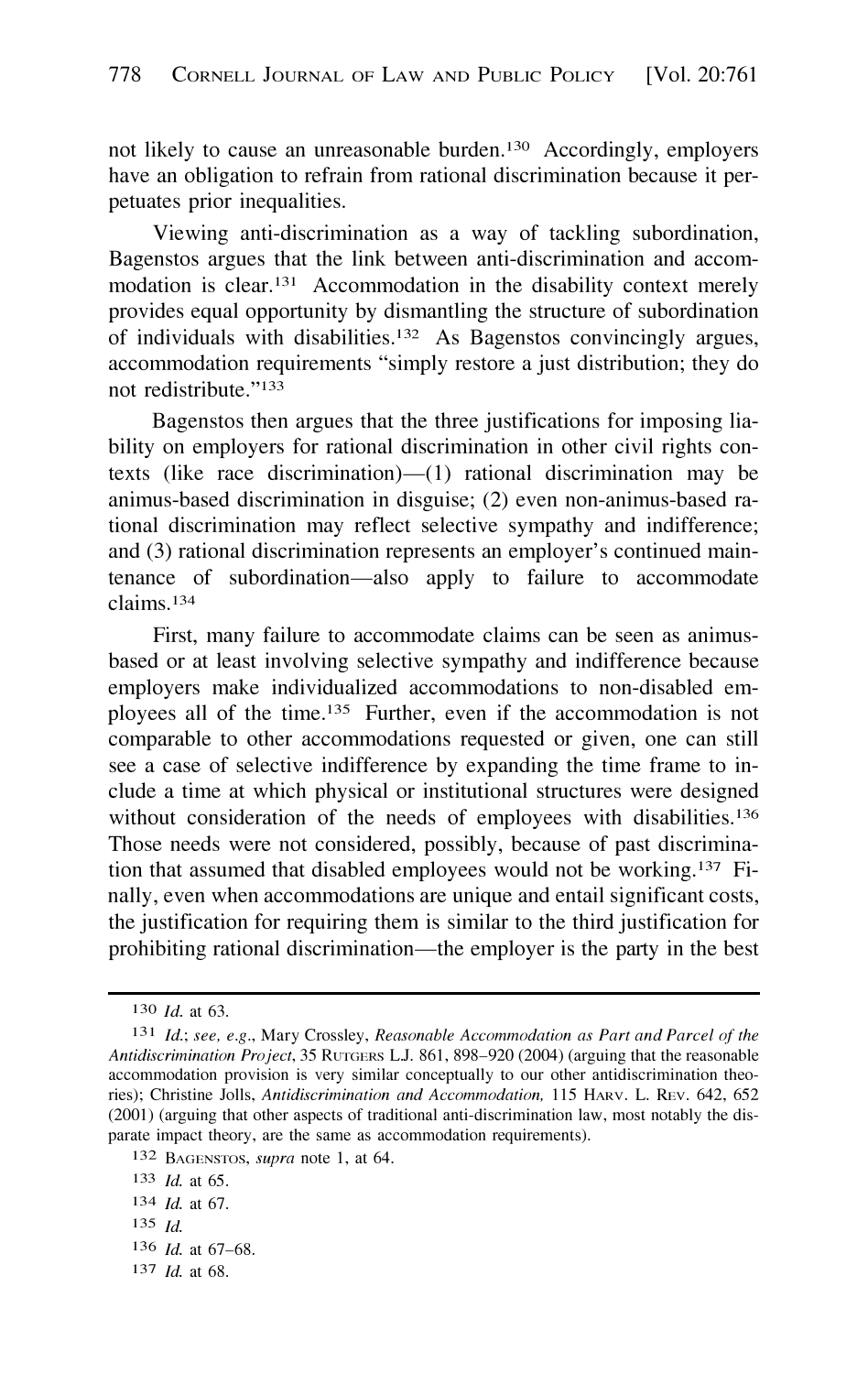position to dismantle the system of subordination where accommodations are not overly burdensome.**<sup>138</sup>**

Despite his argument that accommodation mandates are theoretically and normatively similar to anti-discrimination mandates, Bagenstos further argues that we should not be satisfied with an anti-discrimination model because it lacks the power to "attack broad-gauged inequalities."139 This is because anti-discrimination law is a fault-based regime that requires employers to eliminate barriers that in some way resulted from the employer's behavior. But, as Bagenstos claims, some barriers for individuals with disabilities are structural and cannot be attributed to any particular employer. The three barriers he refers to are: (1) the unavailability of personal assistance to help some individuals with disabilities get ready for work, (2) the lack of accessible transportation to work, and (3) the discriminatory structure of our health insurance system.**<sup>140</sup>** Bagenstos then explains how two doctrines-the "job-related" rule and the access/content distinction-have worked to drain the accommodation requirement of significant power to eliminate structural barriers that keep individuals with disabilities out of the workforce.**<sup>141</sup>**

The job-related rule requires employers to provide only those accommodations that are job-related and not personal items. This rule limits accommodations that employers could provide at reasonable costs.**<sup>142</sup>** If an accommodation could help an employee outside of her job (like training a new service animal or transportation to allow the employee to get to work) the employer does not have to provide it.**<sup>143</sup>**The access/ content distinction also limits the reach of the reasonable accommodation provision.**<sup>144</sup>**This rule only requires an accommodation if it allows individuals with disabilities to gain access to the same benefit; it does not require that those individuals be given the same content of the benefit.**<sup>145</sup>** For example, a bookstore has to allow a blind person into the store (and even the blind person's Seeing Eye dog despite a "no animal" rule) but it would not be required to stock any Braille books or audio books that the blind person could utilize.<sup>146</sup> This access/content distinction has the most significance in the insurance industry, where insurance companies are able to get away with putting special coverage caps on certain diseases (like AIDS) by arguing that they offer people with AIDS the same

**<sup>138</sup>***Id.*  **139** *Id.*  **<sup>140</sup>***Id.* **at 69. <sup>141</sup>***Id.*  **<sup>142</sup>***Id.* **at 70. <sup>143</sup>***Id.*  **<sup>144</sup>***Id.*  145 *Id.* at 71. **<sup>146</sup>***Id.*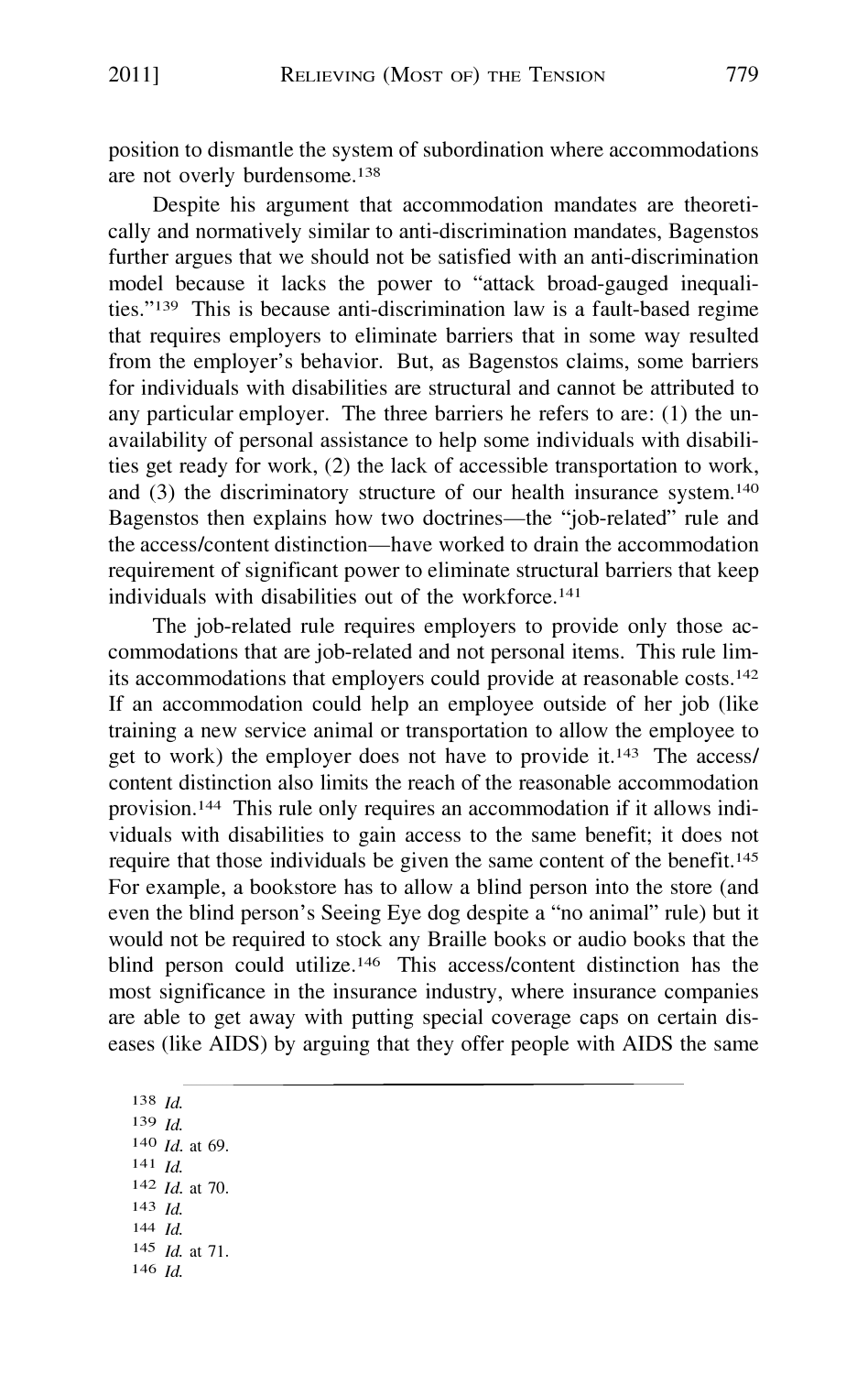<span id="page-19-0"></span>insurance protection as everyone else ( coverage with an AIDS cap) so it does not matter that the cap on AIDS harms individuals with HIV more than individuals without HIV. "No accommodation is required if it would alter the content of the opportunity the defendant offers generally."**<sup>147</sup>**

Bagenstos argues that both the job-related rule and the access/content distinction operate to bring the accommodation requirement very closely in line with the anti-discrimination requirement. If we force employers to help disabled employees to get to work or to help them with their daily living, it seems like we are requiring employers to make up for the disadvantage suffered by the individual with a disability . **<sup>148</sup>**This, in tum, would lead some to view the accommodation requirement as charity, which is what most disability advocates sought to avoid.**<sup>149</sup>**As Bagenstos argues: "So long as courts interpreting the accommodation requirement feel compelled to focus on the fault of individual employers, as opposed to that of society as a whole, that requirement will lack significant power to undo the deep-rooted structural barriers to employment for people with disabilities."**<sup>150</sup>**

Bagenstos's explanation of the limits of the anti-discrimination model is an important contribution to the disability literature. There is so much of an emphasis on trying to fit disability law into the anti-discrimination model. And while Bagenstos accomplishes that persuasively, he correctly notes that anti-discrimination law cannot accomplish all that needs accomplishing.

## II. SPECIFIC APPLICATIONS OF THE CONFLICTS OF THE DISABILITY RIGHTS MOVEMENT

In the next two chapters of the book, Bagenstos explores the general conflicts identified earlier in two specific applications-how entities (mostly employers) deal with safety risks and the life and death debate.

#### *A. Chapter 5: Disability and Safety Risks*

In Chapter 5, Bagenstos discusses the fear of safety risks that leads to a great deal of disability discrimination. Bagenstos is critical of the paternalism against individuals with disabilities.<sup>151</sup> One of the first debates he discusses is whether risk should be assessed using an expert, technocratic approach, or a democratic approach that gives weight to

**<sup>147</sup>** *Id.* 

**<sup>148</sup>***Id.* at 72.

**<sup>149</sup>** *Id.* at 73.

**<sup>150</sup>***Id.* at 74.

**<sup>151</sup>***Id.* at 76.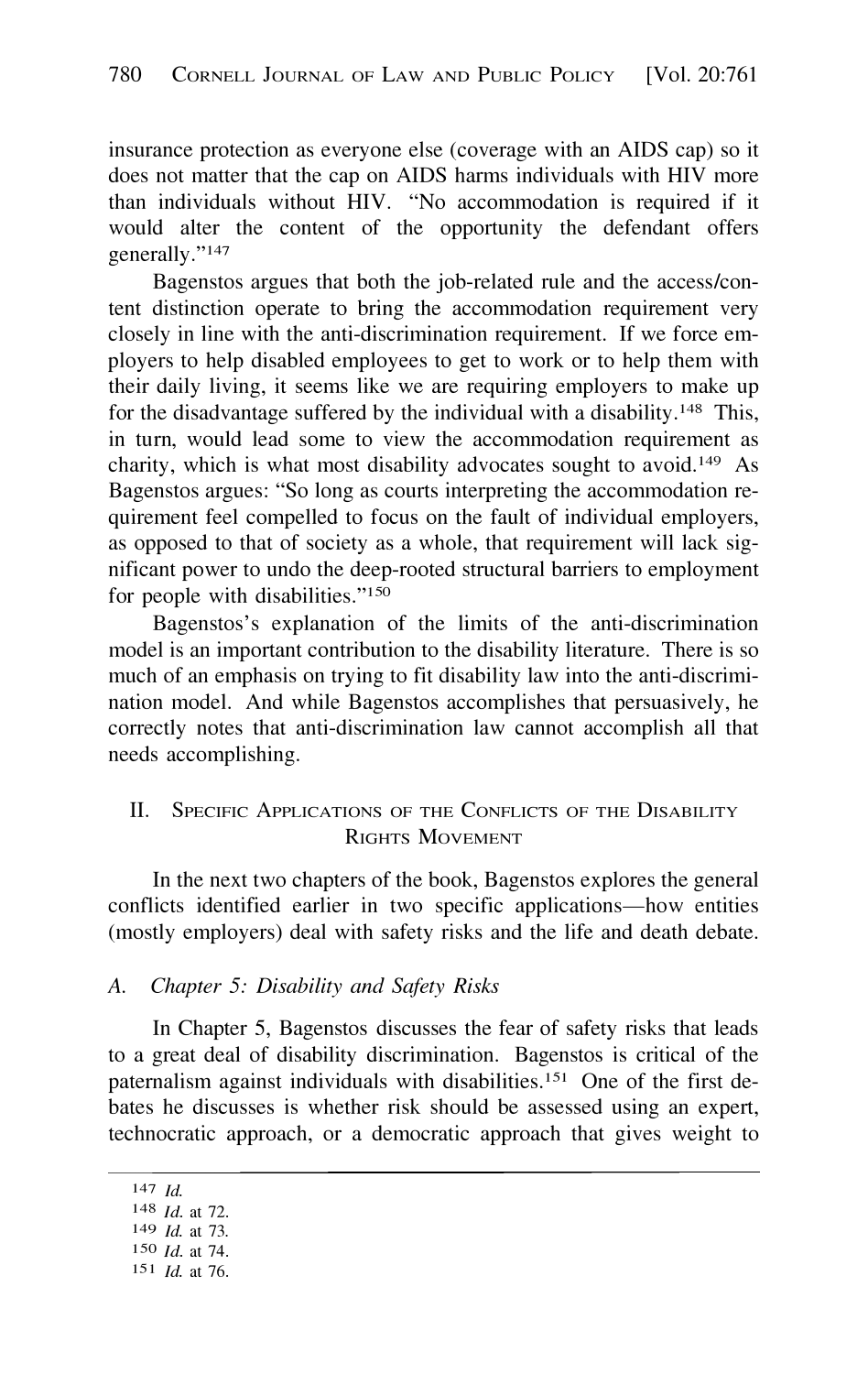"lay" perceptions of risk.<sup>152</sup> Those who are skeptical of the professional communities might prefer a democratic approach, which gives respect to differing value judgments about risk.<sup>153</sup> Bagenstos disagrees with this view, stating: "If the goal of disability rights activists is to impose a check on the prejudices of the majority, then a regime that aims simply to transform the majority's view into policy seems instantly problematic."154 He also argues that the public's fear of disease is very connected to the stigma and stereotypes that disability rights laws seek to eliminate. <sup>1</sup>55

But Bagenstos also recognizes that too much reliance on all professionals is also problematic. He believes the law has deferred too broadly to professionals, but he supports some deference to professionals—specifically, to public health professionals. <sup>1</sup>56 The Supreme Court has said that the views of public health authorities "are of special weight and authority," and courts should normally defer to their reasonable medical judgments. If public health officials say it is safe to hire someone, the defendant cannot exclude that individual unless the defendant shows that the judgment of those officials is "medically unsupportable."157

While Bagenstos recognizes that this deference is in tension with the skepticism towards professionals, he supports the rule because of the political balance of power in public health agencies. <sup>1</sup>58 Bagenstos argues that deference to public health officials is certainly better than letting judges and juries decide these safety risk issues because they may be particularly susceptible to prejudices that lead to discrimination, and because, when asked to view the issue just as it relates to one defendant, judges and juries are more likely to ignore the broader effect of exclusion.159 Certainly, Bagenstos recognizes that the deference to public health officials rule is imperfect<sup>160</sup> but thinks that the "deference rule allocates authority to adjudicate disputes over risk-based discrimination to an entity that is uniquely likely to act in a manner that furthers those advocates' integrationist goals."<sup>161</sup>

One reason for believing that public health officials will be likely to take into account the interests of individuals with disabilities is that the institutional culture of public health agencies is especially concerned

1 60 *Id.* at 81.

<sup>1</sup>52 *Id.* at 77.

<sup>1</sup>53 *Id.* 

<sup>1</sup>54 *Id.* 

<sup>1</sup>55 *Id.* at 78.

<sup>1</sup>5<sup>6</sup>*Id.* at 78-79. <sup>1</sup>57 *Id.* at 79.

<sup>1</sup>58 *Id.* at 80.

<sup>1</sup>59 *Id.* For instance, many early HIV cases held that *any* risk of transmission was significant, regardless of how small.

<sup>161</sup> *Id.* at 82.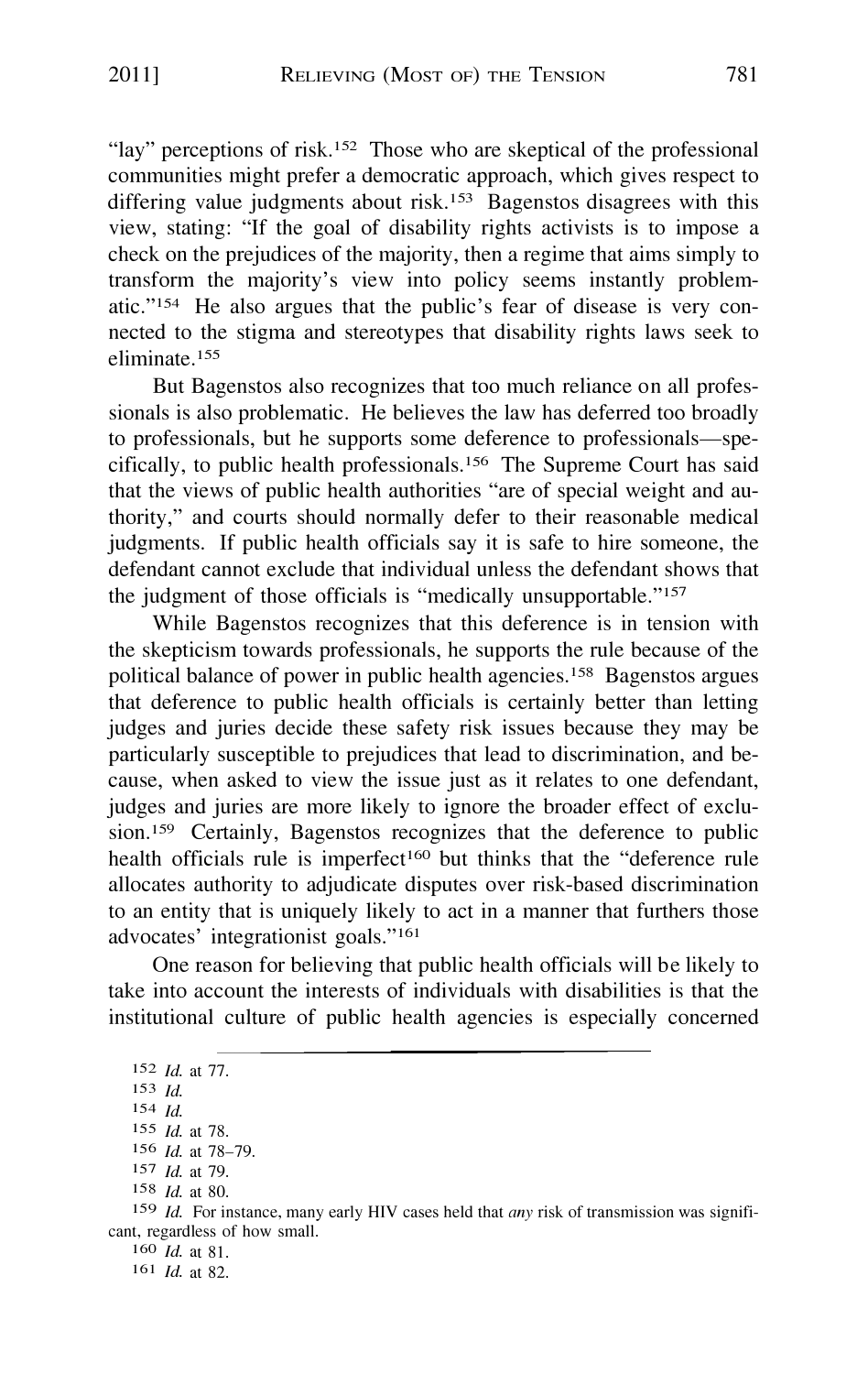with the probabilities of risk and harm—they gather enormous amounts of data, which guards against cognitive biases.<sup>162</sup> Further, the fear of driving risk underground has recently given public health officials an interest in eliminating unjustifiable discrimination against those who are believed to pose risks.<sup>163</sup> Finally, and counter-intuitively, Bagenstos argues that the broad jurisdiction of these agencies might be helpful for disability rights, because individuals with disabilities (especially individuals with risky disabilities) are likely to have disproportionate access to these agencies, which will help to counter the tendency of the private market to discriminate.**<sup>164</sup>**

Despite favoring deference to public health authorities, Bagenstos opposes "technocratic deference to 'expertise.'"<sup>165</sup> Specifically, he is against giving deference to agencies like the Federal Highway Administration (FHA), for example, whose regulations (and courts' deference to them) has led to the exclusion of many individuals with disabilities, many perhaps unjustly.<sup>166</sup> The reason for his opposition is simply because these agencies are more likely to be responsive to the concerns of the industry, labor unions, and public interest groups, rather than to individuals with disabilities.**<sup>167</sup>**

Bagenstos then turns his attention to the issue presented in *Chevron*  USA, *Inc. v. Echazabal*,<sup>168</sup> whether it is unlawful to discriminate on the basis of a fear that a person with a disability will injure himself and not someone else. As Bagenstos discloses in the Introduction, **<sup>169</sup>**he argued the case before the Supreme Court on behalf of the plaintiff, Echazabal, so Bagenstos's interest in and criticism of this case is not surprising.<sup>170</sup> In *Chevron,* the Court decided the narrow issue of whether the EEOC had correctly interpreted the direct threat standard—an employer may refuse to employ an individual with a disability if he poses a "direct threat to the health or safety *of other individuals* in the workplace.—to include threat to oneself.<sup>171</sup> The Court held that the EEOC had not exceeded its authority in stating that employers may refuse to employ an individual with a disability if the disability causes the individual to pose a direct threat to only himself. Bagenstos disagrees with the Court's decision when considered in light of the prohibition against paternalistic

536 U.S. 73 (2002). **<sup>162</sup>***Id.*  **<sup>163</sup>***Id. Id.* at 83. *Id.* at 85. **<sup>166</sup>***Id. Id.* at 86. *Id.* at 3. *Id.* at 87. *Id.* (emphasis added).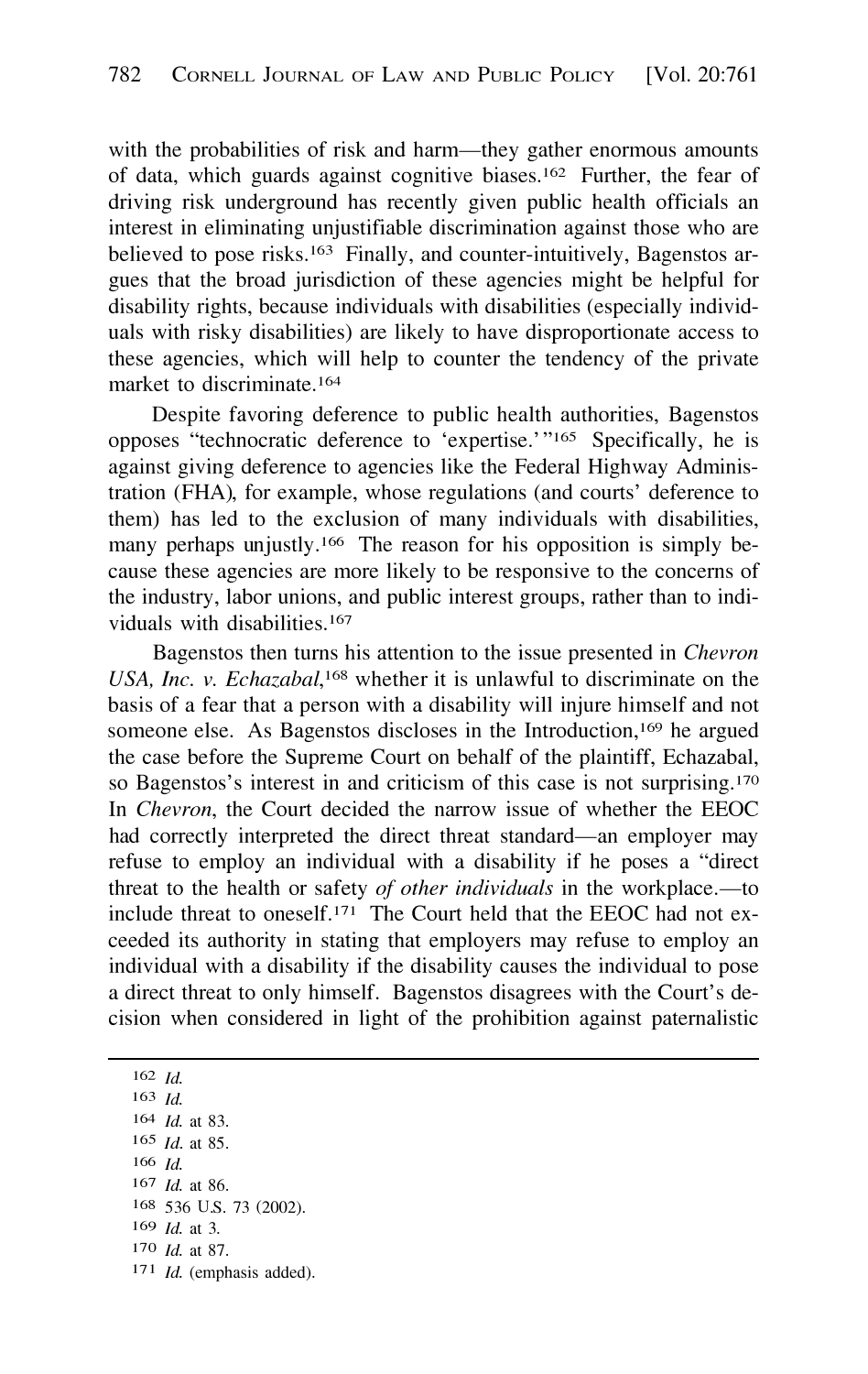protection in the sex discrimination context and Congress's recognition of paternalism as a major target of the ADA.172

He states that the *Chevron* decision is particularly troubling to many disability rights advocates because the "dignity of risk" is a central ideal for many individuals with disabilities.<sup>173</sup> Bagenstos explains how libertarians also believed in this idea that individuals should be free to make safety decisions for themselves, but libertarians would take this idea so far as to claim all workplace safety laws (like OSHA) unjust.<sup>174</sup> Some have criticized advocates who favor the position argued in Echazabal for this reason. But as Bagenstos explains, the dignity of risk argument does not need to follow a libertarian's position of rejecting *all* paternalism; it could be seen instead as "practical egalitarianism."175 The problem is not all paternalism; it is paternalistic discrimination-singling out and excluding a historically disadvantaged group based on safety concerns. This view would challenge the decision in *Chevron* but not challenge general workplace safety rules that apply to everyone.176

#### *B. Chapter 6: Disability, Life, Death, and Choice*

In Chapter 6, Bagenstos discusses the very controversial issues surrounding assisted suicide, non-treatment of newborns with disabilities, and genetic testing followed by selective abortion of fetuses with disabilities.177 As Bagenstos points out, these issues reveal deep tension in the disability rights community, with both sides of the debate claiming that *their* view is espoused in principles of anti-paternalism and choice.<sup>178</sup> Of course, these life and death issues in the disability context inevitably are intertwined with the abortion debate. 179 Bagenstos explores in some detail the intersection between disability rights and anti-abortion advocacy. One common link between the disability movement and the anti-abortion movement is the belief that any "choice" exercised is not a free choice because social pressures make most choices not truly free.180

Bagenstos first discusses the selective refusal to treat infants with disabilities.181 In the 1980s, cases were filed when parents agreed with a doctor's advice to not treat fatal health conditions of babies who had

**172** *Id.* at 88-89. <sup>l</sup>73 *Id.* at 90-91. 174 *Id.*  175 *Id.*  176 *Id.* at 92. <sup>177</sup>*Id.* at 95. 178 *Id.*  179 *Id.* at 96. 180 *Id.* at 97. 181 *Id.*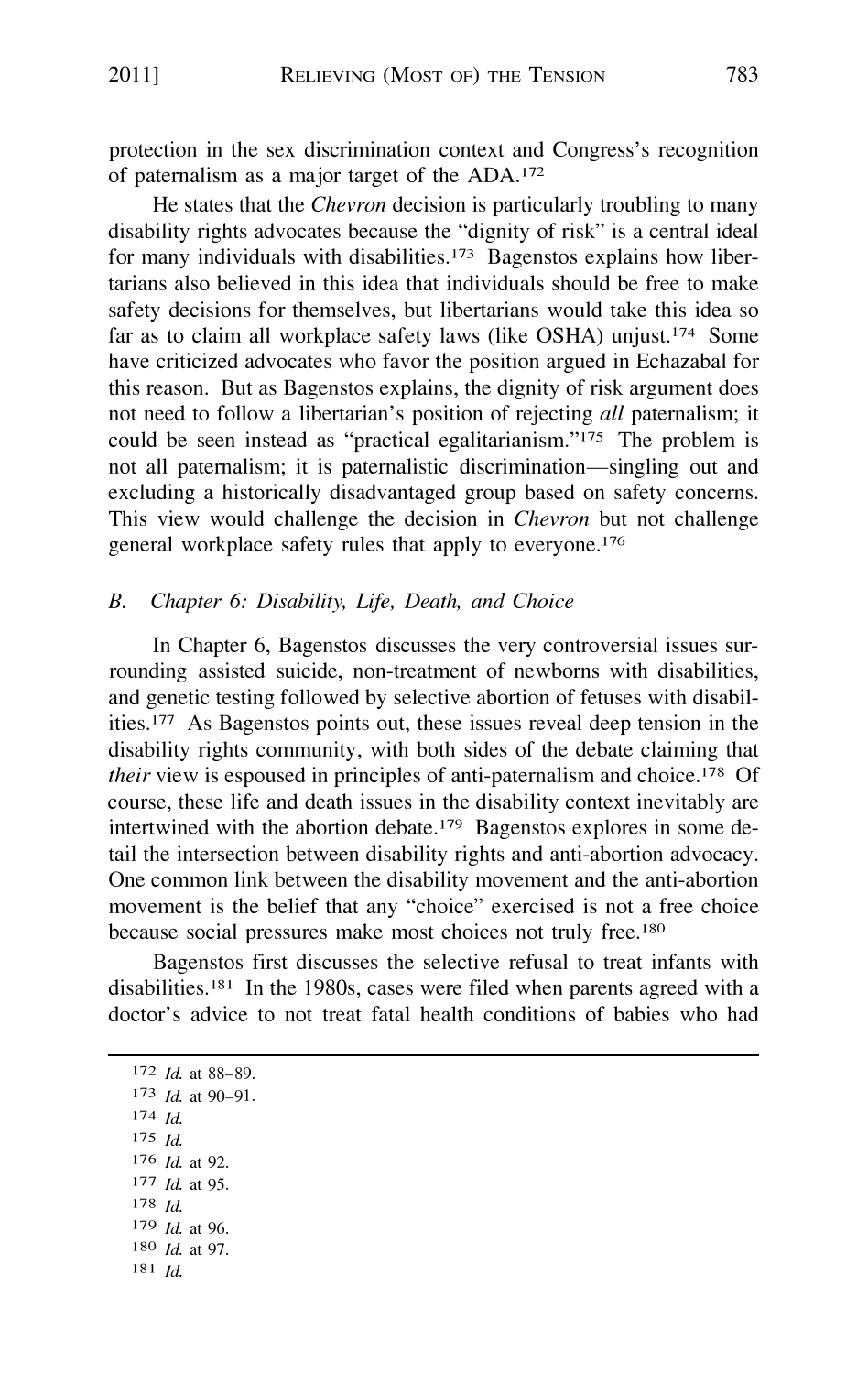disabilities. <sup>1</sup>82 The disability rights groups joined forces with anti-abortion groups to support the Reagan Administration's position that refusing to treat infants in these circumstances violated § 504 of the Rehabilitation Act. <sup>1</sup>83 The two major arguments made by these groups (and later used to challenge assisted suicide and prenatal testing) were: (1) the decision to withdraw treatment from an infant with a disability is often based on an erroneous understanding of the "quality of life" of these babies, where parents assumed that their children's lives are not worth living; and (2) it is the biases of doctors and not the free choice of parents that led to withholding of treatment from newborns with disabilities.<sup>184</sup>

The second controversial issue Bagenstos discusses is assisted suicide. <sup>1</sup>85 Although it would seem that those who oppose paternalism would oppose restrictions on one's ability to make the ultimate life decision to end one's life, some disability rights groups oppose assisted suicide, viewing it as threatening to the lives and interests of individuals with disabilities.<sup>186</sup> They argue that those who favor assisted suicide falsely assume that a life with a disability is not a life worth living.<sup>187</sup> These groups are also worried that if the law allows assisted suicide, individuals would receive pressure from family and friends into exercising this right, no matter how stringently the right is regulated. <sup>1</sup>88 This pressure, even if well-meaning, is thought to encompass a belief that a life with a disability is so low quality that it would be a sensible decision to end it. <sup>1</sup>89 On the other hand, disability advocates contend that "the greatest suffering of people with disabilities is the socially stigmatized identity inflicted upon them," rather than the physical limitations.<sup>190</sup> Some believe that if the suffering from prejudice was eliminated, it would make a life with a disability as valuable as any other life.<sup>191</sup> Others believe that the stigma of disability also influences the decision to die-that when a person chooses to die, "they do so from the position of a society that fears, discriminates against, and stigmatizes disability as undignified. Facing a life of societal exclusion, prejudice, and fear, in conjunction with self-deprecation and devaluation based on those same irrational assumptions, is there really a choice at all?"<sup>192</sup>

```
1 82 Id. at 97-100.
```

```
183 29 U.S.C. § 794(a) (2006); BAGENSTOS, supra note 1, at 97-100.
```
- <sup>1</sup>84 BAGENSTOS, *supra* note 1, at 99.
- <sup>1</sup>85 *Id.* at 100.

- <sup>1</sup>87 *Id.* at 100.
- <sup>1</sup>88 *Id.* at 100-02.
- <sup>1</sup>89 *Id.* at 101.
- $190$  *Id.*
- 191 *Id.*
- <sup>1</sup> 92 *Id.* at 102.

<sup>1</sup>86 *Id.* at 100-02.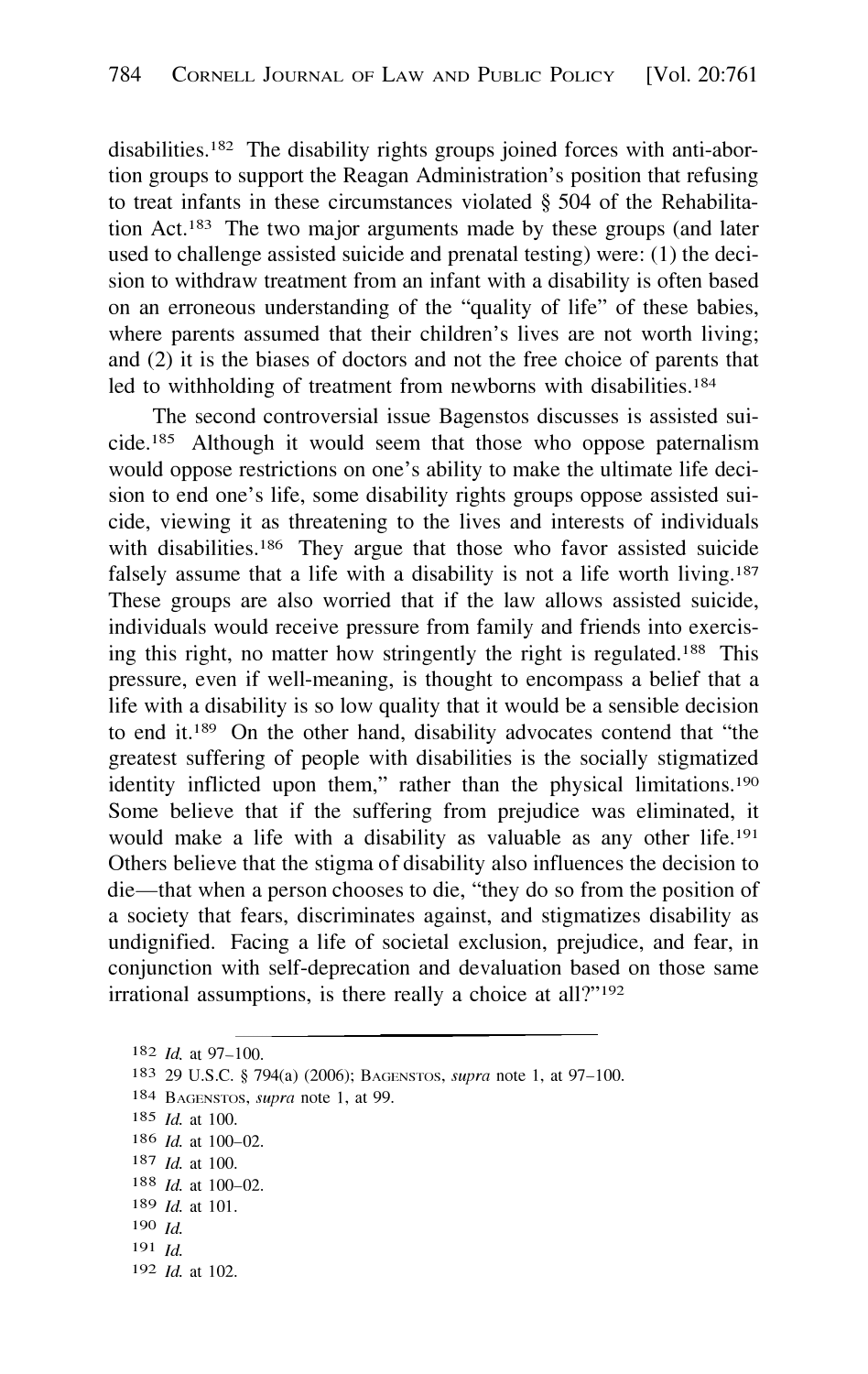While I do not want to minimize the harm caused by social stigmatization, this view ignores the fact that many individuals with disabilities who want to end their lives suffer from a terminable illness with unbearable pain. Ending the stigma of disability is not going to take away the physical pain associated with some disabilities.

The conflation of the disability rights movement and the anti-abortion movement is most prevalent in the context of prenatal testing, which is used to identify and abort fetuses that have disabilities.<sup>193</sup> Disability advocates object to this practice because "it is driven by misinformation," and "it reflects the view that a life with a disability is not worth living."194 Moreover, some are concerned that reducing the number of individuals with disabilities will reduce their visibility, leading to even more prejudice and fear. It is also alleged that many of these abortion decisions are misinformed, if not coerced.195 Medical professionals focus on and overemphasize the negative-costs and short life spanswhile ignoring the positive aspects of children (and adults) with disabilities.196 Many of these advocates do not favor more regulation of abortion: instead, they favor persuading medical professionals to include the "positive aspects of living (and parenting a child) with a disability."<sup>197</sup>

Nevertheless, the disability rights movement's influence in this area has implications for the abortion rights debate, creating a tension between the disability rights critique and support for broad abortion rights.198 Bagenstos discusses this topic at length.199 The convergence can be summarized as follows: because disability rights advocates believe that private actors can limit free choice as much as the government can (based on societal stigma of disability), regulation is necessary to counterbalance the strong social forces against individuals with disabilities.200 Many of the abortion cases, which permit some regulation of abortion ( designed to allow a more informed choice), are consistent with the arguments of disability rights advocates.201 Accordingly, even though governmental regulation may impede choice (with waiting periods, etc.) it does so in an effort to remove greater obstacles to free choice caused by private actors.202 Taken to an extreme, Bagenstos points out that one might argue that if most abortions were forced and not a wo-

201 *Id.* at 107-08. 193 *Id.* at 102-03. 194 *Id.* at 103. 195 *Id.*  l96 *Id.* at 103-04. 197 *Id.* at 104. l98 *Id.* at 104-05. 199 *Id.* at 104-11. 200 *Id.*  202 *Id.*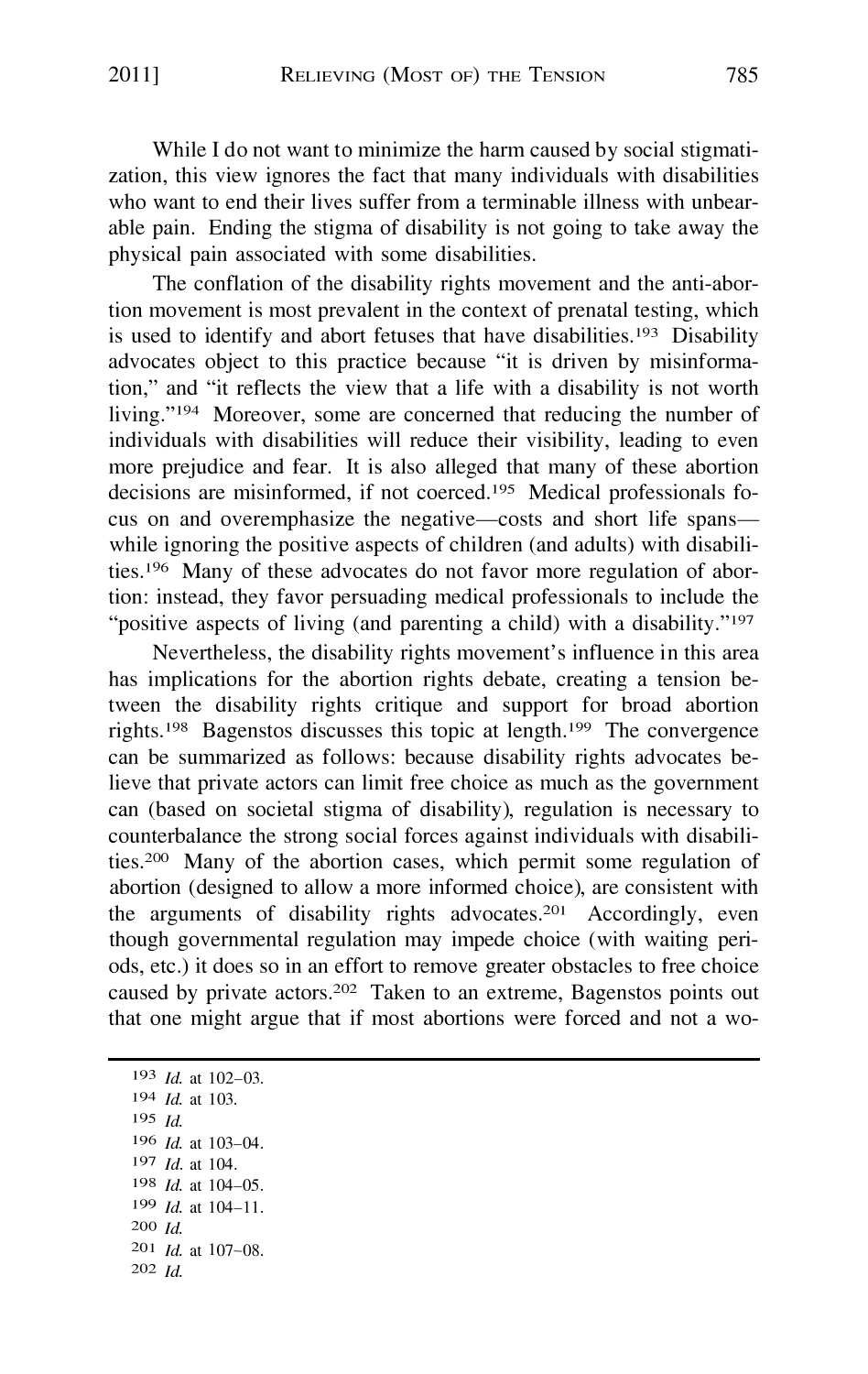man's true choice, then autonomy may be best served by prohibiting abortion altogether.<sup>203</sup> He does not support this position (nor do I) but he does note how it parallels the arguments made by disability rights advocates in the assisted suicide context.204 The concern in the assisted suicide context is that the pressures to end one's life will be so powerful that many people with disabilities will be coerced into ending their lives.<sup>205</sup> If one believes the empirical argument that legalization of assisted suicide would lead many people to unwillingly end their lives (despite strict regulations to prevent such coercion) then autonomy would demand preventing assisted suicide.206 The same argument can be and is made regarding abortion. 207

There is an alternative position, according to Bagenstos.<sup>208</sup> Those who defend assisted suicide point to statistics that the majority of individuals with disabilities support assisted suicide, a view that is consistent with "the core disability principles of independence and anti-paternalism."209 This group argues that a belief that individuals with disabilities are incapable of making their own decision is unacceptable to a substantial majority of individuals with disabilities.210 Those who take this position are not against *all* regulation; they would endorse regulation aimed at ensuring that the decision is free and informed.<sup>211</sup> This might seem inconsistent with the pro-choice advocates who disagree with these types of restrictions on abortion.212 Bagenstos points out that there are reasons to treat assisted suicide differently than abortion, but he also notes that disability rights advocates who support assisted suicide and abortion might favor informed consent requirements for disability-selective abortions.213

In the end, Bagenstos astutely points out that one's position in these debates will depend in part on one's view of the empirical question regarding how often individuals with disabilities are coerced to end their own lives or the lives of disabled fetuses.214 He also correctly notes that the debate does not and should not apply to the non-treatment of newborns with disabilities.215 They are persons, not fetuses, and unlike

**2 1 <sup>1</sup>***Id.* at 1 12-13. 203 *Id.* at 111. 204 *Id.*  205 *Id.*  206 *Id.*  207 *Id.* at 110-11. 208 *Id.*  209 *Id.* at 112. 210 *Id.*  212 *Id.* at 113. 213 *Id.* 214 *Id.* at 1 14. 215 *Id.* at 1 14-15.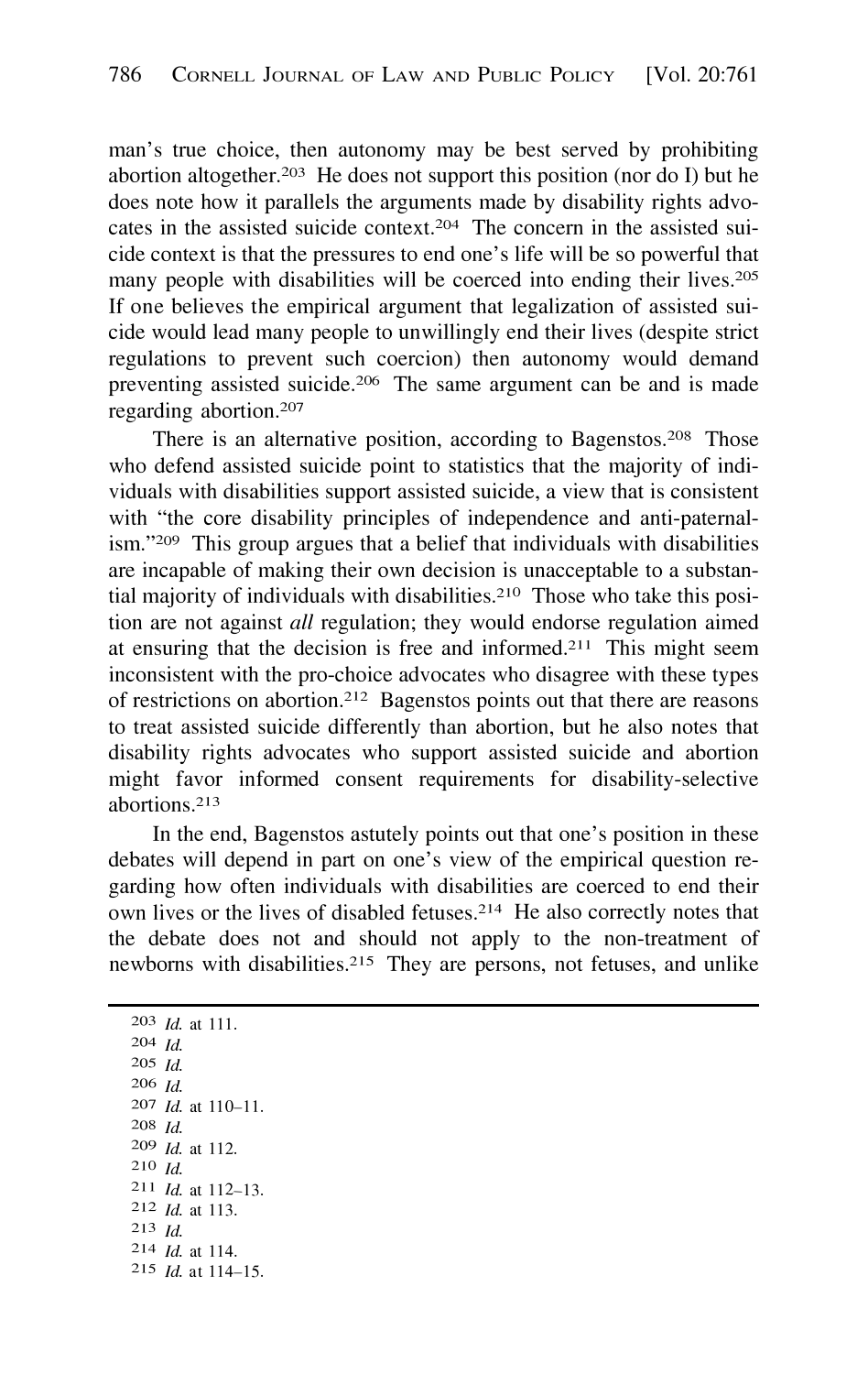adults who seek assisted suicide, infants have no ability to choose or refuse treatment.<sup>216</sup> Therefore, there is no inconsistency in prohibiting the non-treatment of newborns with disabilities while allowing assisted suicide and disability-selective abortions.**<sup>217</sup>**

## III. EXPLORING AND POSSIBLY SOLVING THE CHALLENGES OF THE DISABILITY RIGHTS MOVEMENT

#### *A. Chapter 7: The Limits of the Anti-Discrimination Model*

In Chapter 7, Bagenstos begins the two-chapter discussion of his thesis, which first describes the limitations of the anti-discrimination model and then provides his proposal for the future of the disability rights movement. In this chapter, he focuses on whether the anti-discrimination model is ideally suited to the goals of the disability rights movement—specifically, the goals of expanding employment for individuals with disabilities and allowing them to live a full life in the community.**<sup>218</sup>**

In assessing the effectiveness of the ADA on these goals, Bagenstos takes an honest look at the statistics.**<sup>219</sup>**Recognizing that statistics come in infinite varieties and there are innumerable conclusions that can be drawn from them, Bagenstos does a good job of not overstating the claims made by the studies. His goal is one of summarizing the statistics rather than analyzing any study in depth; my goal is to summarize his summary.

The evidence is mixed with respect to the goal of integrating individuals with disabilities into the community.**<sup>220</sup>**There was a slight increase in individuals with disabilities who went out to eat in restaurants but a slight decrease in other important community activities.<sup>221</sup> Regarding employment, for which we have much more data, Bagenstos is more conclusive: "the statute has failed significantly to improve the employment position of people with disabilities. Indeed, by virtually all reports the employment rate for Americans with disabilities has declined over the time the statute has been on the books."<sup>222</sup> He also notes that three studies demonstrate that the initial implementation of the statute was associated with a significant decrease in employment for individuals with disabilities, and this decrease could not be explained by other factors.**<sup>223</sup>** There is a simple (albeit depressing) explanation for this fact. Because

**<sup>216</sup>***Id.*  **217** *Id. Id.* **at** 1 1 6. *Id.* **at** 116. **221** *Id. Id.* **at** 116-18. *Id.* **at** 1 1 7. **223** *Id.* **at** 1 18.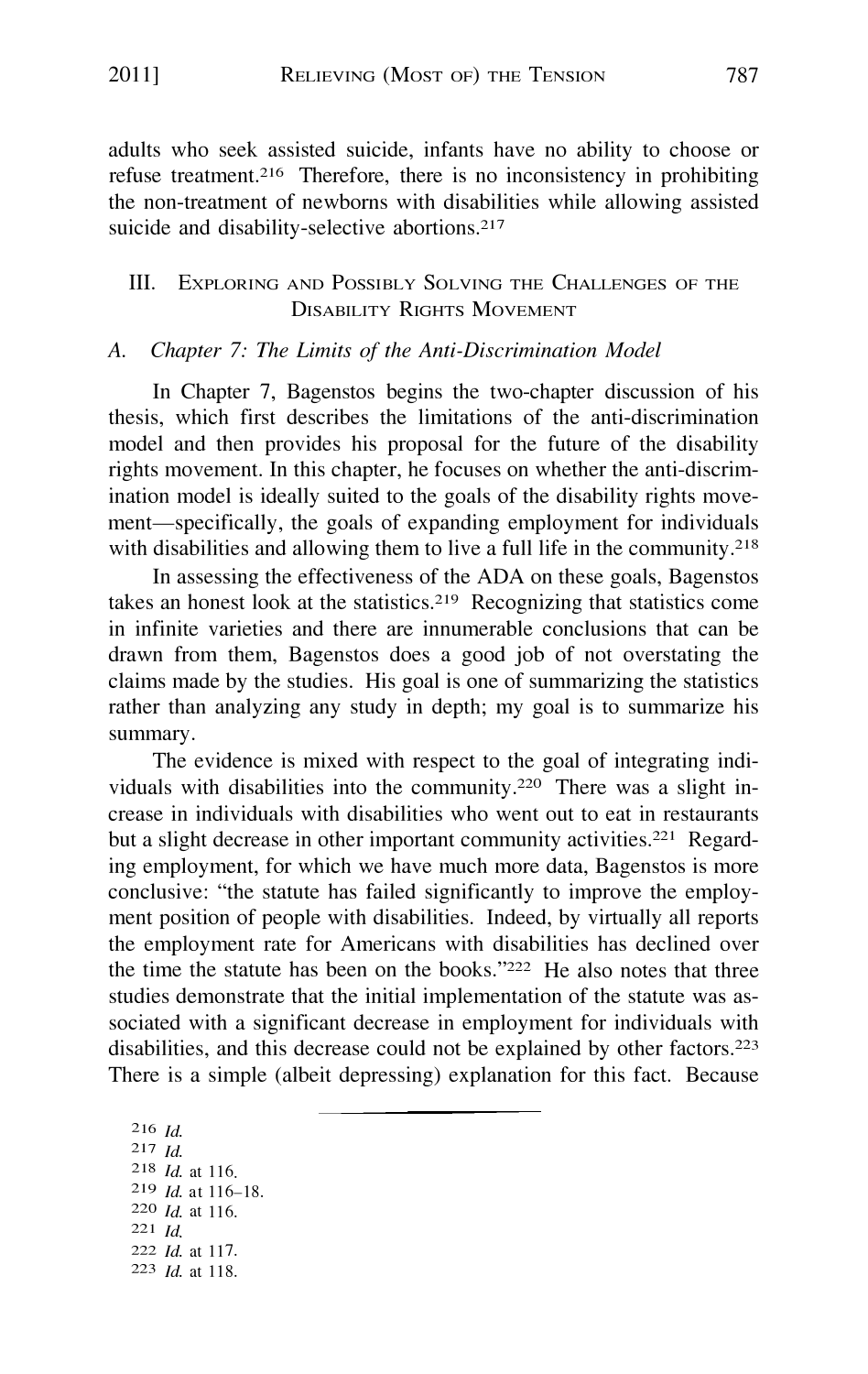the ADA imposes accommodation costs on employers (and when first enacted, employers feared much higher costs), employers are reluctant to hire individuals with disabilities who may need accommodation.<sup>224</sup> Employers know that it is much easier for plaintiffs to prove discrimination in a termination case ( or a failure to accommodate case) than a failure to hire case, so they have an incentive to not hire individuals with disabilities.225

In analyzing why the ADA has not achieved its employment goals, Bagenstos explores the argument made by many—that the Supreme Court's decisions have contributed to the failure of the ADA to improve the employment rate of individuals with disabilities.<sup>226</sup> Although he thinks the decisions were wrongly decided (as do I), he notes that they have "roughly confined the statute's coverage to those individuals who need the ADA's protections to remain in the workforce."227 Accordingly, the decisions are not responsible for restricting the employment of individuals with disabilities because those not covered by the ADA's constrained definitions can likely find employment elsewhere.<sup>228</sup> His explanation of the decisions makes sense if we are primarily concerned with the distinction between employment and unemployment. But if (as he argues earlier in his criticism of the independence focus)<sup>229</sup> the ADA's goals cannot be reached simply by securing employment for individuals with disabilities without providing full employment opportunity for every individual with a disability, then the Supreme Court's decisions are less defensible.<sup>230</sup>

So why not abandon the ADA? Bagenstos gives several reasons for keeping it. First of all, he thinks the initial negative effect on employment is a short-term phenomenon, reflecting the fact that even though employers might have initially been reluctant to hire individuals with disabilities because of accommodation costs, these costs will seems less onerous when others can benefit from the same accommodations.231 Bagenstos also argues that there is no reason to think that the ADA will not have long-standing benefits.232 It probably already has had a positive effect on individuals with disabilities who do not require accommoda-

- 221 *Id.*
- 22s *Id.*

230 BAGENSTOS, *supra* note 1, at 121.

<sup>224</sup> *Id.* at 118-19.

<sup>225</sup> *Id.* at 118.

<sup>226</sup> *Id.* at 120-21.

<sup>229</sup> *See supra* notes 105-106 and accompanying text.

<sup>231</sup> *Id.* at 121-22.

<sup>232</sup> *Id.* at 122.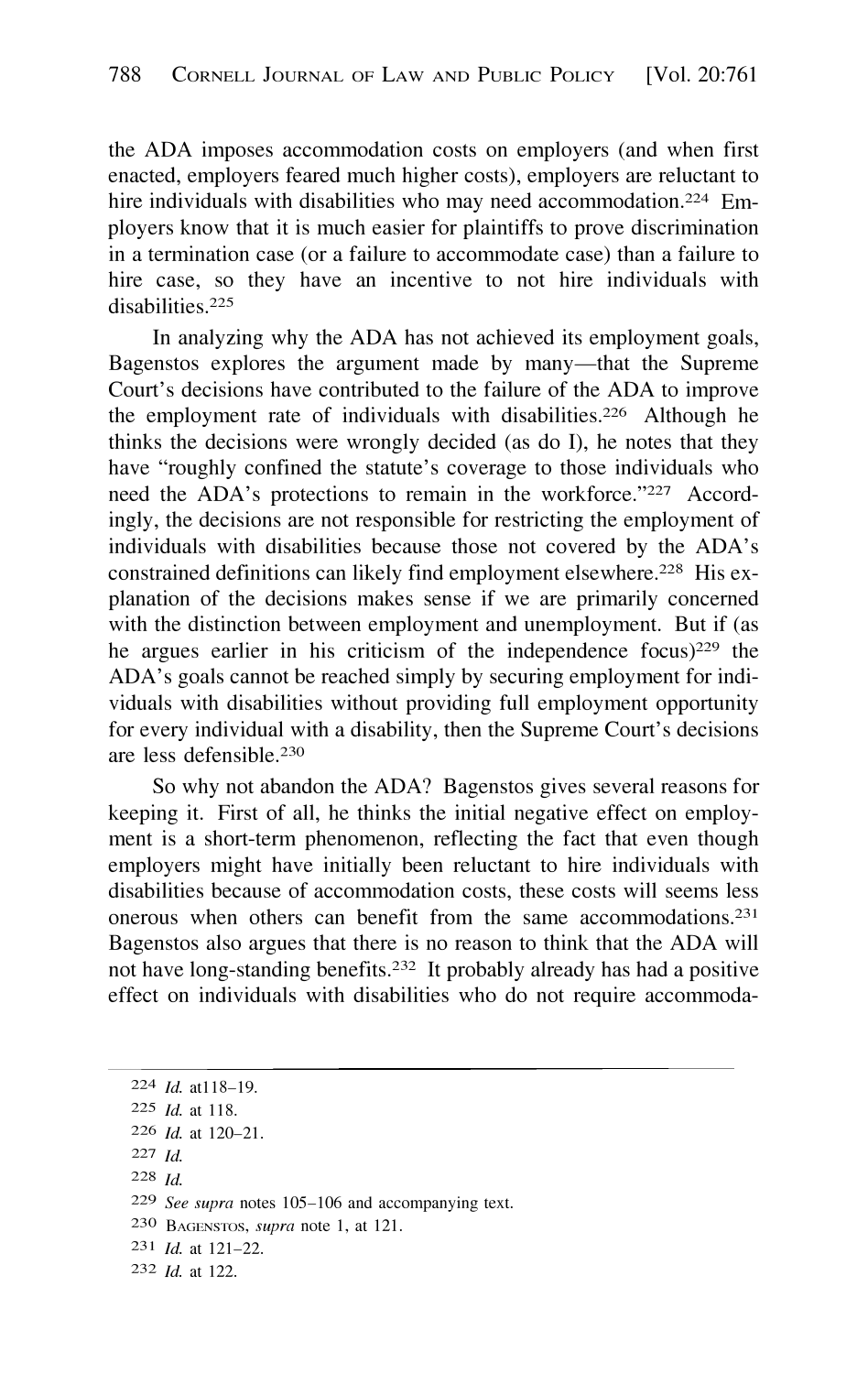tions and will ultimately have a positive effect on those who do need accommodations. 233

Turning to the primary purpose of this chapter of his book, Bagenstos argues that there are two explanations for the ADA's limited success.234 The first is the difficulty in enforcing the ADA because of limited remedies.235 The second is the limits of the anti-discrimination model in achieving deep social change.<sup>236</sup>

With regard to enforcement difficulties, Bagenstos looks at both the problems with enforcing Title III—the ADA's public accommodation provisions and the problem with enforcing Title I—the employment provisions.237 The problem varies depending on which of these provisions is at issue.

The reason the ADA's public accommodation provisions are underenforced is simple-the ADA does not allow for money damages when a business has been found to violate the ADA's public accommodation mandate.238 And because a rational business might not voluntarily modify its premises to make them accessible, businesses have no incentive to conform to the ADA's requirements.239 Title III of the Act depends on individual plaintiffs to enforce its provisions.240 But each plaintiff has little incentive to bring a lawsuit because they will not get any money.<sup>241</sup> Plaintiffs' attorneys do not have an incentive to bring the lawsuits because they cannot collect their fees as part of a contingency fee arrangement.242 Even though the statute provides for attorney fees if the plaintiff wins, the Court has made "winning" more difficult by holding that plaintiffs can recover fees only when the litigation results in a "judicially sanctioned change in the legal relationship of the parties."243 Out of court settlements and voluntary compliance do not count. Accordingly, businesses have an incentive to adopt a wait-and-see approach wait to see if they get sued, and if they do, wait to see if the plaintiff is likely to win, and if so, voluntarily make the modification before judgment is entered.<sup>244</sup> It is not surprising then, that the statute's public accommodation provision is very under-enforced.245

233 *Id.*  234 *Id.* at 123. 235 *Id.*  236 *Id.*  237 *Id.*  238 *Id.* 239 *Id.* at 123-24. 24<sup>0</sup>*Id.* at 125. 241 *Id.* at 124. 242 *Id.* at 125-26. 243 *Id.* at 126. 244 *Id.* 245 *Id.*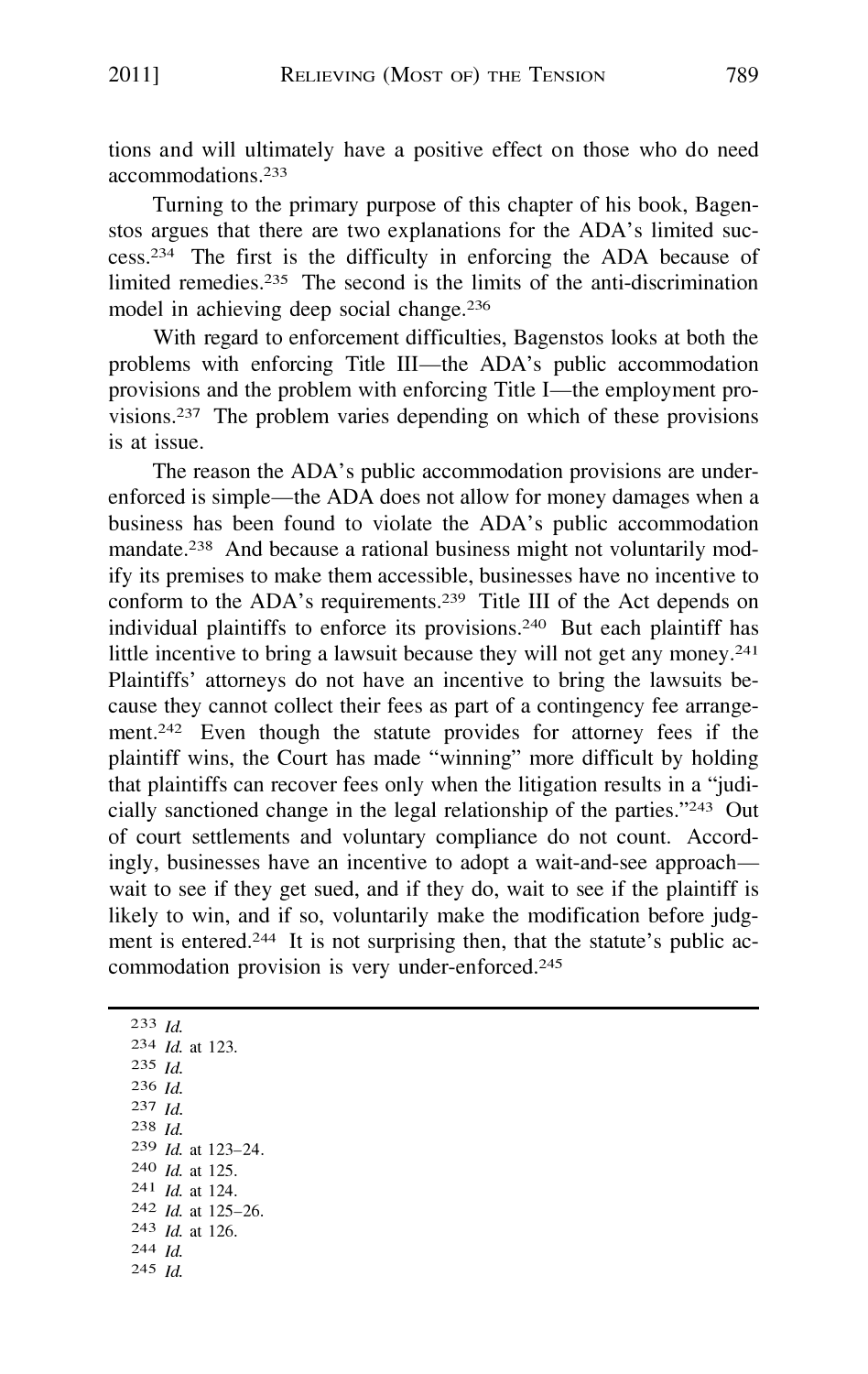The reason the employment provisions are under-enforced is because so much employment litigation focuses on termination rather than failure to hire.<sup>246</sup> This also is a response to the incentives for plaintiffs' lawyers.<sup>247</sup> Incumbent employees are more likely to be able to pay a retainer; their damages will be higher, and it is easier to prove discrimination for incumbent employees than applicants.248 The skew in favor of discharge cases also has the perverse effect of causing employers to discriminate in hiring because they know if they hire individuals with disabilities and later want to fire them or fail to accommodate them, it will be much harder for the employer to defend those lawsuits.<sup>249</sup>

The second reason for the limited success of the ADA, Bagenstos argues, is the limitation of anti-discrimination law, which focuses on individual acts of discrimination by an employer at fault for the discrimination.250 As Bagenstos pointed out earlier, many of the most significant challenges facing individuals with disabilities are not attributable to the acts of employers. Some challenges are caused by the lack of personal assistance services, the lack of assistive technology, or the lack of accessible transportation.251 Bagenstos believes that the biggest problem is the current structure of our healthcare system.252 The problem is not that individuals with disabilities are disproportionately uninsured.253 The problem is that most private health insurance fails to cover the personal services and assistive devices needed by individuals with disabilities and public insurance has requirements that keep individuals out of the workforce.<sup>254</sup> Accordingly, anti-discrimination law is simply too narrow of a tool to effectuate any large-scale improvement for individuals with disabilities. 255

251 *Id.* at 128.

252 *Id.* at 129.

253 *Id.* (citing a GAO report that found that nine percent of disabled individuals reported being uninsured, compared with 15 percent of the non-disabled working age population).

254 *Id.* 

255 *Id.* at 129-30 (noting that courts have construed the ADA to narrow the scope of the ADA's accommodation requirement, thus "depriving the statute of much utility in attacking the health insurance practices that keep so many people with disabilities out of the workforce").

<sup>246</sup> *Id.* 

<sup>247</sup> *Id.* 

<sup>248</sup> *Id.* at 127-28.

<sup>249</sup> *Id.* It might be harder for an employer to defend a termination or failure to accommodation claim than to defend a failure to hire claim, but it is still relatively easy. Defendants often win summary judgment motions. RuTII CoLKER, THE LAW OF DISABILITY DISCRIMINA-TION 118 (7th ed. 2009).

<sup>250</sup> BAGENSTOS, *supra* note 1, at 128-30.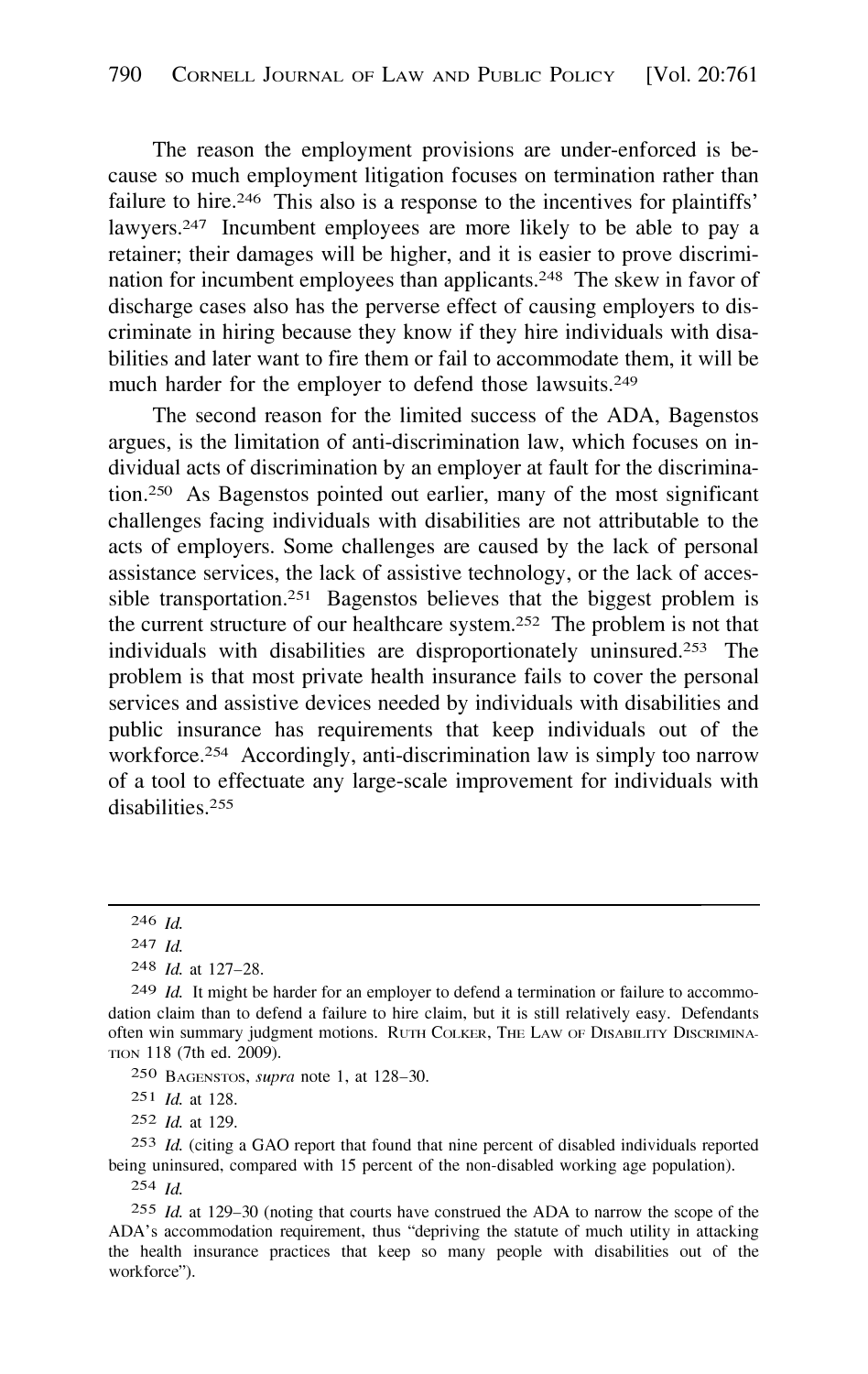#### *B. Chapter 8: Future Directions in Disability Law*

In the final chapter of his book, Bagenstos provides his suggestions for moving disability rights forward toward accomplishing more of its goals.256 He advocates a two-pronged approach: improving the enforcement of the ADA and "adopting new interventions that go beyond the ADA's anti-discrimination/accommodation model."<sup>25</sup>7

To improve enforcement of the ADA's public accommodation title (Title III), he recommends a simple (albeit politically difficult) solution: Congress should amend the ADA to allow for money damages for violations of Title III.258 In response to those who complain about serial litigation259 (individual lawyers or plaintiffs bringing hundreds of cases against businesses without notifying them) Bagenstos believes that these abusive litigation tactics are the direct result of limited remedies.260 He thinks the best response is to allow a damages remedy; require plaintiffs to file pre-suit notice; and to have defendants pay attorney fees to plaintiffs who succeed in eliminating the ADA violation by providing such pre-suit notice.<sup>2</sup>61

Bagenstos correctly notes that improving enforcement of the employment provisions is more difficult.262 An obvious solution that he rejects for political reasons would be to increase damages for failure to hire violations.<sup>263</sup> His other suggestion is more feasible—the EEOC should "devote more resources to failure to hire claims."264 He correctly points out that private lawyers are handling the termination claims so the EEOC should be focusing on what private lawyers are *not.* The more failure to hire cases the EEOC brings, the less of an incentive employers will have to discriminate in the hiring stage.<sup>265</sup>

262 *Id.* 

263 *Id.* (noting that "remov[ing the caps on compensatory and punitive damages] would require legislative action-which would likely face political hurdles similar to those faced by the proposal to authorize a damages remedy for ADA public accommodations cases").

264 *Id.* 

265 *Id.* at 133 (arguing that "[i]n the disability context, where private attorneys are bringing discharge cases that may actually create a disincentive to hire members of the protected class, government action to bring hiring cases that would counteract that disincentive is particularly imperative").

<sup>2</sup><sup>5</sup> 6 *Id.* at 131-50.

<sup>257</sup> *Id.* at 131.

<sup>2</sup><sup>5</sup> 8 *Id.* at 132 (noting again that "the absence of a damages remedy has deprived plaintiff's lawyers of an incentive to bring ADA public accommodation suits").

<sup>&</sup>lt;sup>259</sup> *Id.* (referring to "the businesses and their political allies" who are concerned that "individual lawyers or plaintiffs [ would bring] hundreds of cases each, against dozens of businesses in each town they visit, without notifying a business of the problem before filing suit").

<sup>260</sup> *Id.* 

<sup>261</sup> *Id.*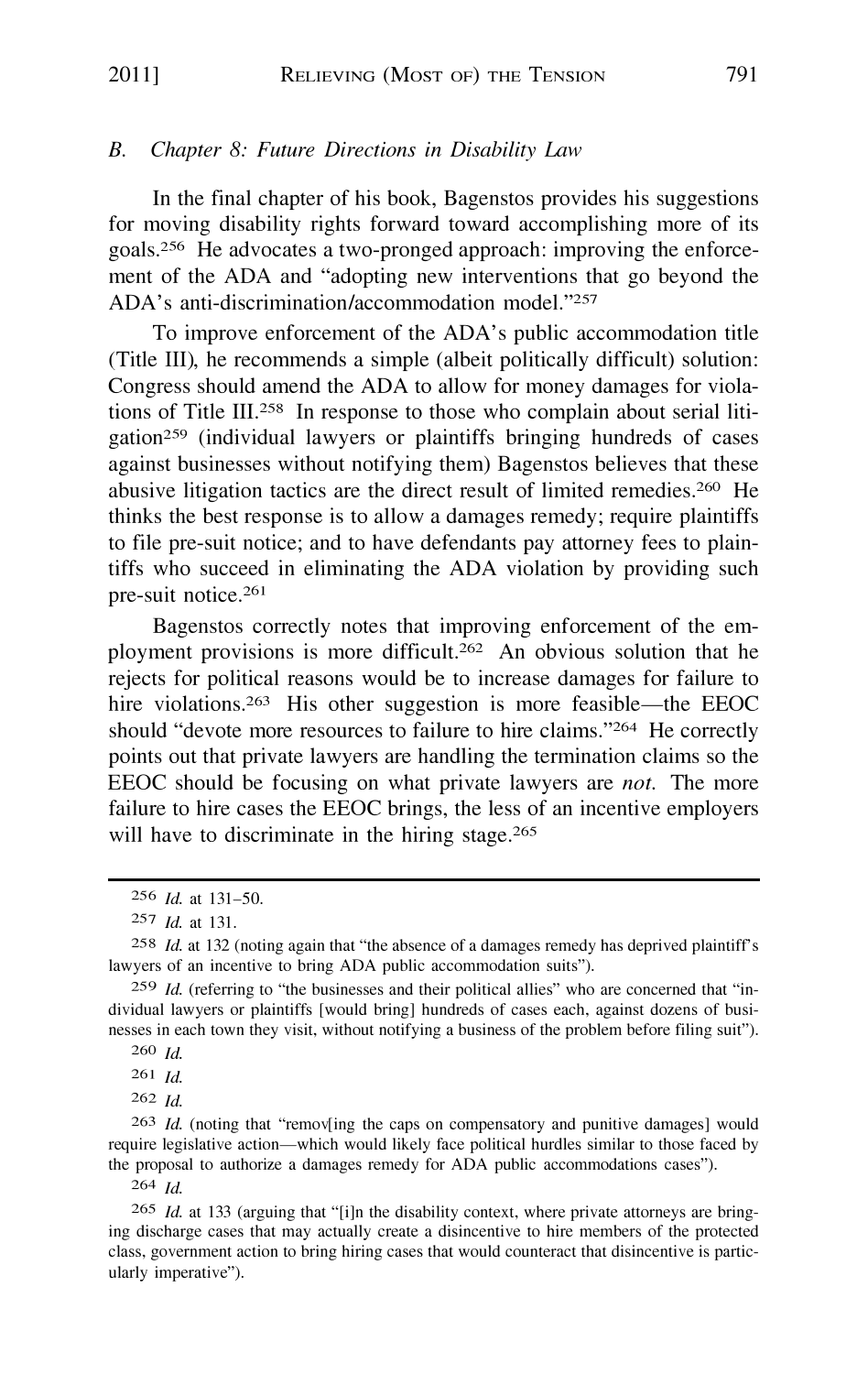Bagenstos recognizes the limits of his proposal to increase enforcement of the ADA's provisions.<sup>266</sup> As discussed earlier, Bagenstos believes that one of the major reasons the ADA has not been more successful is because of the limits of the anti-discrimination/accommodation model.267 Accordingly, he argues that disability rights activists must move beyond the anti-discrimination model and toward social welfare interventions to achieve the goals of increased employment and integration in community life.268 He recognizes, of course, that many of his ideas are likely to increase the tensions within the disability movement because of the position of some activists that "charity" or "welfare" should be avoided at all costs.<sup>269</sup> But he believes that "social welfare interventions must be [and can be] tailored to promote employment, integration, and community participation, and to avoid unnecessary paternalism and dependence."270

His major proposal is to expand public health insurance in several ways. First, Bagenstos discusses the benefits and limitations of enforcing the Medicaid Act.<sup>271</sup> While many lawsuits have been filed and won under this  $Act, <sup>272</sup>$  the states have wide discretion to implement benefits how they please, and the structure of the Act has a strong bias toward institutional rather than community placements.273

Second, Bagenstos discusses expanding eligibility for public health insurance.274 Currently, Medicare and Medicaid have powerful disincentives to work, and yet private insurance does not provide for the kinds of services that individuals with disabilities often need (personal assistance and assistive technology, for instance).275 This leaves individuals with disabilities in a horrible catch-22. He notes that the Ticket to Work & Work Incentives Improvement Act (TWWIIA) of 1999276 has made some effort to sever the link between working and being cut-off from all healthcare benefits, but this Act does not go far enough.<sup>277</sup>

*Id.* at 136. *Id.* at 128. *Id.* at 136. 269 *Id. 210 Id. Id.* at 138-40. *Id* at 138. *Id.* at 138-39. *Id.* at 140. 275 *Id.* 

276 The Ticket to Work & Work Incentives Improvement Act of 1999, 42 U.S.C. § 1320b-19 (2006).

277 BAGENSTos, *supra* note 1, at 141 (noting that the Act fails to help those whose "attachment to the workforce is shaky," and that the Act's extension of Medicare benefits "may not be sufficient to eliminate disincentives to work").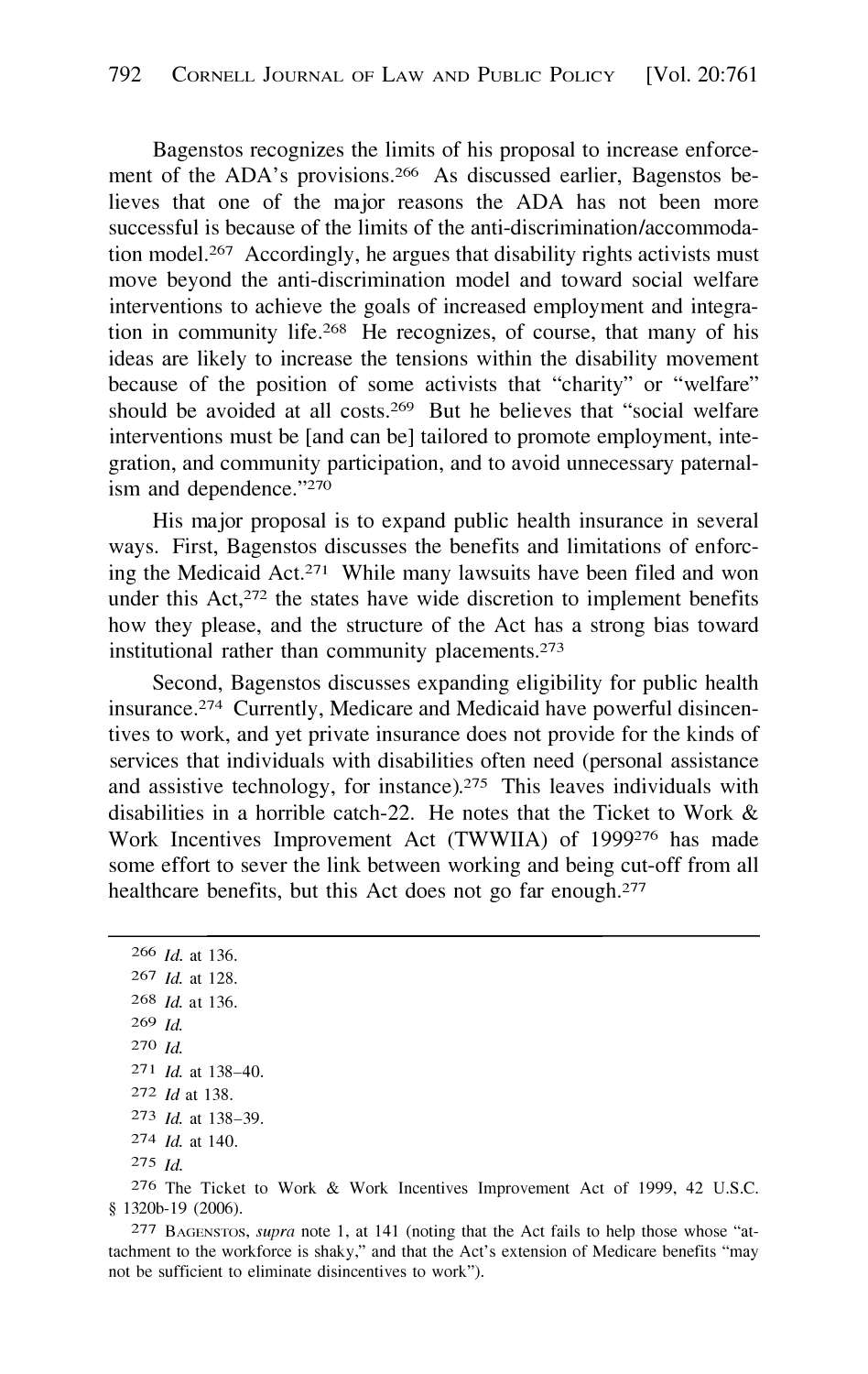Third, Bagenstos argues for expanding the services covered by public health insurance.278 One attempt has been the Community Choice Act,279 which would eliminate Medicaid's institutional bias "by mandating that states cover personal assistance services" and allowing individuals with disabilities to decide where to receive these services and to have the power to "hire, fire and manage their assistants."280

Despite his advocacy for these social welfare initiatives, Bagenstos acknowledges the dilemmas that emerge with these attempts.281 First, as a general matter, he recognizes that there is a strong critique of the social welfare system.<sup>282</sup> More specifically, he addresses the debate between universal and targeted approaches.283 Briefly stated, targeted programs are more efficient at alleviating the suffering of individuals with disabilities,284 but universal programs "are generally thought to be more politically stable."285 As a simple example, he notes the increased acceptance of social security, which benefits everyone, over means-tested welfare programs.286

While recognizing that disability-specific reform will not be as criticized as a program targeted to poor people because individuals with disabilities are considered the "deserving poor," programs that foster the attitude that individuals with disabilities are in need of charity conflict with the movement's emphasis on disabled individuals being considered full and equal citizens.<sup>287</sup> Therefore, Bagenstos argues, disability rights activists should seek to achieve their social welfare goals through "universal policies that recognize that the entire population is at risk for the concomitants of chronic illness and disability."288

Accordingly, Bagenstos urges the adoption of a universal healthcare system.289 Such a guarantee would eliminate the fear of loss of coverage when becoming employed and the universal nature of the program "would not send the message that people with disabilities are uniquely in need of caretaking; it would send the message that we all need insurance against contingencies in life."290 I have made similar arguments else-

*Id.* at 142-48. *Id.* at 143. 285 *Id. Id.* at 143-44. *Id.* at 144. *Id.* at 144-45. *Id.* at 145. 278 *Id.*  279 S. 683, 111th Cong. (2009). 280 BAGENSTOS, *supra* note 1, at 140-41. *Id.* at 143. *Id.* at 143-45. *Id.* (quoting Irving Kenneth Zola, *Toward a Necessary Universalizing of a Disability Policy,* 67 MILBANK Q. 401, 401 (1989)).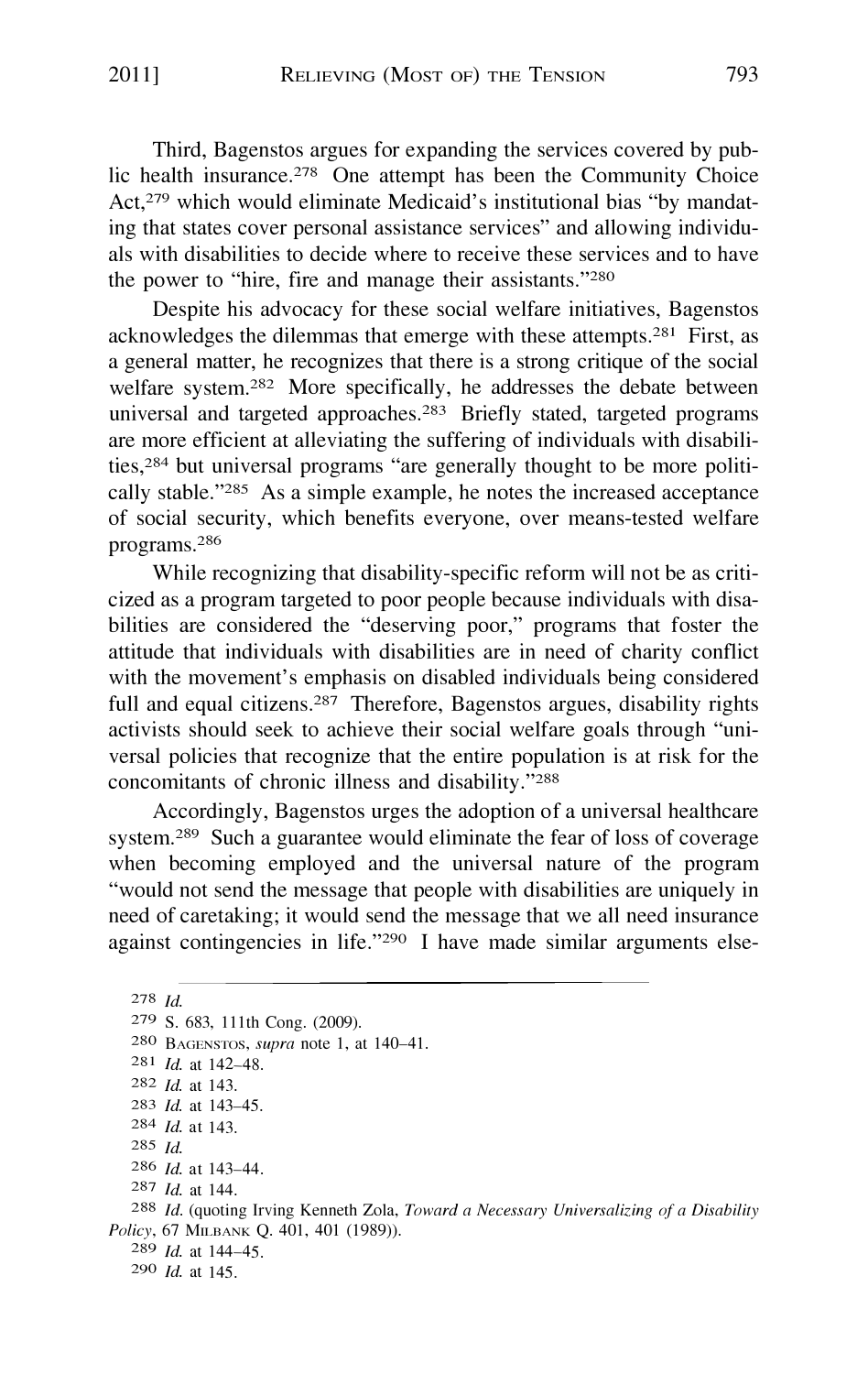where<sup>291</sup> in an attempt to justify providing some benefits that would help parents and other caregivers to balance work and family. Because anyone can find themselves forced into a caregiver role at any time (either through unintended pregnancy or when a parent or other loved one suddenly becomes sick or disabled and needs care), flexibility benefits can be seen as ultimately benefiting everyone because anyone could find himself needing the flexibility.<sup>292</sup>

The second tension Bagenstos discuses is one over consumer control.293 The concern is that an emphasis on increased "medical" services for individuals with disabilities will collide with the "anti-paternalist project" of disability rights activists.294 He uses the Community Choice Act to highlight the tension.295 Even though the Act would give individuals with disabilities control over the personal assistance services provided to them, recipients of those services would be forced to rely on home health agencies to deliver these services, which limits the autonomy of individuals with disabilities.296 Accordingly, Bagenstos proposes a voucher system in which individuals with disabilities serve as employers for their aids and receive a fixed amount of money to pay for their wages.297 Of course, he also recognizes the drawback of such a system-many do not want to employ their own attendants and the employment effects on those attendants might be negative.298 Therefore, a "more promising approach would retain an agency-provider model of service delivery but give people with disabilities a greater voice in the operations of the provider agencies."299

In conclusion, while he recognizes that his discussion in this chapter was "quite wonkish,"300 he believes the goals of employment and community integration are best achieved through a combination of the ADA (with increased enforcement) and social welfare programs.301 He states: "What the movement needs is a renewed emphasis on the approaches that have been eclipsed: approaches that look to universalism as a key

292 *Id.* at 399-400. 293 BAGENSTOS, *supra* note 1, at 145-48. 294 *Id.* at 146. 295 *Id.*  296 *Id.*  297 *Id.* at 147. 298 *Id.* at 147-48. 299 *Id.* at 148. 300 *Id.*  301 *Id.* at 149-50.

<sup>291</sup> Nicole B. Porter, *Why Care About Caregiving? Using Communitarian Theory to Justify Protection of "Real" Workers,* 58 U. KANsAs L. REv. 355 (2010) [hereinafter Porter, *Caregiving].*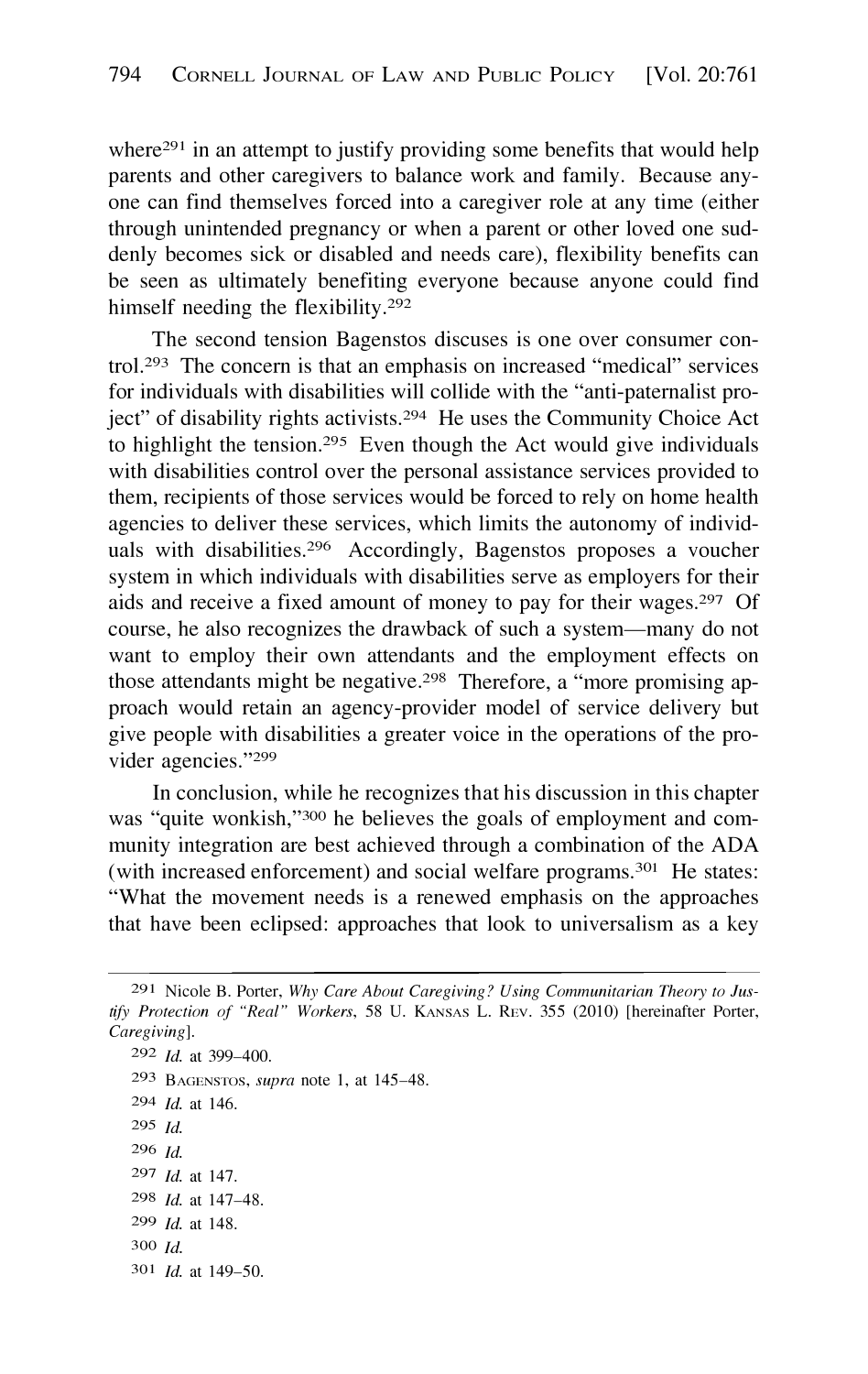element of disability policy, and that embrace social welfare programs as important tools for achieving disability equality."<sup>302</sup>

I agree with Bagenstos that the anti-discrimination model cannot accomplish all of the work of increasing employment and integrating individuals with disabilities into the community. I also think his proposals are good ones. As I will discuss below, I think a universal approach that avoids the stigma of disability-specific reform is important.303 My primary critique of Bagenstos's ideas is that he focuses mostly on the severely disabled-those who either cannot get hired or whose mobility or other restrictions make it difficult for them to be integrated into the community. Yet, there are many individuals who are moderately disabled and still experience discrimination by their employers and possibly other entities, as well.

## IV. THE UN-RELIEVED TENSION: THE CONFLICT BETWEEN INDIVIDUALS WITH DISABILITIES AND THEIR NON-DISABLED Co-WORKERS

Bagenstos does a great job of exploring many of the conflicts and contradictions in the disability rights movement. But the one conflict he does not address is the one that will be very significant in upcoming years—the conflict that arises when accommodating individuals with disabilities affects their non-disabled co-workers. I explore this conflict now.

## *A. The Effect of the Amendments on the Reasonable Accommodation Provision*

The ADA Amendments Act of 2008304 will make it much easier for individuals to prove that they meet the definition of disability and therefore fall under the protection of the Act. Accordingly, more cases will have the substantive issues decided, and many of these cases will involve the issue of whether an employer failed to provide the employee with a reasonable accommodation.

There were several changes in the Amendments that will make it easier for plaintiffs to sue under the ADA. First, the Amendments make clear that courts should not use "demanding standard[s]" when deciding whether an individual is disabled under the Act.<sup>305</sup> One of the rules of construction states that "the definition of disability shall be construed in favor of broad coverage of individuals under this Act, to the maximum

<sup>302</sup> *Id.* at 149.

<sup>303</sup> *Infra* notes 365-70 and accompanying text.

<sup>304</sup> ADA Amendments Act of 2008, Pub. L. No. 110-325, 22 Stat. 3553 (2009) (codified at 42 U.S.C. § 12101-12213 (2006)).

<sup>305</sup> ADA Amendments Act § 2(b)(4); Long, *Introducing, supra* note 5, at 218.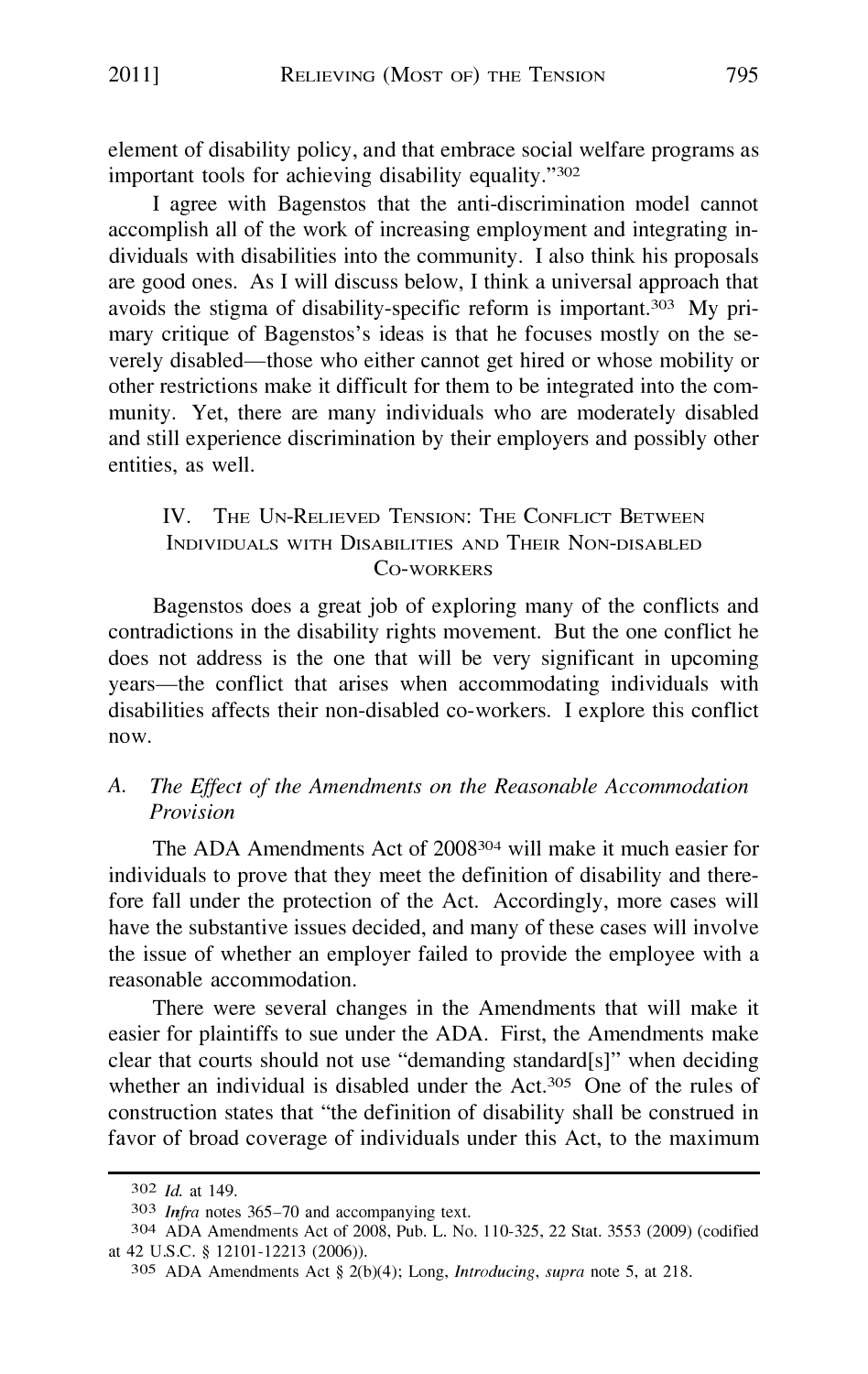<span id="page-35-0"></span>extent permitted by the terms of this Act."306 Second, the Amendments make it much easier to prove that an impairment "substantially limits" a major life activity,<sup>307</sup> and the amendments also expand the list of major life activities.308 Finally, the Amendments state that when determining whether someone is disabled, a court should not consider any mitigating measures (e.g., medication assistive devices) that help ameliorate the symptoms of the impairment.<sup>309</sup>

All of these changes will make it easier for individuals to prove that they have a disability.<sup>310</sup> In the employment context, once an individual can prove that he has a disability, he must also prove that he is qualified for the position at issue, which means that he can perform the essential functions of the position "with or without reasonable accommodation."311 In many cases, an individual with a disability might ask for a reasonable accommodation to make it easier or more comfortable for her to perform the essential functions of her job. Accordingly, courts will have to determine what constitutes a reasonable accommodation. Because more individuals will qualify as having disabilities, "more cases in the future will tum on the question of whether the plaintiff's requested accommodation was reasonable."312

Several scholars (including myself) have hypothesized that one of the reasons that courts interpreted the definition of disability so narrowly (prior to the Amendments) was to avoid the difficult factual issue of determining what constitutes a reasonable accommodation.<sup>313</sup> One of the most difficult of those accommodation issues is how to handle the situation where an individual's needed accommodation interferes with the rights or interests of other non-disabled employees in the workplace. I tum to that next.

#### *B. The Conflict: Individuals with Disabilities vs. Their Non-disabled Co-workers*

The ADA requires that employers provide individuals with disabilities reasonable accommodations to allow them to perform the essential functions of the position at issue unless the accommodation causes an

<sup>306</sup> ADA Amendments Act § 4(a).

<sup>307</sup> *Id.* §§ 2(b)(5), § 4(a).

<sup>308</sup> ADA Amendments Act § 4(a); Long, *Introducing, supra* note 5, at 219-22.

<sup>309</sup> ADA Amendments Act § 4(a); Long, *Introducing, supra* note 5, at 219-20.

<sup>3</sup> l0 Long, *Introducing, supra* note 5, at 228 (arguing that "[b]y amending the ADA's definition of disability, Congress has assured that more individuals will qualify as having disabilities").

<sup>311 42</sup> U.S.C. § 12111(8); *see also* Long, *Introducing, supra* note 5, at 228.

<sup>312</sup> Long, *Introducing, supra* note 5, at 228.

<sup>31</sup> 3 *See, e.g., id.* at 227.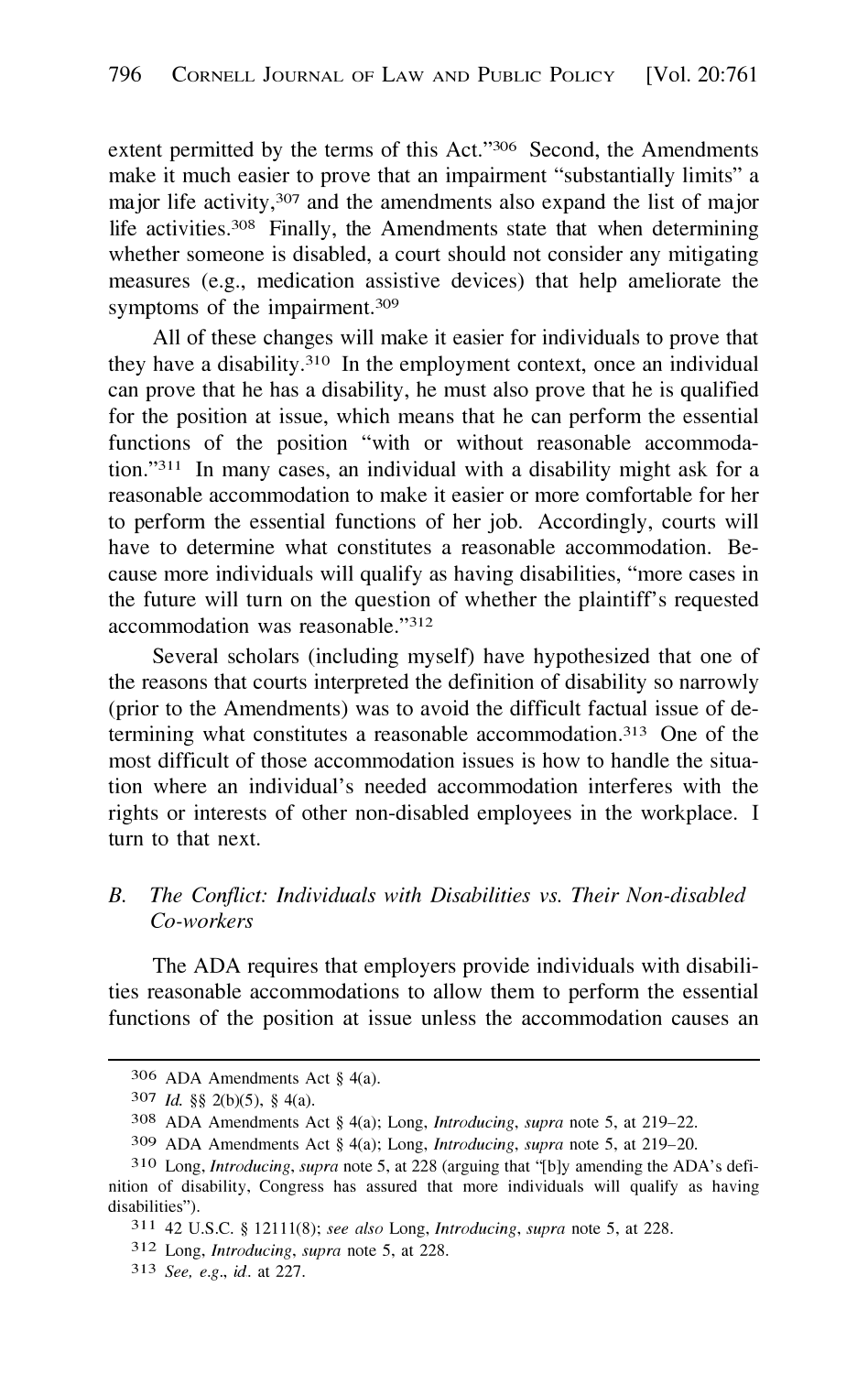undue hardship to the employer.<sup>314</sup> There are many questions that arise with regard to what is "reasonable,"<sup>315</sup> but the most difficult issue arises when accommodations have an effect on other employees.<sup>316</sup> As I have argued elsewhere, most (if not all) accommodations affect other employees—they just affect these co-employees to differing degrees.<sup>317</sup> Even accommodations that would seem to only affect the employer (such as giving an employee modified office furniture or assistive devices) affect non-disabled co-workers indirectly because money spent on accommodations is money not spent on other benefits that could be given to other employees.<sup>318</sup> And it is easy to see how modifications to a disabled employee's schedule can affect the non-disabled co-workers because employers might require those co-workers to fill in for the absent employee with a disability.<sup>319</sup>

The most notable conflict and the most notable reasonable accommodation case (as the only one decided by the Supreme Court) is the conflict that arose between an employee with a disability and more senior employees who bid on the position sought by the disabled employee to accommodate his disability.<sup>32</sup>0 In *U.S. Airways, Inc. v. Barnett,* the plaintiff needed a transfer<sup>321</sup> to the mailroom position because it was the only position he could perform with his back disability.<sup>322</sup> But because other employees who had more seniority than Barnett also bid on the physically less demanding position, the employer refused to accommodate Barnett by allowing him to have the mailroom position, and he was fired.<sup>323</sup> When the case reached the Supreme Court, the Court resolved the conflict in favor of the non-disabled employees by stating that it is not "ordinarily" reasonable for an individual accommodation to trump a seniority system.<sup>32</sup>4 The Court seemed to be basing its decision in large

3 19 *Id.* at 319.

322 *Id.* at 394.

323 *Id.* 

<sup>3 1</sup>4 42 U.S.C. § 12112(b)(5)(A) (2010).

<sup>3 1</sup>5 Some of the undecided issues include whether an employer has to allow an employee to work from home and whether an employer has to give an employee a leave of absence to heal from a surgery or otherwise deal with the employee's medical condition.

<sup>3 1</sup>6 *See* Long, *Introducing, supra* note 5, at 227; Nicole B. Porter, *Reasonable Burdens: Resolving the Conflict Between Disabled Employees and Their Coworkers,* 34 FLA. ST. U. L. REv. 313 (2007) [hereinafter Porter, *Reasonable Burdens].* 

<sup>3 1</sup>7 Porter, *Reasonable Burdens, supra* note 316, at 319.

<sup>3 1</sup>8 *Id.* at 333 n.126.

<sup>3</sup>20 U.S. Airways, Inc. v. Barnett, 535 U.S. 391 (2002).

<sup>&</sup>lt;sup>321</sup> *Id.* at 394. Transfer always strikes me as the wrong word, because Barnett was technically already in the mailroom position when the company decided to open the position up to seniority bidding pursuant to its unilaterally-imposed, non-contractually binding seniority system. Even though the issue is framed as one of "reassignment to a vacant position," it can more accurately be described as maintenance of the status quo. *Id.* at 423.

<sup>3</sup>24 *Id.* at 406. The Court did allow an exception to its general rule if the plaintiff can show "special circumstances" warranting a departure from the seniority system. *Id.*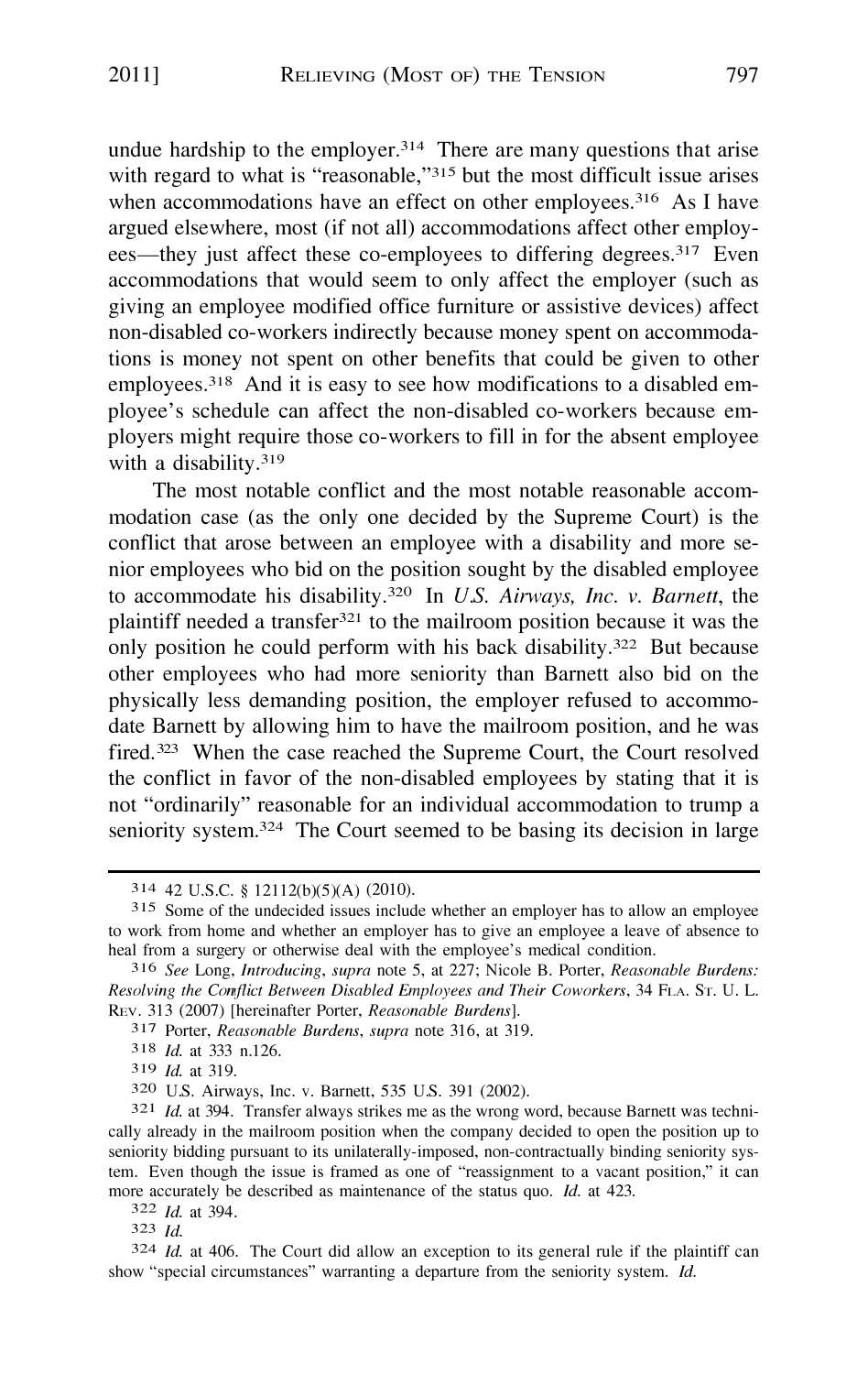part on the co-employees' legitimate expectations of fair and uniform treatment under a seniority system,<sup>325</sup> but some commentators have argued that the Court's opinion in *Barnett* could be read more broadly, as an assault on any accommodation when it has significant effects on nondisabled co-workers.<sup>326</sup>

I predicted that this broader reading of *Barnett* would come to fruition when the Court granted certiorari in *Huber v. Wal-Mart Stores, Inc.*327 The issue in the *Huber* case was whether an employer had to accommodate a qualified, disabled employee by transferring her to a vacant position when there were other more qualified applicants for the position.328 In resolving this conflict, the Eighth Circuit held that the employer's best-qualified policy trumps its obligation to provide aereasonable accommodation under the ADA.<sup>329</sup> The court was influenced by the rule and the reasoning from the Seventh Circuit in *EEOC v. Humiston-Keeling, Inc. ,330* which held that to give the position to the employee with the disability over more qualified applicants would "convert a nondiscrimination statute into a mandatory preference statute, a result which would be both inconsistent with the nondiscriminatory aims of the ADA and an unreasonable imposition on the employers and coworkers of disabled employees."331

This result has not been unanimous among the circuits. Other courts have found that, as long as an employee with a disability is qualified for a vacant position to which he seeks to transfer because he can no longer perform the essential functions of his current position, the employer is obligated to provide the accommodation. 332 The court in *Smith v. Midland Brake, Inc.* stated:

> [I]f the reassignment language merely requires employers to consider on an equal basis with all other applicants an otherwise qualified existing employee with a disability for reassignment to a vacant position, that language would add nothing to the obligation not to discriminate, and would thereby be redundant . . . .<sup>333</sup>

<sup>325</sup> *Id.* at 404-06.

<sup>326</sup> *See, e.g.,* Cheryl L. Anderson, *"Neutral" Employer Policies and the ADA: The Implications of* US Airways, Inc. v. Barnett *Beyond Seniority Systems,* 51 DRAKE L. REv. 1, 35-36 (2002); Porter, *Reasonable Burdens, supra* note 316, at 324-35.

<sup>327 486</sup> F.3d 480 (8th Cir. 2007), *cert. granted in part,* 552 U.S. 1074 (2007), *cert. dismissed,* 552 U.S. 1136 (2008).

<sup>328</sup> *Id.* at 481.

<sup>329</sup> *Id.* at 483.

<sup>330 227</sup> F.3d 1024, 1027-28 (7th Cir. 2000).

<sup>33</sup> 1 *Huber,* 486 F.3d at 483 (quoting *Humiston-Keeling,* 227 F.3d at 1028).

<sup>332</sup> *See, e.g.,* Smith v. Midland Brake, Inc., 180 F.3d 1154, 1164-65 (10th Cir. 1999) (en bane).

<sup>333</sup> *Id.*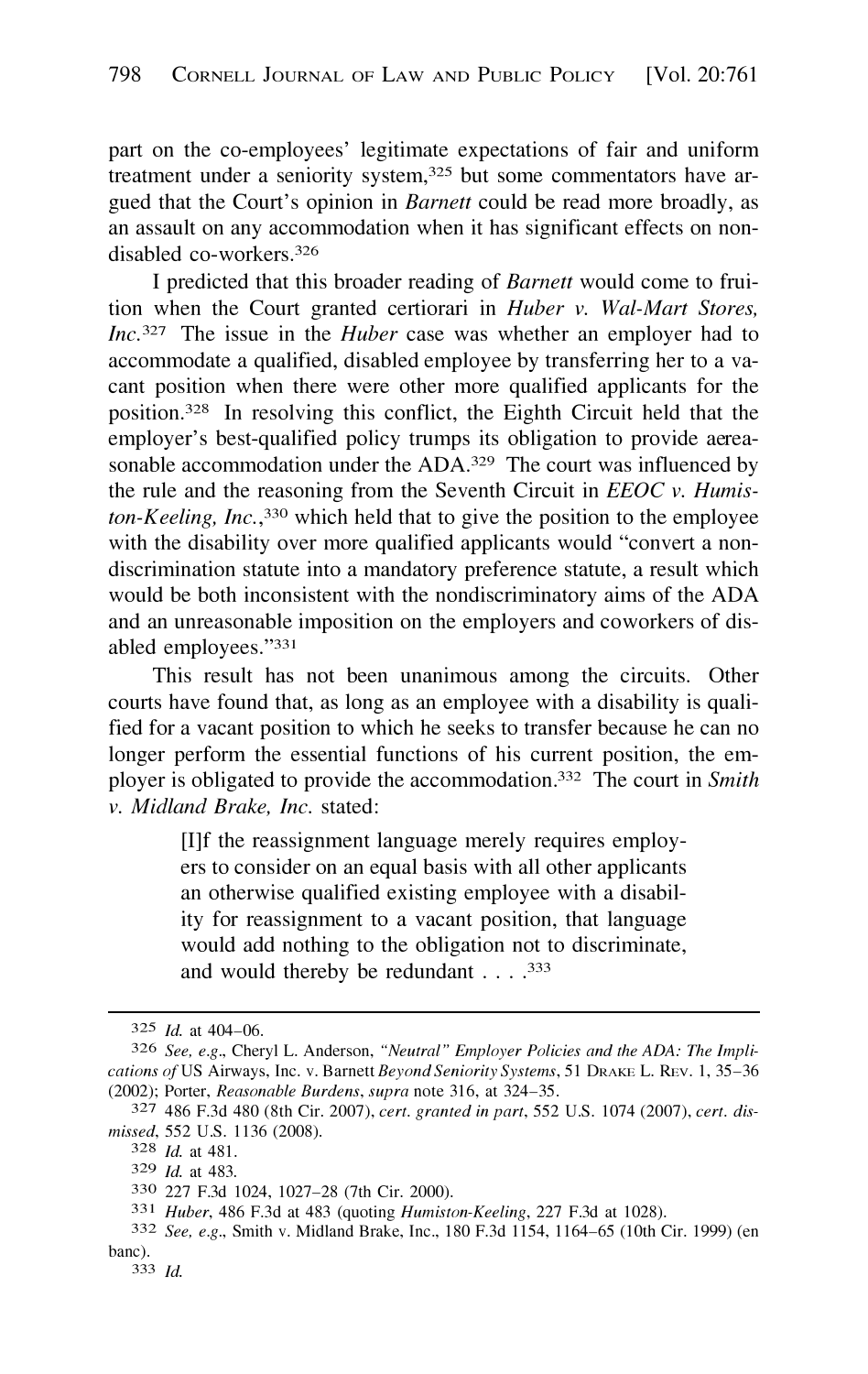Accordingly, in the Tenth Circuit, the reassignment obligation requires an employer to automatically award a position to a qualified disabled employee even if there are other, more qualified applicants for the position.<sup>334</sup> Because of this circuit split, the Supreme Court granted certiorari in *Huber* but then dismissed it when the parties settled.

Arguably, the reassignment issue is one of the most difficult issues, because if other employees seek the same job that the disabled employee needs to accommodate his disability, there are significant consequences to those non-disabled workers if the accommodation is given to the employee with the disability. But these reassignment cases are not the only cases where courts express concern for the rights and interests of other employees. In several cases, courts have held that an accommodation that requires other employees to have to work longer or harder or simply different hours is not mandated. For instance, in *Rehrs v. Iams Co. , 335*  the court held that allowing the plaintiff to work a straight day-shift schedule rather than a rotating shift schedule to accommodate his diabetes was unreasonable because it would place a heavier or unfavorable burden on other employees, requiring them to work the undesirable night shift more frequently. <sup>33</sup>6 Similarly, in *Turco v. Hoechst Celanese Corporation*,<sup>337</sup> the court held that moving the plaintiff to a straight day shift to help him control his diabetes would place a heavier burden on the rest of the employees and is therefore not required under the ADA.338 Finally, in *Milton v. Scrivner, Inc.*,<sup>339</sup> the court held that an employer is not required to reallocate job duties (by giving the plaintiffs lighter loads to move) because an "accommodation that would result in other employees having to work harder or longer hours is not required."<sup>340</sup>

It is at least plausible that this concern for the rights and interests of other employees could all but obliterate the reasonable accommodation obligation. In other words, if (as I have argued above  $341$  and elsewhere<sup>342</sup>) all reasonable accommodations affect other employees, where

<sup>33</sup> 7 101 F.3d 1090 (5th Cir. 1996).

<sup>33</sup> 9 53 F.3d 1118 (10th Cir. 1995).

<sup>34</sup>1 *Supra* notes 316-18 and accompanying text.

<sup>33</sup>4 *Id.* There is at least an argument to be made that the D.C. Circuit would reach a similar conclusion. In *Aka v. Washington Hospital Center*, 156 F.3d 1284 (D.C. Cir. 1998), the court rejected an "interpretation of the reassignment provision as mandating nothing more than the employer allow the disabled employee to submit his application along with all of the other candidates." *Id.* at 1305.

<sup>33</sup> 5 486 F.3d 353 (8th Cir. 2007).

<sup>33</sup> 6 *Id.* at 357.

<sup>33</sup> 8 *Id.* at 1094.

<sup>34</sup>0 *Id.* at 1125 (citing 29 C.F.R. § 1630.2(p)(2)(v) (stating that impact on other employees is a relevant factor in determining the reasonableness of an accommodation)).

<sup>34</sup>2 Porter, *Reasonable Burdens, supra* note 316, at 319, 333.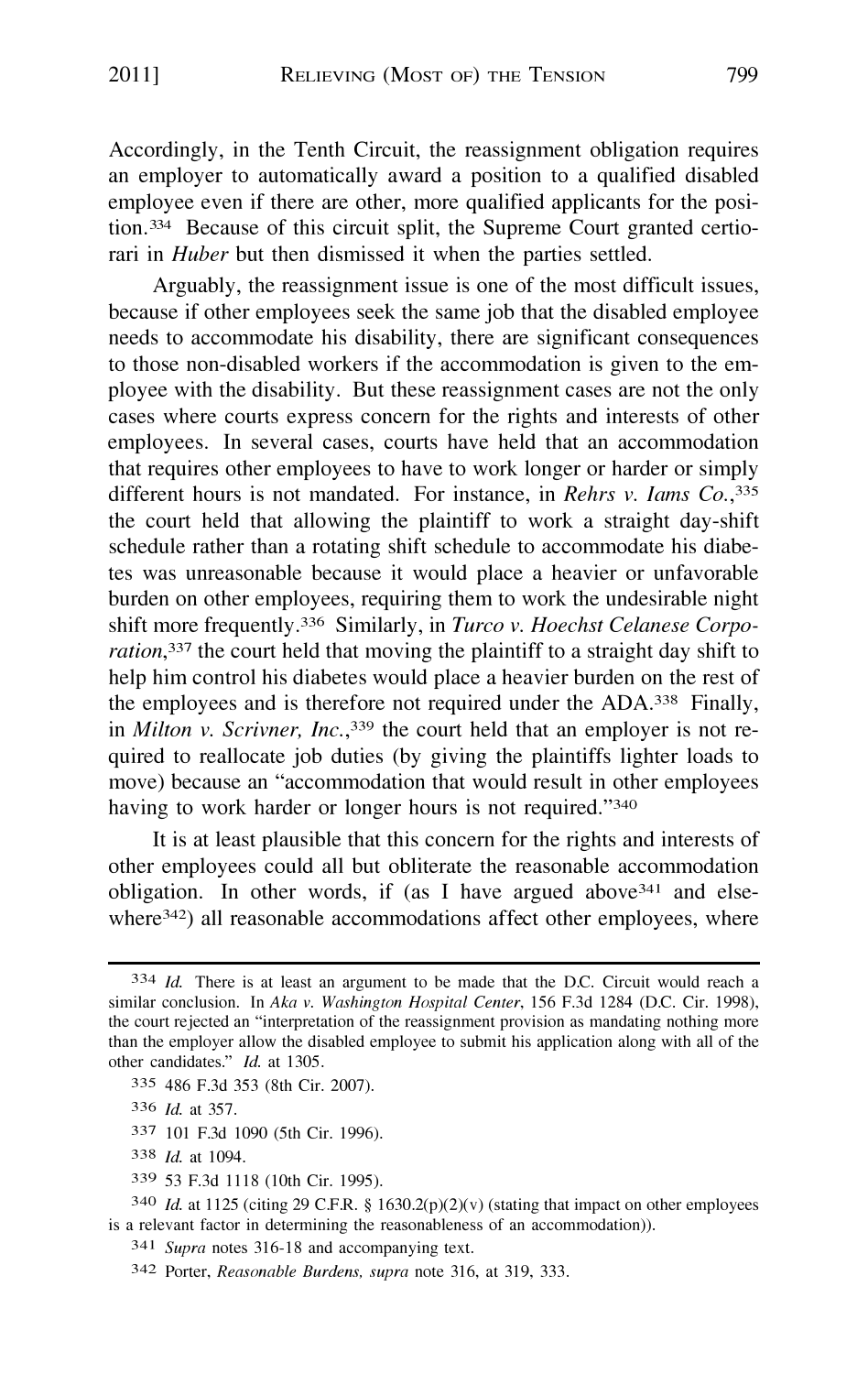<span id="page-39-0"></span>do we draw the line between those accommodations that are reasonable and those that are not?

## C. *Resolving the Conflict: Bringing Independence and Community Together*

As stated above, because the ADA Amendments will make it easier for plaintiffs to establish that they are individuals with disabilities, more cases will turn on whether the employer provided an appropriate accommodation. Some of the most difficult accommodation issues will turn on resolving the conflict between individuals with disabilities and their nondisabled co-workers. This subpart explores this conflict and explains how some of the arguments made by Bagenstos, infused with a communitarian perspective, can help relieve the tension of this conflict.

Many accommodations can have consequences on non-disabled employees, and those consequences can vary in their significance, from fairly minor (e.g., non-disabled secretary has to distribute mail more often because the secretary using a wheelchair cannot reach many of the slots) to more significant (e.g., non-disabled co-worker has to rotate through an undesirable shift more often because a disabled employee needs to work a straight shift) to the most significant (e.g., more senior non-disabled employee is denied a transfer to a coveted position because an employee with a disability needs the position to accommodate the employee's disability).<sup>343</sup> Where do we draw the line between permissible accommodations and impermissible accommodations when all accommodations affect other employees? Professor Alex Long has suggested that we draw the line at the point where an accommodation has a "materially adverse impact" on other non-disabled employees.<sup>344</sup> Drawing from the well-known test in the retaliation context, Long proposed the following rule: "[A] proposed accommodation is not reasonable when it would violate the contractual rights of another employee or otherwise result in an adverse employment action" for the non-disabled employee."345

However, as I have argued elsewhere, the consequence of accommodations that have a materially adverse impact on other employees still pale in comparison to the consequence to the employee with the disability if the employer does *not* provide the employee the necessary accommodation.346 What was troubling about the *Barnett* decision is that Barnett lost his job because the employer gave the mailroom position to

<sup>343</sup> Porter, *Reasonable Burdens, supra* note 316, at 319.

<sup>344</sup> Alex B. Long, *The ADA's Reasonable Accommodation Requirement and "Innocent Third Parties, "* 68 Mo. L. REv. 863, 898 (2003).

<sup>345</sup> *Id.* at 901.

<sup>346</sup> Porter, *Reasonable Burdens, supra* note 316, at 335.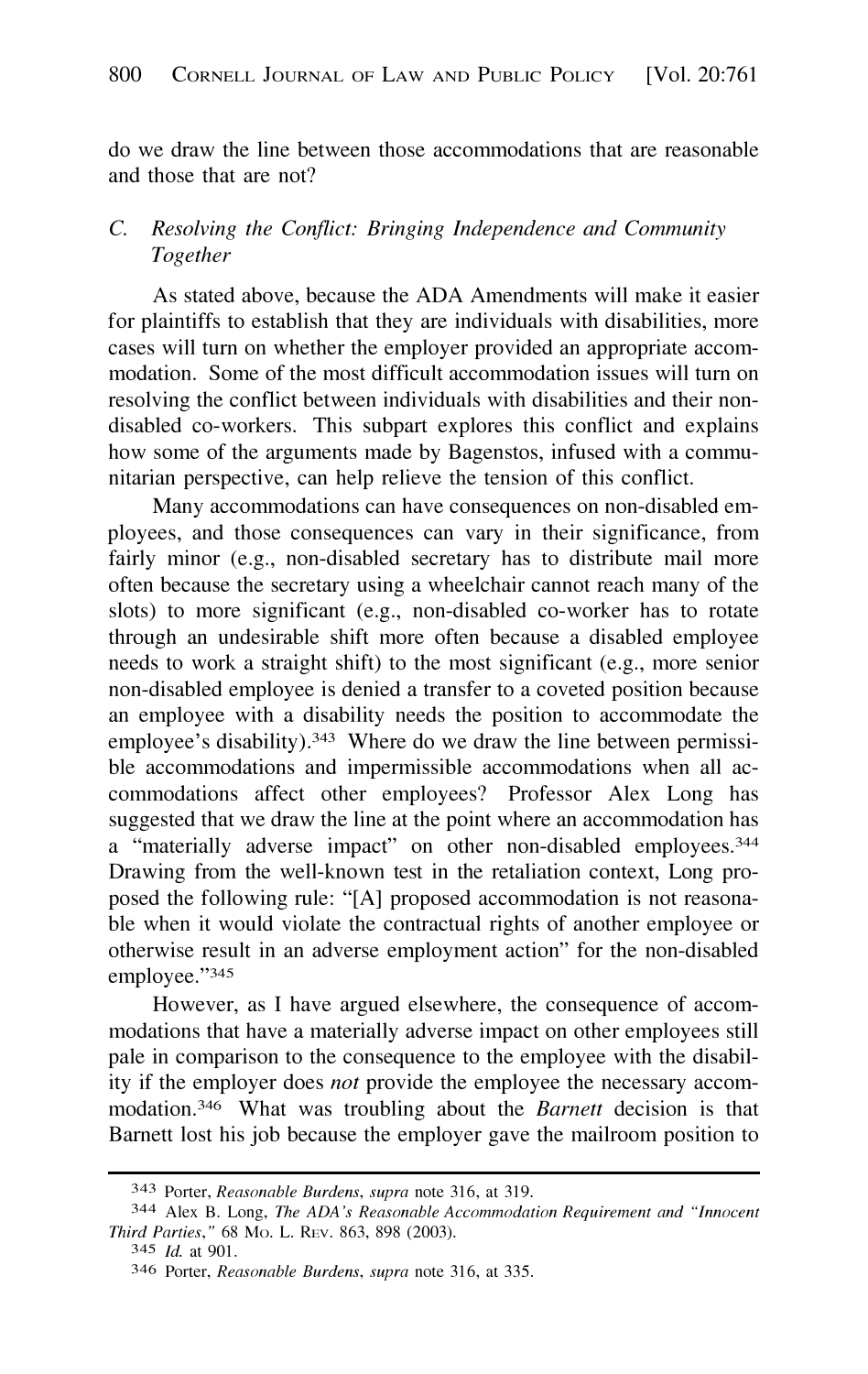someone with more seniority. If the other employees did not get the mailroom position, they would still have been employed and would have been free to bid on other jobs as they became available.<sup>347</sup> When comparing the consequences to the two groups of employees—disabled employees who would lose their job without an accommodation and nondisabled employees who would remain employed and would have the opportunity to bid on other positions in the future-it is easy to see that strictly from an empathetic perspective, the employee with a disability should get the accommodation to be able to remain employed.<sup>348</sup>

But many people do not see the workplace as the appropriate locus of compassion or empathy. Most people see the workplace as an institution that should be based on merit or other forms of objective and fair procedures, such as seniority systems. Accordingly, we need some justification for advocating for a result that contravenes what many people would think is the proper result in the workplace. We find this justification in the goals of the disability rights movement, infused with a communitarian influence.

One goal (or project, as Bagenstos refers to it) of the disability rights movement is to increase the independence of individuals with disabilities.349 As stated by Bagenstos, all people with disabilities agree that they do not want charity, pity, or handouts, but they do want the opportunity to live in the community and work for a living.350 Bagenstos recognizes that this goal ( one of independence) is in some conflict with the requirements of the ADA, which many see as a form of "govemmentmandated largesse."351 Yet one way that disability rights activists were able to achieve the passage of the ADA was to use the "independence frame" to obtain the support from political leaders and the public.<sup>352</sup> As Bagenstos states:

> [T]he value of the independence frame to disability rights advocates should be obvious. To achieve their goals, disability rights leaders could almost endorse the wave of fiscal conservatism and opposition to welfare programs. They could say that people with disabilities do not want to be dependent on disability benefits; they "simply want to work."<sup>353</sup>

353 *Id.* at 29. 347 *Id.*  348 *Id.*  349 BAGENSTOS, *supra* note 1, at 13-16, 22-28. 350 *Id.* at 23. 35 1 *Id.*  352 *Id.* at 27.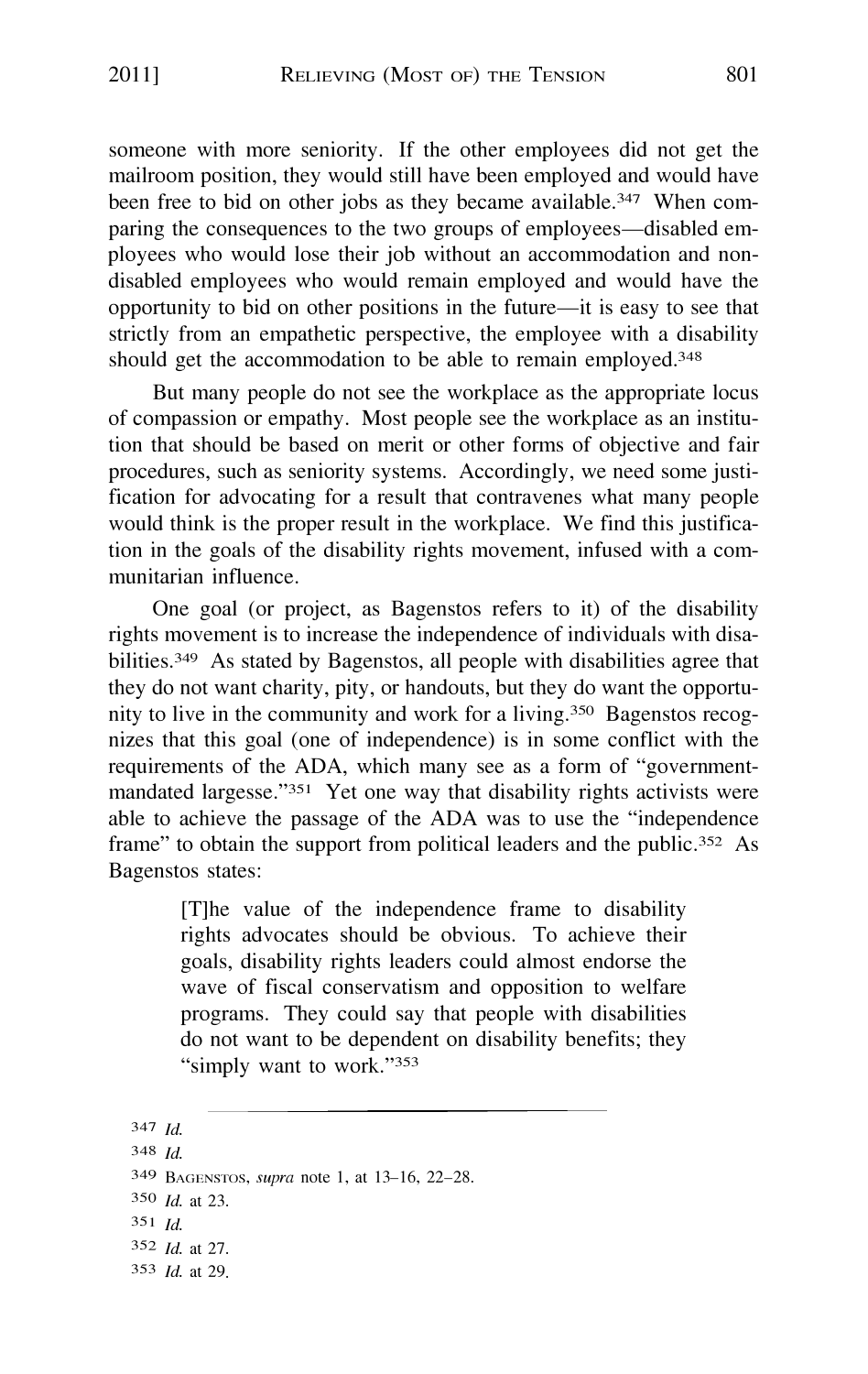Bagenstos argues that the independence focus was so strong that even the Supreme Court was influenced by the goal of independence when it decided some of the decisions that many have criticized.<sup>354</sup> He argues that if the ADA is seen as a way of saving society money by getting people with disabilities off public benefits and into the workforce, then the Court's restrictive definition of "disability" in the statute makes sense. In other words, the Court wanted to keep the definition of disability narrow to only cover those individuals who would not be employed if not for the protections of the ADA.<sup>355</sup> While I have my doubts about whether the Court was motivated by this goal,356 and Bagenstos and others have criticized whether this *should have been* the Court's goal,357 the independence goal can be useful here to resolve the conflict between disabled employees and their non-disabled coworkers. 358

If one goal of the disability rights movement is to increase the independence of individuals with disabilities, and if that includes increasing the employability of disabled individuals, then we should support efforts to employ and to *keep* employed individuals with disabilities. Accordingly, if an employee needs an accommodation, and without it, the employee would lose his job, then in order to further the independence goal of the ADA, the accommodation should be given even if it causes some burdens on other employees. If the disabled employee loses his job, it might be very difficult for him to get another job, which could lead him to have to rely on public benefits. Because one goal of the disability movement is to decrease the reliance on public support, then allowing accommodations even when they affect other employees should also be a goal.

Especially when one considers that some accommodations are denied when they place relatively minor burdens on other employees,359 it defies logic to have a rule that would lead to the termination of a perfectly capable employee with a disability, possibly causing him to rely on

<sup>354</sup> *Id.* at 39-41.

<sup>355</sup> *Id.* (stating that cases that narrow ADA coverage "can be read as drawing a very similar line between those who could find work without the ADA and those who need ADA protection to avoid dependence on disability benefits programs").

<sup>356</sup> *See generally supra* Part IV.A (hypothesizing that courts have used such a narrow definition of "disability" in order to evade difficult factual issues).

<sup>357</sup> BAGENSTOS, *supra* note 1, at 40-41.

<sup>358</sup> To be clear, independence cannot be the *only* goal of the ADA. As stated earlier, *supra* notes 89-94 and accompanying text, the goal of the ADA was (and should be) equal opportunity for all individuals with disabilities and not merely increasing the employment opportunities of the most severely disabled.

<sup>359</sup> For instance, I am referring here to the cases where an employer denies an employee's request for a straight shift because the rest of the employees would have to rotate through the less desirable shift more often. *See supra* notes 335-340 and accompanying text.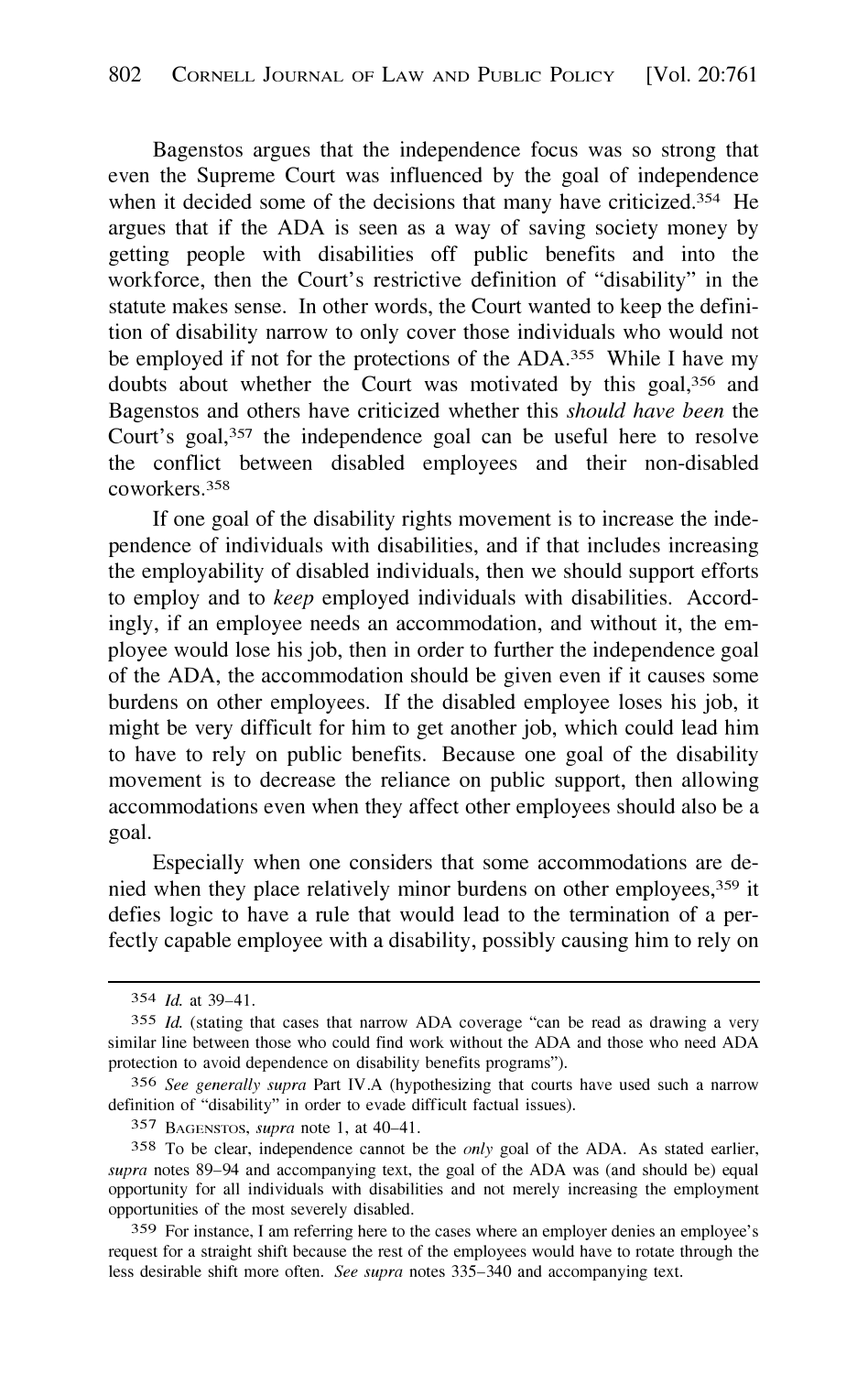government support, rather than placing relatively minor burdens on other employees. Even when the burdens on other employees cannot fairly be characterized as minor, the goal of independence still favors giving the accommodation. If, without the accommodation, the individual with a disability would be unemployed, then the accommodation should be given to the disabled employee in order to keep him employed, rather than having the disabled employee become dependent on public assistance. Put another way, our accommodation rules should favor the independence of individuals with disabilities, rather than their dependence.

For those who, despite the important goal of independence for individuals with disabilities, still quarrel with the idea of placing any burdens on the non-disabled co-workers when accommodating an individual with a disability, we can find additional justification for my approach to reasonable accommodations by turning to communitarian theory.

Communitarians emphasize the value of community over individual rights.360 It is easy to see that the community as a whole (both a particular workplace and society, in general) is better off when individuals with disabilities remain employed, rather than having to rely on governmentfunded support. Employers and their workplaces benefit by not losing a valuable employee and society benefits by not having to pay for the support of the individual with the disability. Yet many current approaches to reasonable accommodation issues under the ADA emphasize the individual rights of the non-disabled co-workers over the benefit to the community if individuals with disabilities are accommodated and allowed to remain in the workplace.<sup>361</sup> Two primary arguments reveal the error in that approach.

First, it is inefficient to allow the interests of non-disabled co-workers to trump the disabled employee's need for an accommodation. Accommodations that place burdens on other employees (especially minor burdens) are often much more efficient to the workplace as a whole than the alternative that does not involve placing reasonable burdens on other employees.362 For instance, it is more efficient to ask non-disabled coworkers to perform certain tasks that the disabled employee cannot perform than it is to fire the employee with the disability and have to hire someone new. And these reasonable burdens are more efficient than asking the employer to bear the burden of not having the task accomplished in a timely fashion. A good example of this efficiency argument is the example of rotating shifts. Many individuals with disabilities find it dif-

<sup>360</sup> Porter, *Caregiving, supra* note 291, at 395 (citing sources discussing communitarian theory's emphasis on community over individual rights).

<sup>36</sup> 1 *See supra* Part IV.B.

<sup>362</sup> Porter, *Reasonable Burdens, supra* note 316, at 359.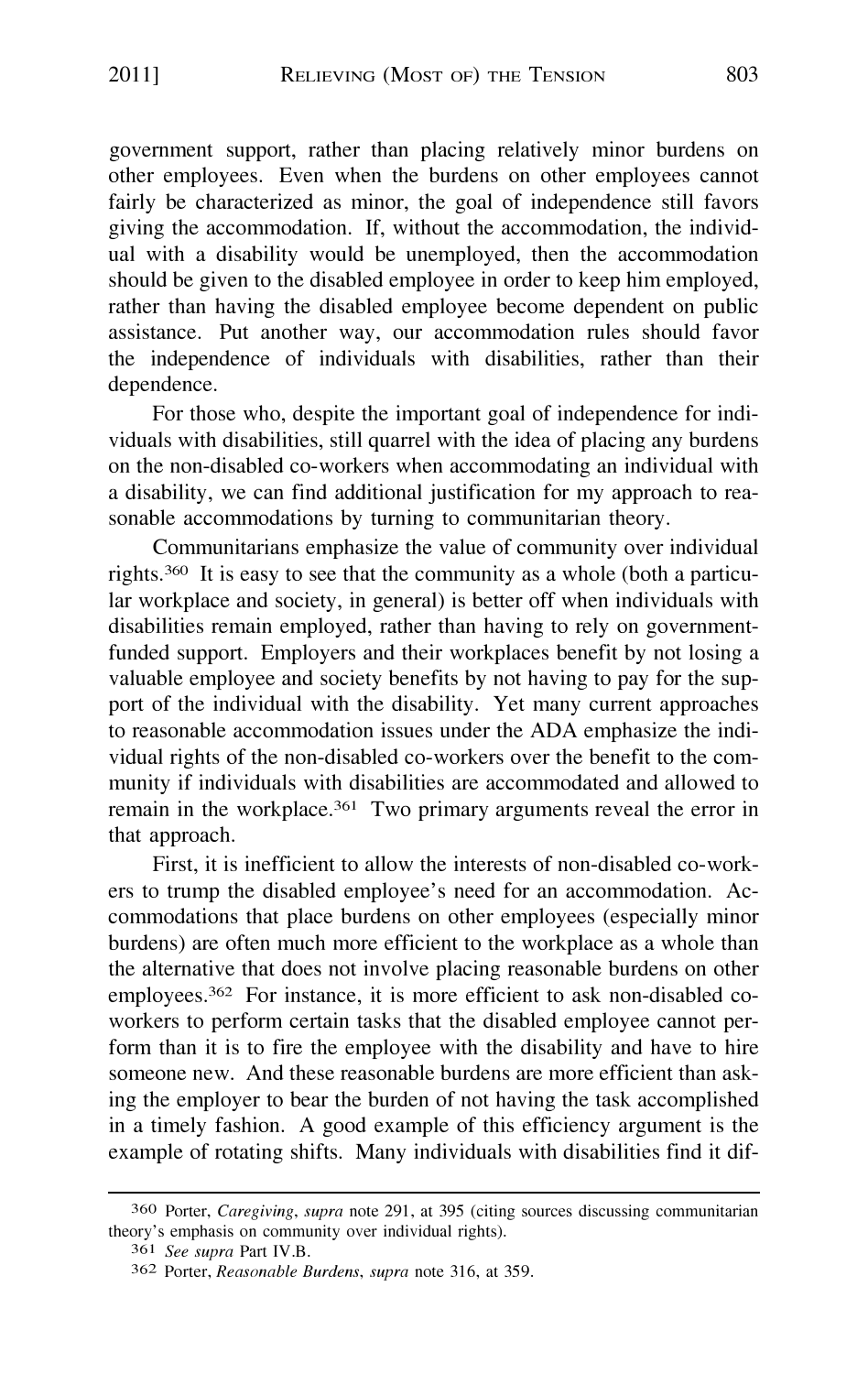ficult to work rotating shifts, including individuals whose disabilities make it difficult or impossible to work at night, and individuals whose medical care requires constant hours. If the employer does not accommodate the disabled individual by allowing her to work a straight shift and making other employees rotate through the other shifts more frequently, the employer has two inefficient choices. It can (and often does) fire the disabled employee and pay the price of having to hire and train a new employee, or it can allow itself to be short-staffed on some shifts and over-staffed on others. Either alternative is inefficient to the workplace. 363

In his book, Bagenstos argues that the obligation to provide reasonable accommodations is very similar to the obligation to avoid discriminating when such discrimination might be considered rational. 364 One of the justifications he gives for prohibiting rational discrimination is because an "employer who has the power to work against the underlying problem of cumulative disadvantage, even if it involves sacrifice, bears some degree of responsibility," especially when holding the employer responsible is not likely to cause an unreasonable burden.365 Similarly, the rationale for requiring accommodations is that the employer is the party in the best position to dismantle the system of subordination when accommodations are not overly costly.<sup>366</sup>

In certain cases, however, the employer is not in the best position to dismantle the subordination-at least not alone. In some cases, some of the burden must be placed on other employees. Because the communitarian theory places an emphasis on working together to reach a common goal, it helps support the objective here, to keep individuals with disabilities employed even when needed accommodations cause comparatively minor burdens to other employees. The employer is still in the best position to end the subordination against individuals with disabilities, but in order to achieve an efficient result, it should place some of those burdens on other employees.

There is a second reason why courts are in error when they favor non-disabled co-workers over individuals with disabilities who need reasonable accommodations to remain in the workplace. This argument is complex and will take some unpacking. To state it simply: The proposal here—to require accommodations that allow a disabled employee to remain employed, even when those accommodations affect other employees—can be viewed as a universal reform rather than a disability-specific reform. As Bagenstos argues, universal programs are much more politi-

<sup>363</sup> *Id.* at 359-60.

<sup>364</sup> BAGENSTOS, *supra* note 1, at 62-68.

<sup>365</sup> *Id.* at 62-63.

<sup>366</sup> *Id.* at 67-68.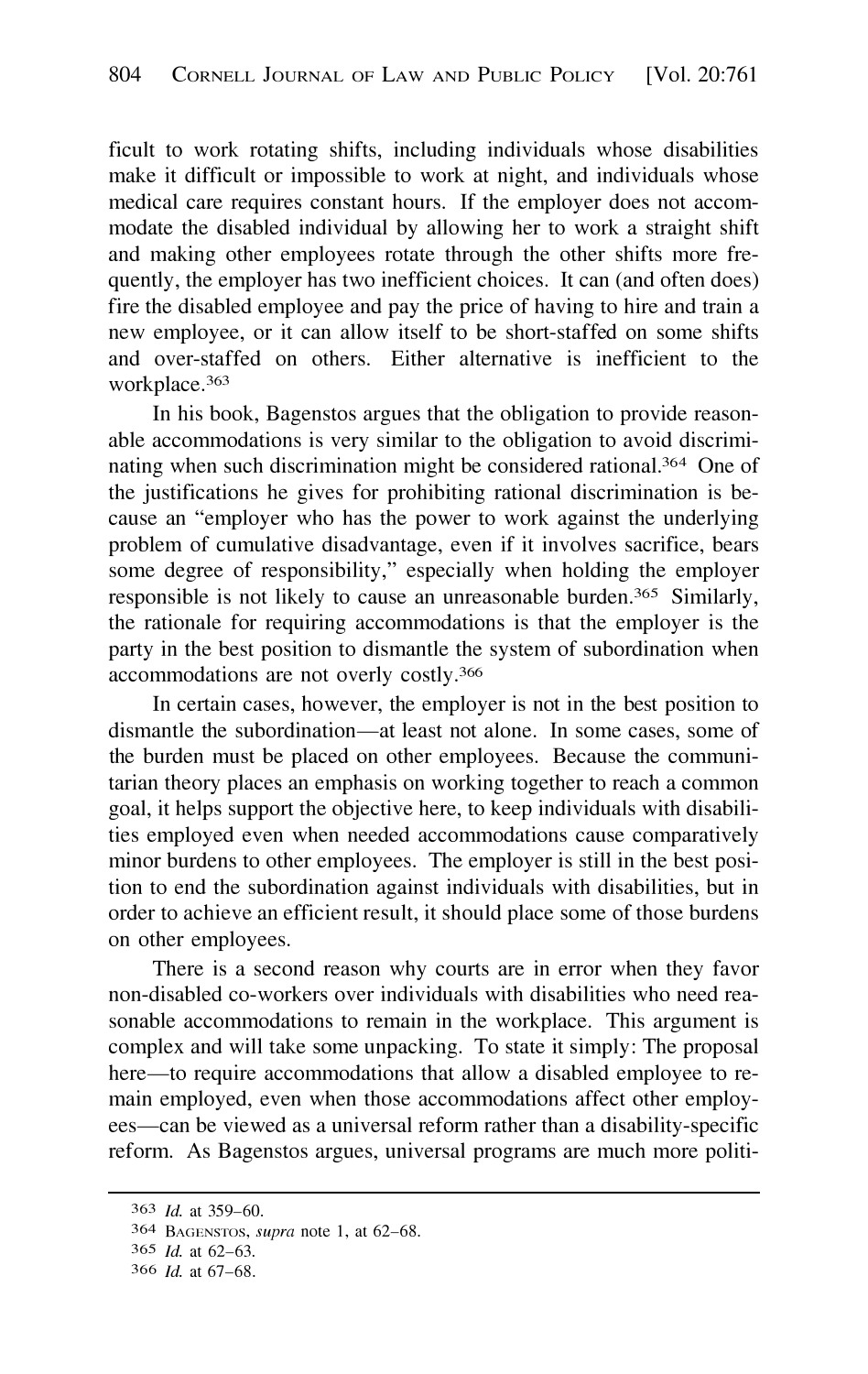cally stable because they avoid the stigma attached to disability-specific programs, which are often seen as charity.<sup>367</sup>

In order to make this argument, we must proceed through several steps. First of all, we must recognize that the ADA, through the Amendments, has already become more of a "universal" statute and less of a disability-specific mandate. This is so because the Amendments make falling under the coverage of the ADA much easier, even for individuals with no apparent limitations.<sup>368</sup> Of course, one must still meet the definition of an "individual with a disability" in order to receive accommodations under the statute and even though the Amendments put the ADA closer on the spectrum to a universal program than it was before the Amendments, it still may fairly be considered a disability-specific statute.

Secondly, we must recognize that we all exist along a spectrum of abilities,369 and (perhaps more importantly) the entire population is at risk for "the concomitants of chronic illness and disability."370 Because we are all at risk for finding ourselves moving along the spectrum from able-bodied towards more disabled, we should be willing to support programs that might eventually help us remain employed if we need accommodations, even when those accommodations affect other employees. As the number of individuals with disabilities increases because of the broadened statutory coverage, an employee could find himself both the non-disabled co-worker who must take on some of the burden for a disabled co-worker's accommodation and at the same time, a disabled employee who needs an accommodation to remain employed, hence placing some burdens on other employees. $371$  In this way, the burdens placed on non-disabled co-workers are really no different than the community sup-

<sup>367</sup> *Id.* at 144-45.

<sup>368</sup> *See supra* notes 304-10 and accompanying text. As one example, consider someone with the relapsing-remitting form of multiple sclerosis. This person might have very, very infrequent limitations (maybe once per year or less, they have numbness, partial paralysis, partial blindness in one eye, etc. that lasts for a couple of weeks). Yet through a couple of new provisions in the Amendments, this person would likely be considered an individual with a disability.

<sup>369</sup> Feldblum et al., *supra* note 5, at 228.

<sup>370</sup> BAGENSTOS, *supra* note l, at 144.

<sup>37</sup>l Consider this example: John has a night vision disability, which precludes him from working the night shift. Because the employer follows my proposal and accommodates his disability, other employees (including co-worker Jim) have to rotate through the night shift more often. One day Jim is in a car accident which causes a serious back disability, making him no longer able to perform the physically demanding packing position on the plant floor. Accordingly, he requests reassignment to a less-demanding, vacant position doing light maintenance work. John also applies for this vacant job, and even though he has been there longer and is arguably more qualified than Jim, the employer (again following this proposal) gives the job to Jim to allow Jim to remain employed. In this example, John and Jim have both been the beneficiaries of my community-based rule and both have had to bear some of the burdens. In the tried and true cliché, "what goes around comes around."